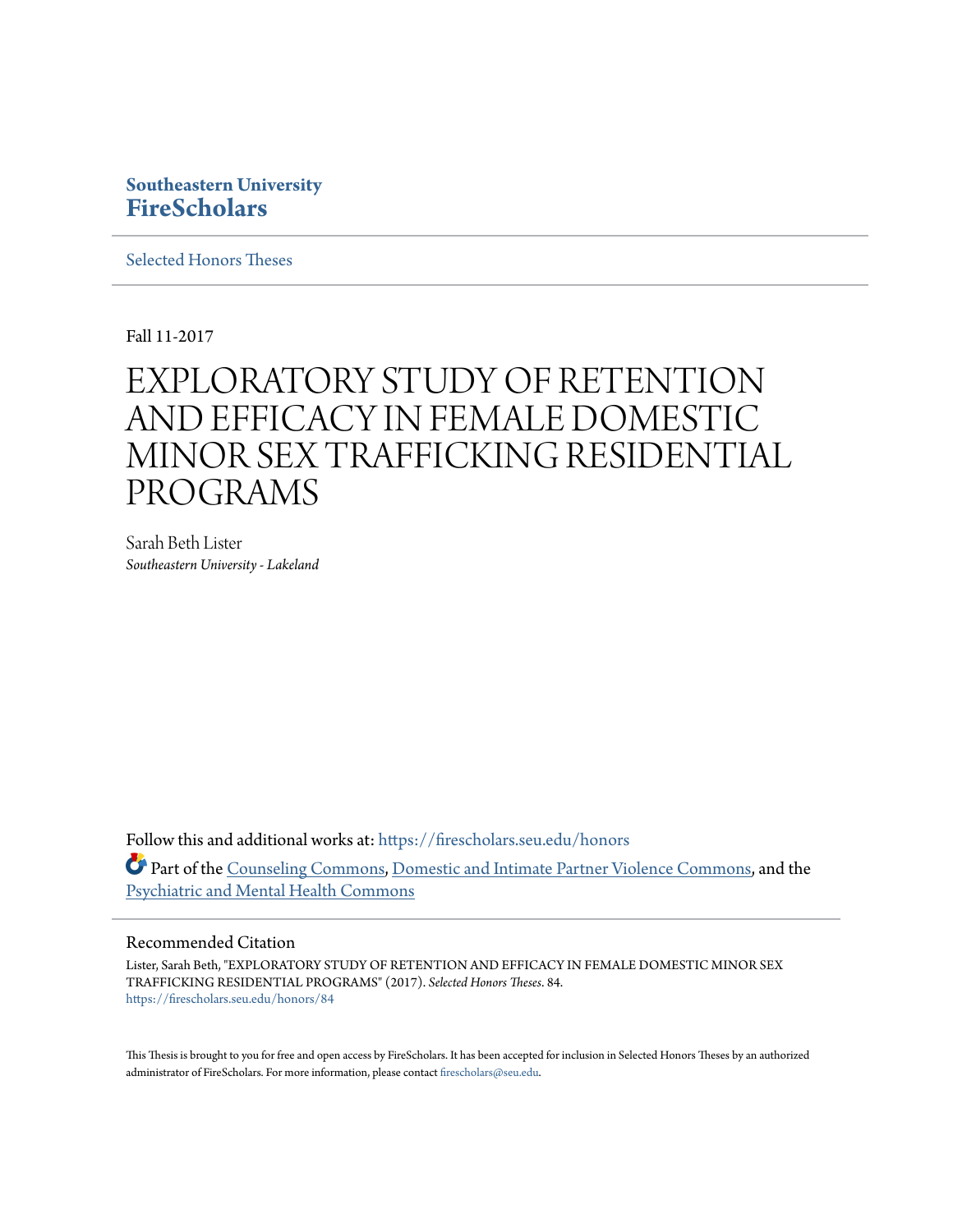### EXPLORATORY STUDY OF RETENTION AND EFFICACY IN FEMALE DOMESTIC MINOR SEX TRAFFICKING RESIDENTIAL PROGRAMS

By

Sarah Elizabeth Lister

Submitted to the Honors Program Committee

in partial fulfillment

of the requirements for University Honors Scholars

Southeastern University

2017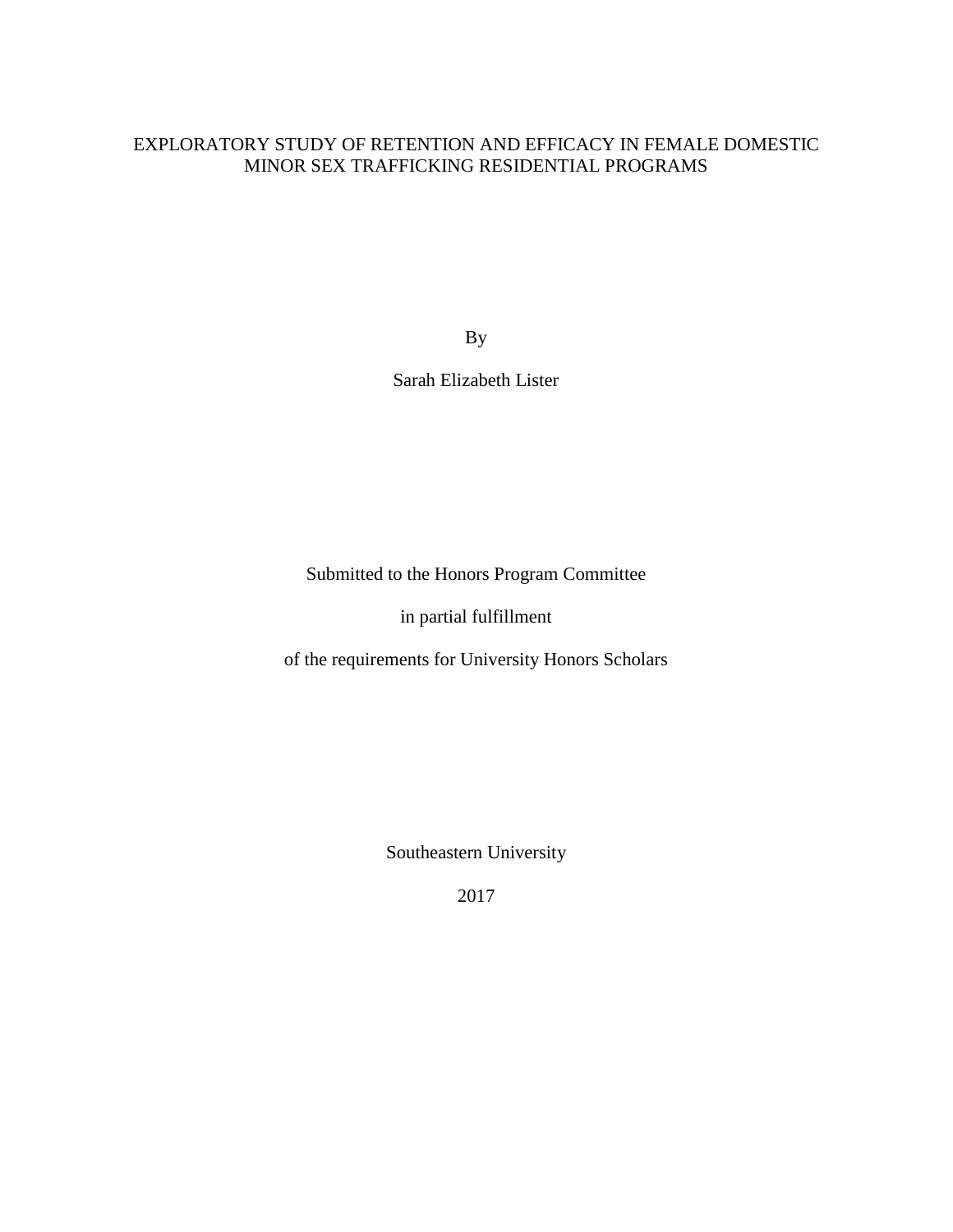## Copyright by Sarah Elizabeth Lister

2017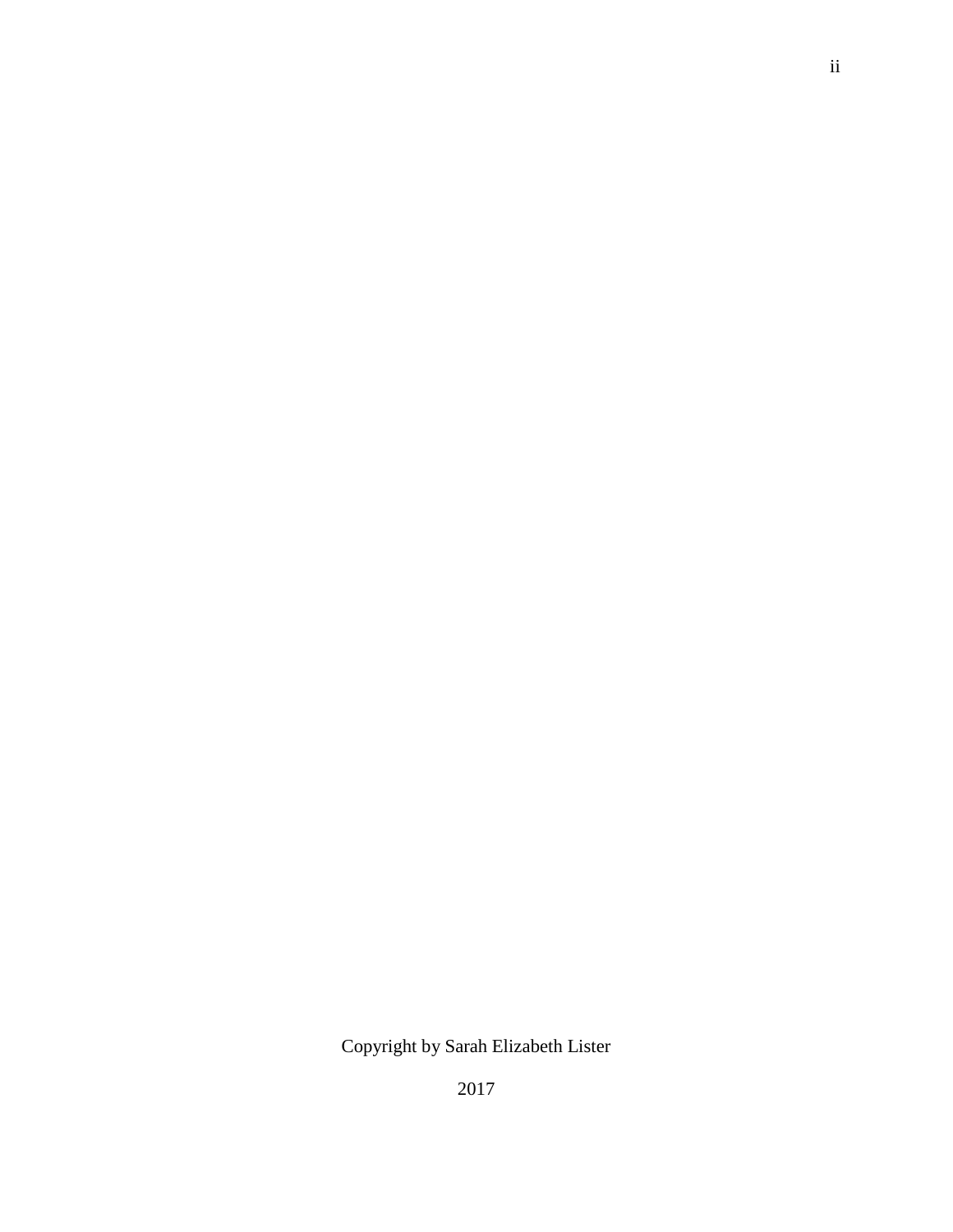Dedicated to:

All girls in need of safe homes post sex trafficking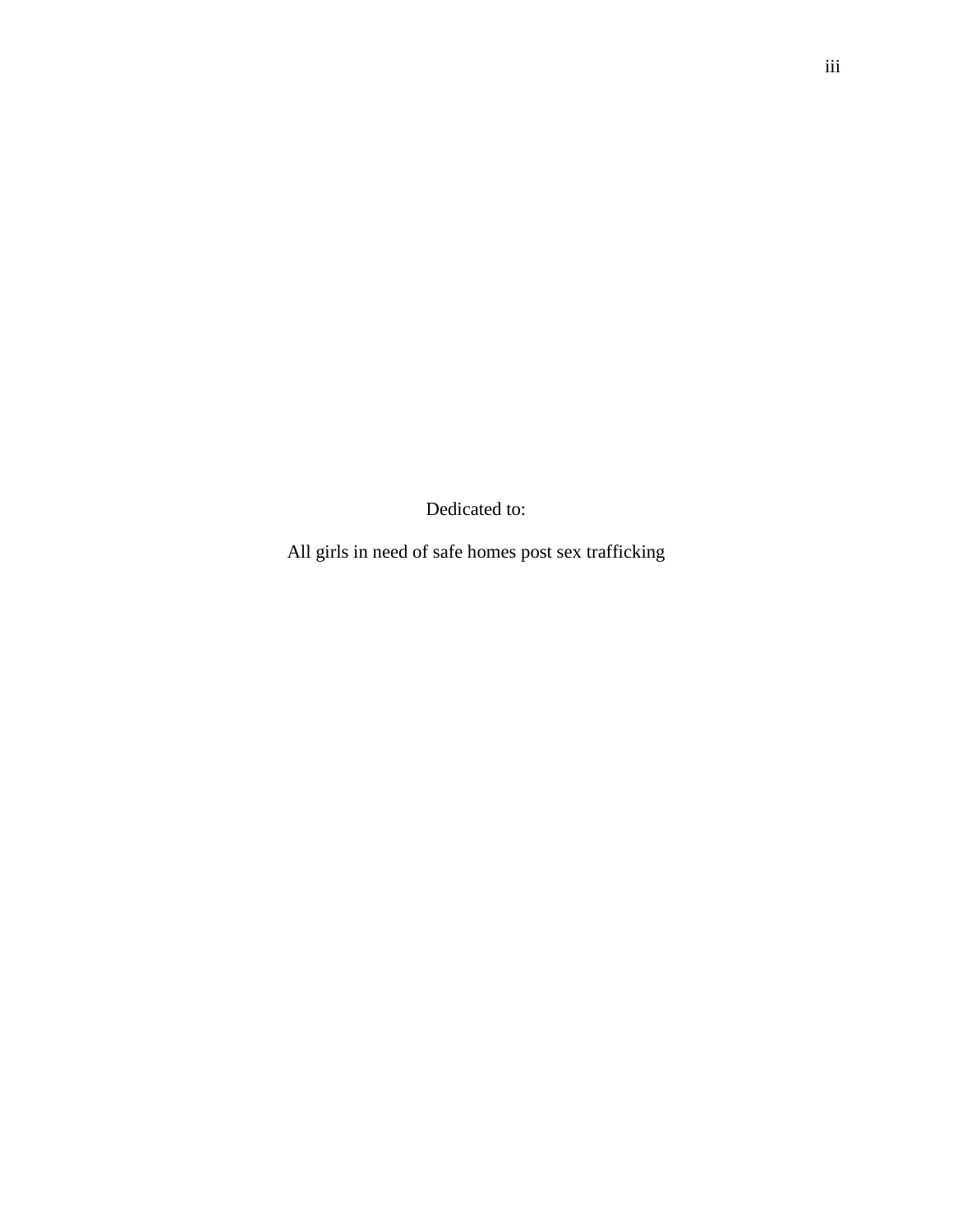I would like to acknowledge the safe homes that participated in this study. Thank you for your willingness to give of your busy schedules to help improve the lives of the girls you serve. A special thank you to my supervisor, Daphene Roberts, and my internship at The Porch Light for helping me to better understand this population.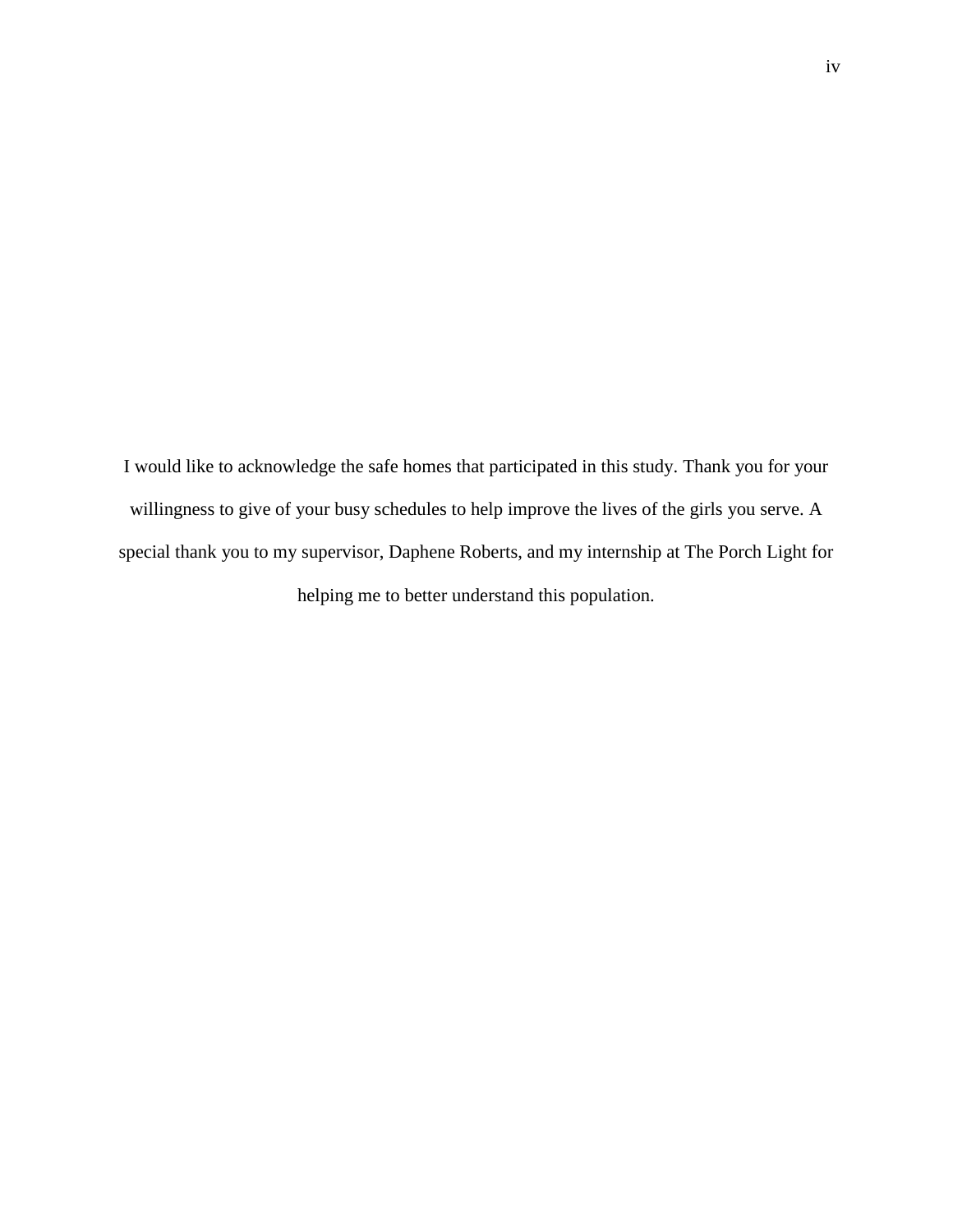#### **Abstract**

If the problem of sex trafficking was not difficult enough to manage, the restoration process of survivors certainly is; specifically in treating survivors who do not want to be rescued and have no intention of changing once they are. Due to a myriad of reasons, primarily including trauma, many female victims of Domestic Minor Sex Trafficking (DMST) are refusing treatment and running away from facilities that attempt restoration. This study seeks to ascertain the various reasons that girls run, as well as the strengths and challenges that care providers have found in their healing process. Qualitative results assessed from three DMST residential facilities across the United States found that facilities are in need of enhanced micro, mezzo, and macro levels of care, as well as an option for girls that are in need of a temporary lock down facility. Each safe home interviewed was widely different from the others and had numerous successes and challenges in its functioning.

Key words: Domestic Minor Sex Trafficking (DMST), Commercial Sexual Exploitation of Children (CSEC), Safe Home, Residential Care, Retention, Efficacy.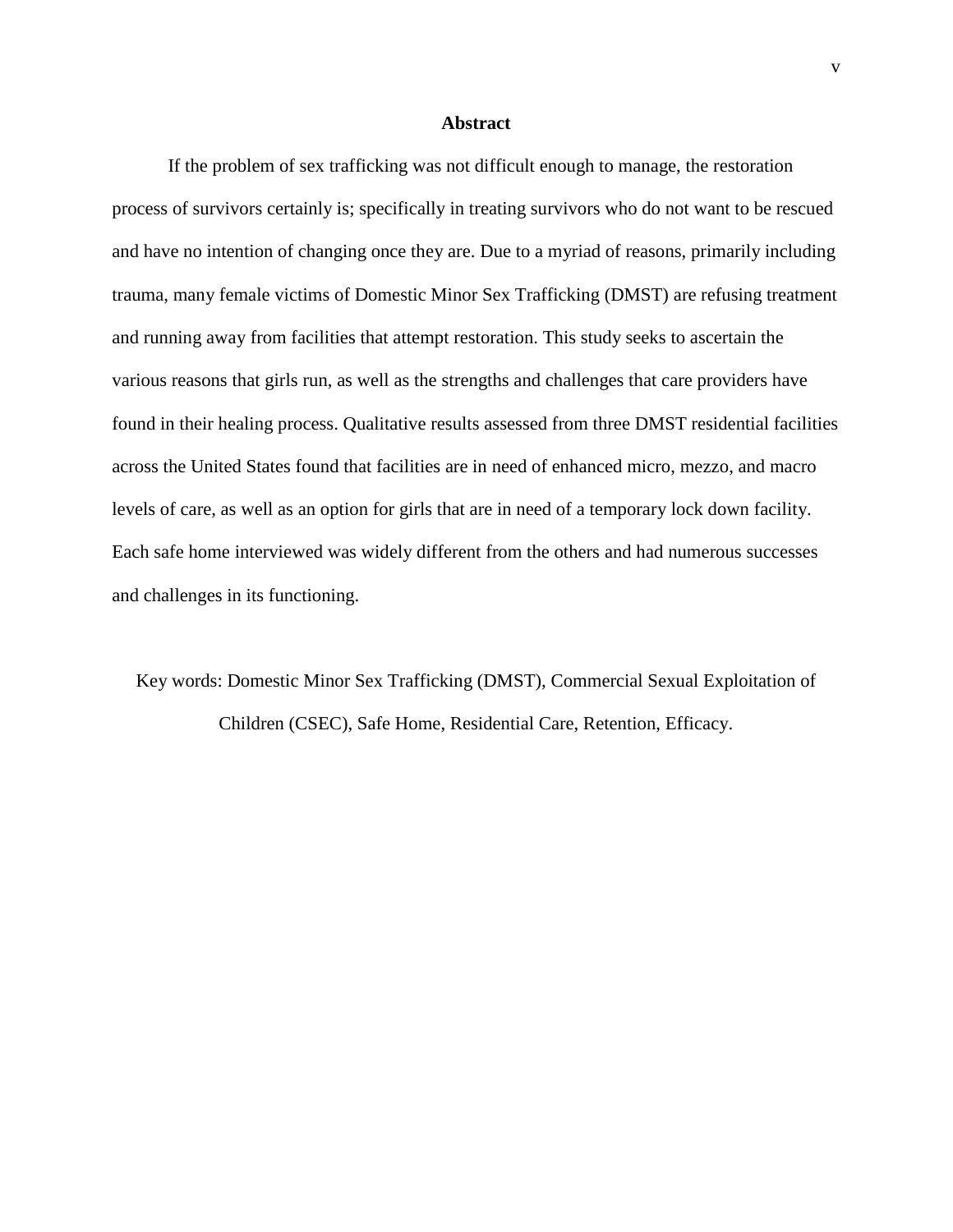### **Table of Contents**

| 30 |
|----|
|    |
|    |
|    |
|    |
|    |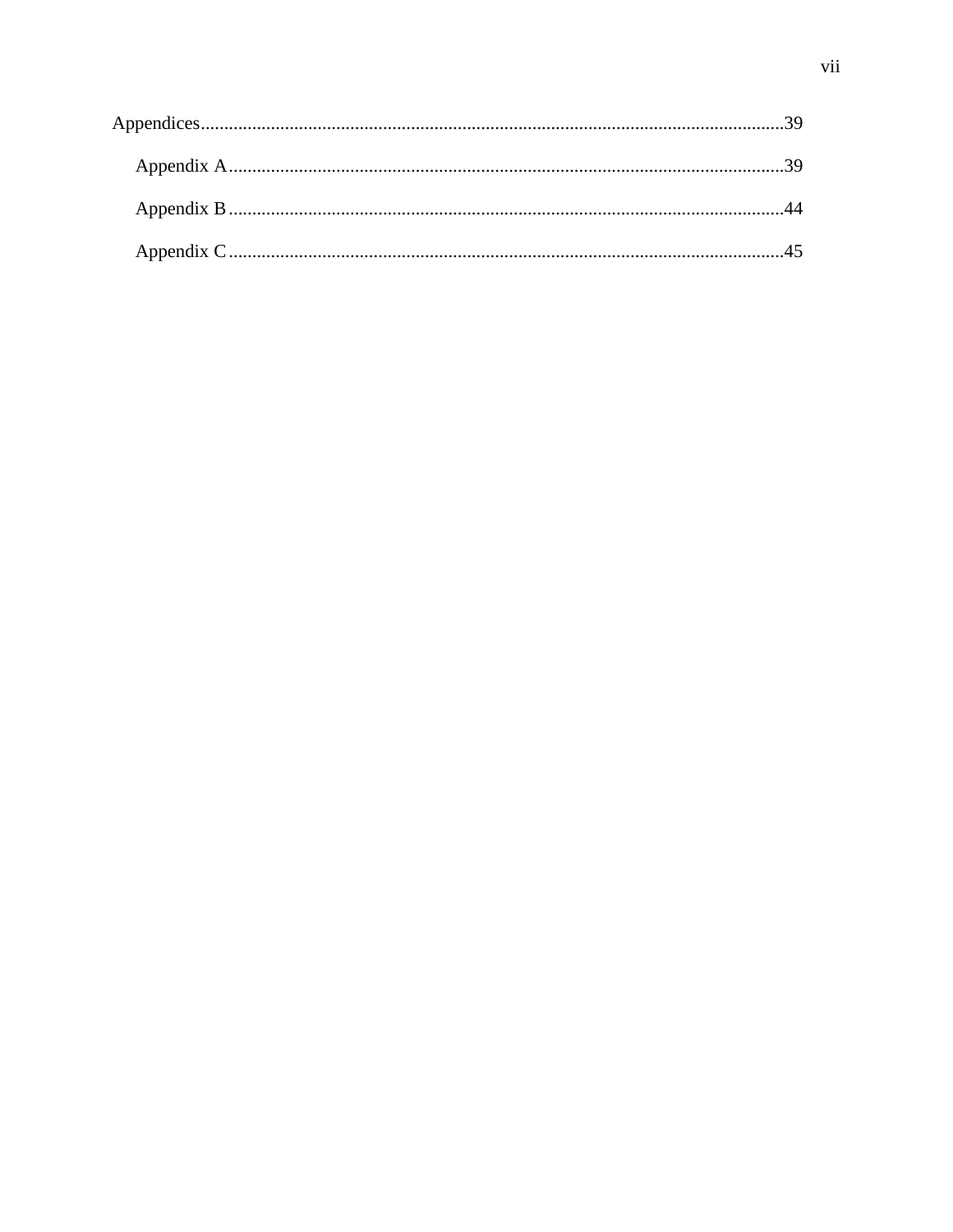## EXPLORATORY STUDY OF RETENTION AND EFFICACY IN FEMALE DOMESTIC MINOR SEX TRAFFICKING RESIDENTIAL PROGRAM

#### **Introduction**

Residential programs, or safe homes, for survivors of sex trafficking exist all over the United States. Unfortunately, girls brought to these programs are of a vulnerable population and have the tendency to run away before completing their treatment or required length of stay. This paper explores aspects of safe homes that may reduce running and how homes are currently dealing with this issue. This was accomplished through a survey of professionals that come into frequent contact with this population through their work in a safe home. The topic is explored through addressing the areas of client needs, strategies for retention, and suggestions for an ideal safe home.

Sex trafficking is a global problem and is found in many forms, making it difficult to diagnose and treat its' many and varied victims. Often times it is difficult to distinguish between victims of sex trafficking, prostitutes, and sex workers, further lengthening the process (Roe-Sepowitz, Gallagher, Hickle, Pérez Loubert, & Tutelman, 2014). In addition, there is the question of whether it is even possible to voluntarily sell your body for sex, regardless of one's age. Though the problem of male and adult victims is equally horrendous, this study will focus on identified female victims of Domestic Minor Sex Trafficking (DMST). Once a victim is identified, she then begins the long process of rehabilitation. It is along this journey that many young women choose a life of prostitution over a safe home that is trying to 'fix' the woman (Gajic-Veljanoski & Stewart, 2007). The psychology behind this 'choice' and the factors that push her away are examined in the following chapters; as well as ways that professionals may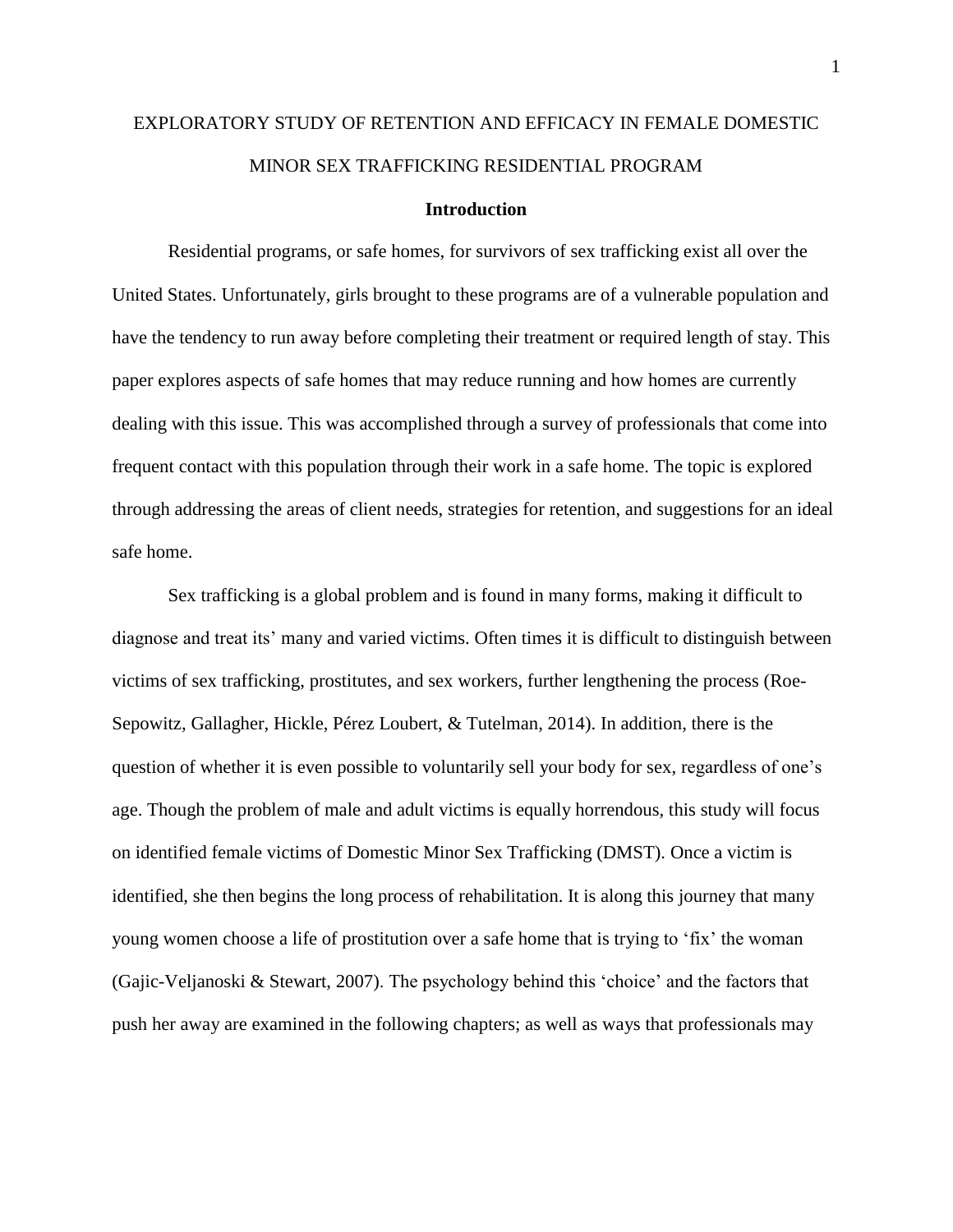help or hinder, including an outline of potential solutions to frequent problems that safe homes experience.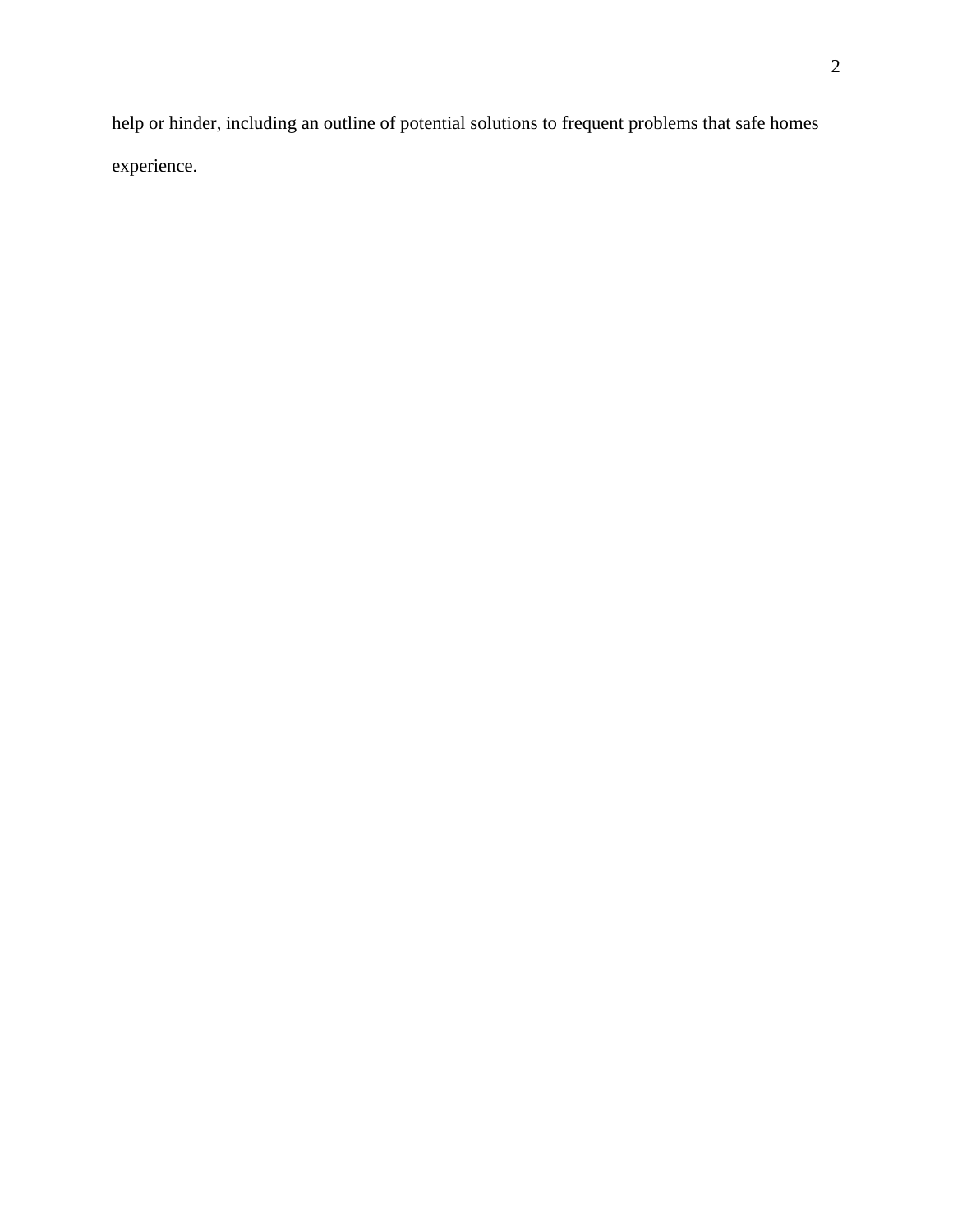#### **Literature Review**

"The United States is the only modern democratic country where the majority of trafficking victims are its own citizens" (Patel, 2015, p. 395). Sex trafficking in the United States may have captive media attention yet it is not well understood. Portrayals of saving innocent victims from a life of imprisonment and forced sexual labor give the impression that sex trafficking victims are eagerly awaiting rescue; however, this is rarely true. Victims of sex trafficking often do not believe themselves to be victims, herein lies the difficulty of helping someone who does not feel that she needs to be helped. This literature review sets the tone to answer the following questions: How severe is the problem of sex trafficking? Why are 'rescued' girls running away from safe homes? And how can service providers increase their retention and efficacy?

Sources for this review were chosen primarily through an Ebsco search using key terms "sex trafficking," "human trafficking," "DMST," "prostitution," "safe home," and "runaway." From there, the sources of the articles that were determined to be relevant were examined and the next search began. After the articles were all chosen, they were thematically grouped based on the research questions stated above. Because there was no literature that specifically addressed retention rates in safe homes, the goal of this review is to target all factors that may contribute to a lack of retention and efficacy in sex trafficking residential facilities.

In order to navigate this review, a few definitions needed to be established. Domestic Minor Sex Trafficking (DMST) refers to girls, for the purpose of this paper, in the United States under the age of 18 who have been forced or coerced into doing sexual labor of any kind; this also includes survival sex, or the prostituting of oneself in order to meet safety or material needs (Countryman-Roswurm & Bolin, 2014). A "victim" refers to a girl currently involved in DMST,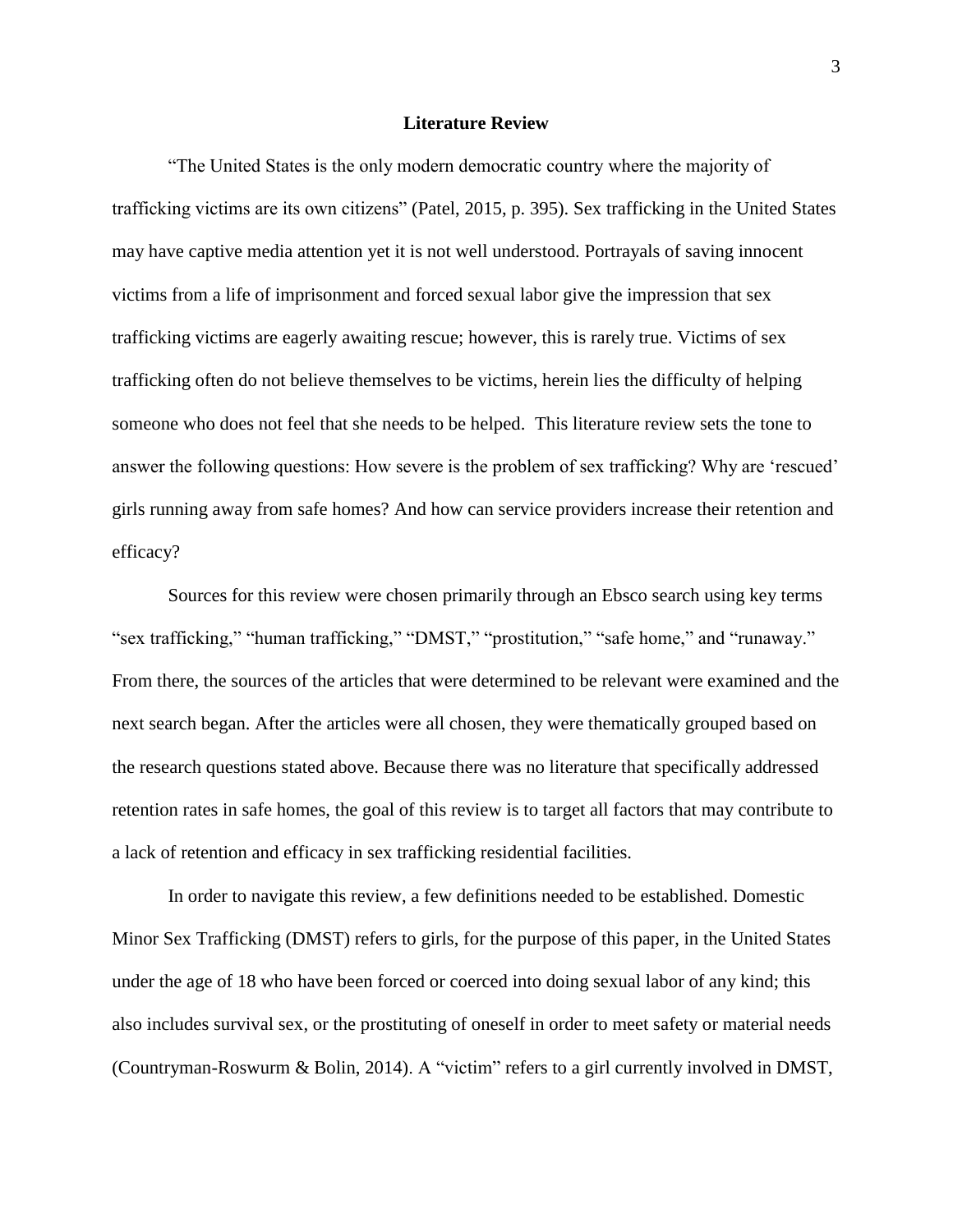while the term "survivor" was used in reference to girls who have lived through DMST and are either seeking help or have successfully exited. The Commercial Sexual Exploitation of Children (CSEC) is a broader term that encompasses all aspects of DMST as well as rape, molestation, and incest (Patel, 2015).

#### **How severe is the problem?**

The scope of sex trafficking is very difficult to determine and almost always underestimated. One study sought to understand the global scope of sex trafficking, its determinants, the current health care response, and a possible future response by comparing the public health services of eight different cities around the world. They found reasons that contribute to this difficulty include: a lack of sound methodology, no universal definition of sex trafficking, it's hidden nature, the reluctance of victims to self-identify, shame associated with trafficking, lack of a universal database, and a dependence on the trafficker. They categorized the main determinants of sex trafficking to include: childhood abuse, familial dysfunction, early exposure to violence, lack of education, economic need, objectification of women, high demand among men, and racial discrimination. The health care systems' response to the problem of sex trafficking has been traditionally limited. Health care systems currently in place tend to lack culturally sensitive care, physical and mental health services, and health care for the children of victims. The fact that sex workers are not accessing the limited available resources is reportedly due to the criminal nature of trafficking, fear of discrimination, long wait times, and the ignorance of health care providers of trafficking (Marcus et al., 2012).

A different article addressed how justifications can affect sex trafficking and rely on the vulnerabilities of victims (Copley, 2014). He proposed applying the theory of delinquency which states that "individuals compensate for criminal behavior and minimize social control by evoking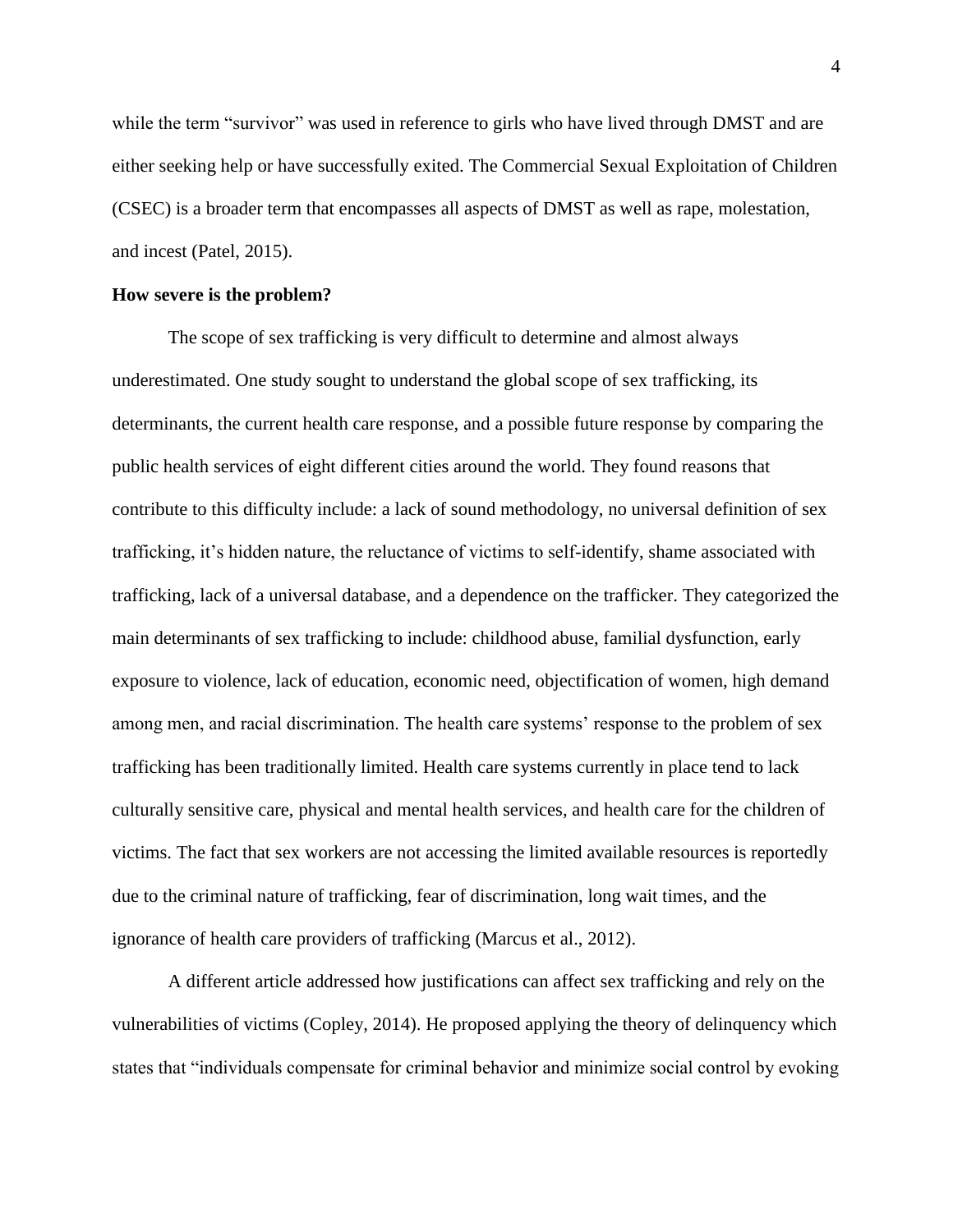forms of socially acceptable excuses and justifications called techniques of neutralization" (Sykes & Matza, 1957, as cited by Copley, 2014, p. 47). Traffickers exploit the vulnerabilities of the women they use and employ various neutralizations to justify their actions. These neutralizations include: denial of responsibility, denial of injury, denial of victim, condemning the condemner, and defense of necessity. Denial of responsibility occurs when the trafficker tries to minimize their own role by placing the entire agency on the woman. Denial of injury is when the trafficker claims that the monetary gain is more beneficial to the woman than the physical harm. A denial of victim dehumanizes the sex worker and views her as more of a commodity than a human being of worth. Condemning the condemners happens when the trafficker sees law enforcement and society as the ones to blame. The defense of necessity claims that having sex workers is necessary in order to prevent the rape of 'innocent' or 'pure' women. The author asserts that these neutralizations allow for sex trafficking to become acceptable from the perception of those that employ them (Copley, 2014).

In contrast to the outsider's perspective Copley addresses, Heilemann and Santhiveeran did a content analysis of current literature attempting to deduce the hardships and coping strategies of females in prostitution (2011). Women in prostitution experience many threats to their physical well-being and are much more likely to die young than their peers who do not engage in prostitution. Some physical hardships include: rape, robbery, drug-related problems, and reproductive problems (Heilemann & Santhiveeran, 2011). Psychological hardships include: "depression, post-traumatic stress disorder (PTSD), suicidal thoughts, and strong feelings of shame and guilt" (Heilemann & Santhiveeran, 2011, pp. 66-67). Social hardships include: homelessness, strained familial relationships, and being outcaste by society as a prostitute. In order to cope with these hardships, the women may employ both positive (i.e. peer support, a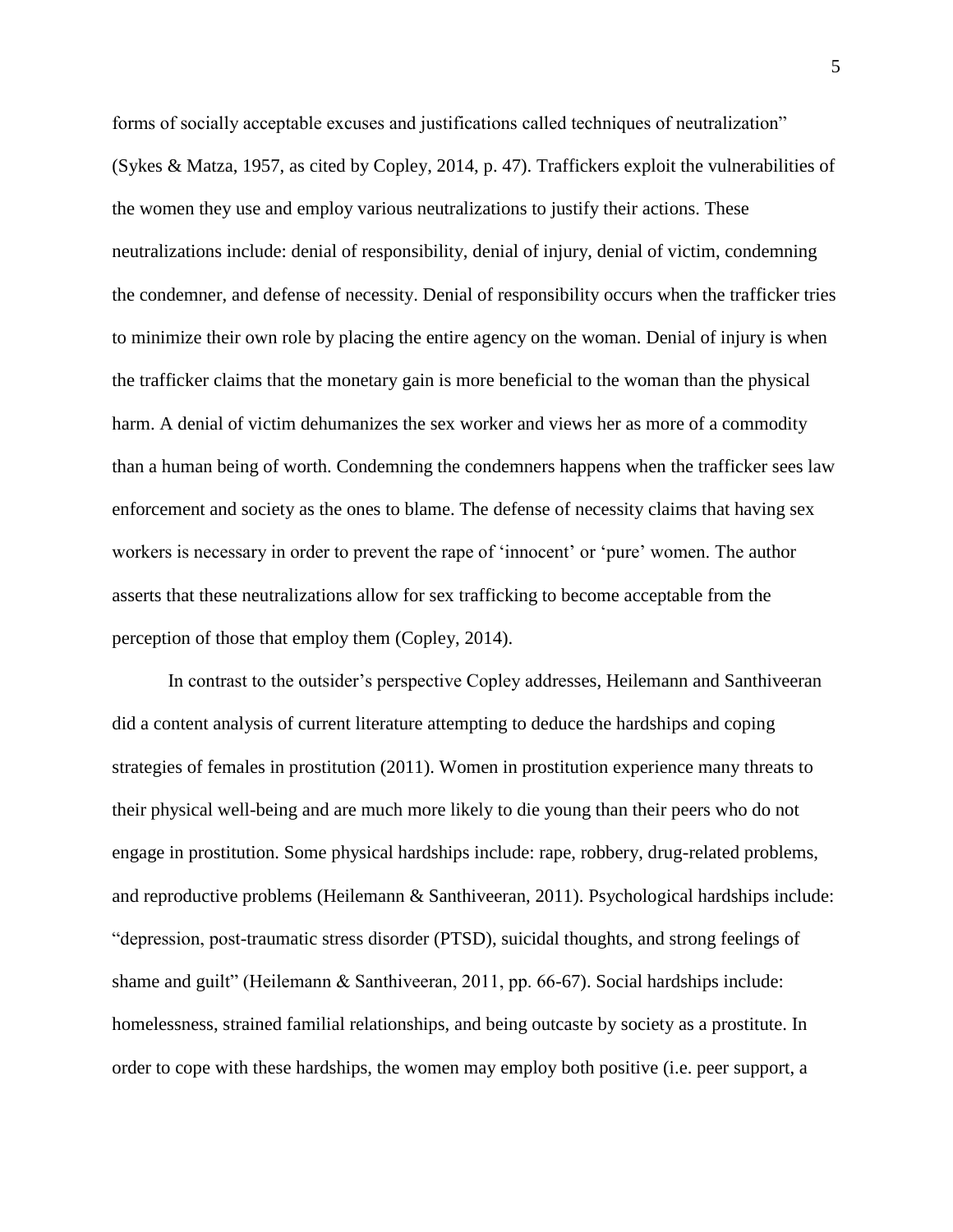personal safety plan, and positive thinking) and negative (i.e. drug and alcohol use, and selfmutilation) coping skills (Heilemann & Santhiveeran, 2011).

In addition to understanding hardships and coping strategies, there is a need to understand the physical and mental health problems of sexually exploited women and adolescents. Physical and mental health problems were assessed as well as experiences of violence (Zimmerman et al., 2008). In one study, fifty-nine percent of the women interviewed "reported pretrafficking experiences of sexual or physical violence, and 12% had forced or coerced sexual experience before age 15 years; 26% cited more than 1 perpetrator, with many naming a father or stepfather" (Zimmerman et al., 2008, p. 56). The most prevalent health concerns were headaches, tiredness, dizziness, back pain, loss of memory, stomach pain, pelvic pain, and gynecological infections. Of the mental health problems, depression was the most reported, with 39% having had suicidal thoughts within the past week. The majority of girls were also identified with posttraumatic stress symptoms (Zimmerman et al., 2008).

Another article reviewed literature from 2000 to 2011 on sex trafficking in North America; it sought to address victim's vulnerabilities through a Life Course Theory (LCT), age, and gender lens. The use of LCT helps to explain long-term sex trafficking victimization, its causes and outcomes. The author found that each stage of the trafficking process (the place of origin, transit, and destination) had its own individual risk factors. Some common risk factors, however, include economy, educational level, substance use, sexual preference, and physical or sexual abuse. Other factors drew victims to trafficking such as: the need to belong (especially prevalent in abused females and LGBT males), the possibility of earning large sums of money, and the perspective that selling sex was intriguing. The author asserts that viewing sex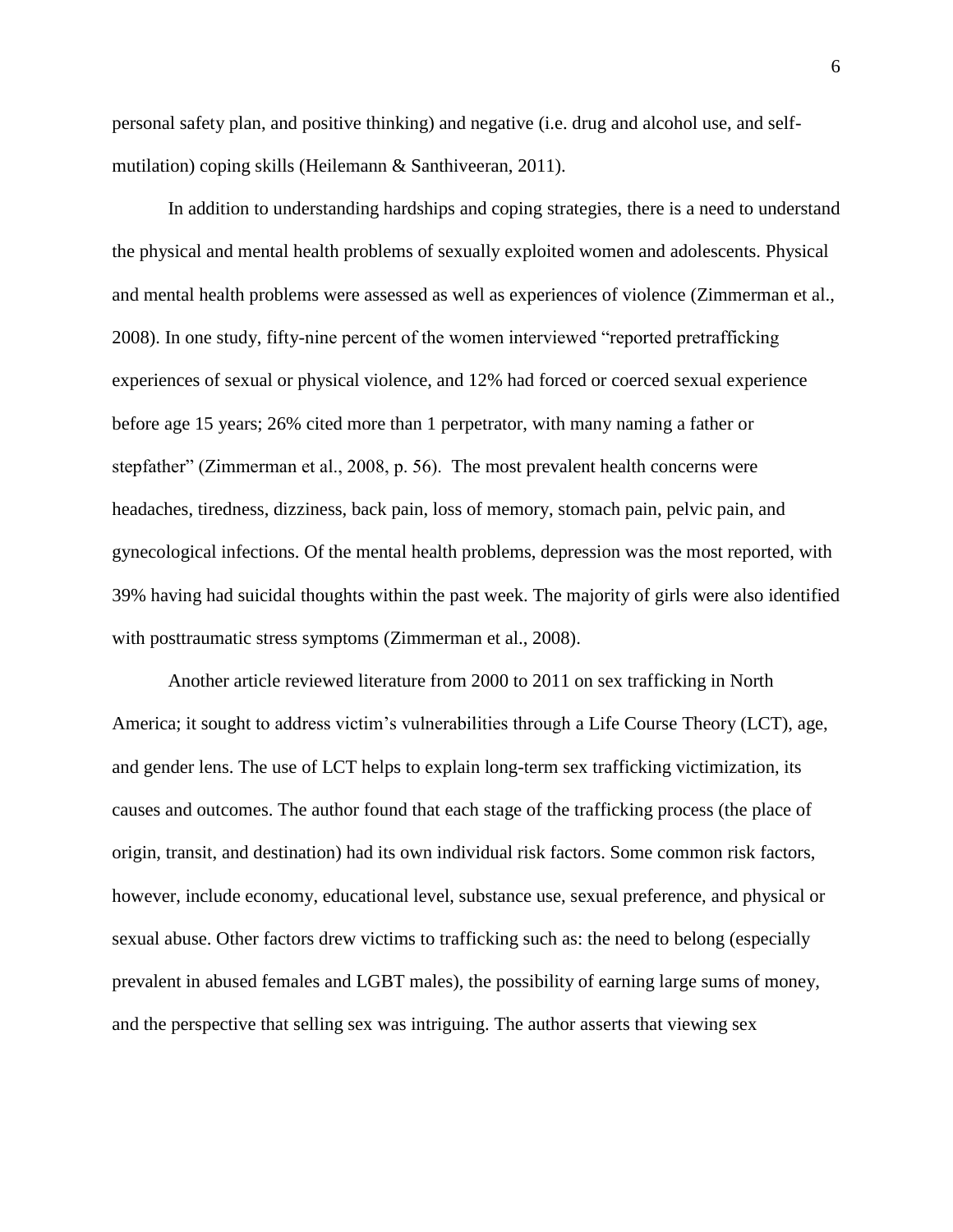trafficking as a multi-dimensional problem (encompassing age, gender, and society) allows for progress to be made in regards to treating and preventing the problem (Reid, 2012).

An article by Twill, Green, and Traylor presents a study on 22 adolescent girls in a 90 day residential treatment program for prostitution (2010). This program attempted to meet the complex needs of survivors through assessments, treatment, education, and therapy. Through these activities, the program hoped to achieve personal growth, decrease criminal activity, and increase social functioning in the girls. After being discharged from the facility the girls were either returned home, placed a community residential facility, or placed in foster care. Of the girls interviewed, 50% did not commit any new offenses following discharge (in the one-year time period evaluated). The other 50% committed minor offenses, none of which included prostitution. The girls were also evaluated for IQ with their average score a 70; over half of the participants had an IQ score that indicated a special need. Posttraumatic Stress Disorder was found to be the most prevalent mental health problem with depression coming in second (Twill, Green, & Traylor, 2010).

#### **Why do girls run away?**

The role of trauma in dealing with survivors of sex trafficking cannot be underplayed. An article by Becca Johnson sought to assess the needs of sex trafficking victims and assert the importance of providing services to meet those needs in a trauma conscious manner. The author states that without service providers having a solid understanding of trauma, "victims may discontinue essential services needed in their recovery" (Johnson, 2012, p. 371). The basic physical needs of the victim should be met before one can address mental and psychological needs. Once basic needs are met, mental health services, safety and future planning may begin. Due to the complexity of symptoms, victims often remain silent about their maltreatment – some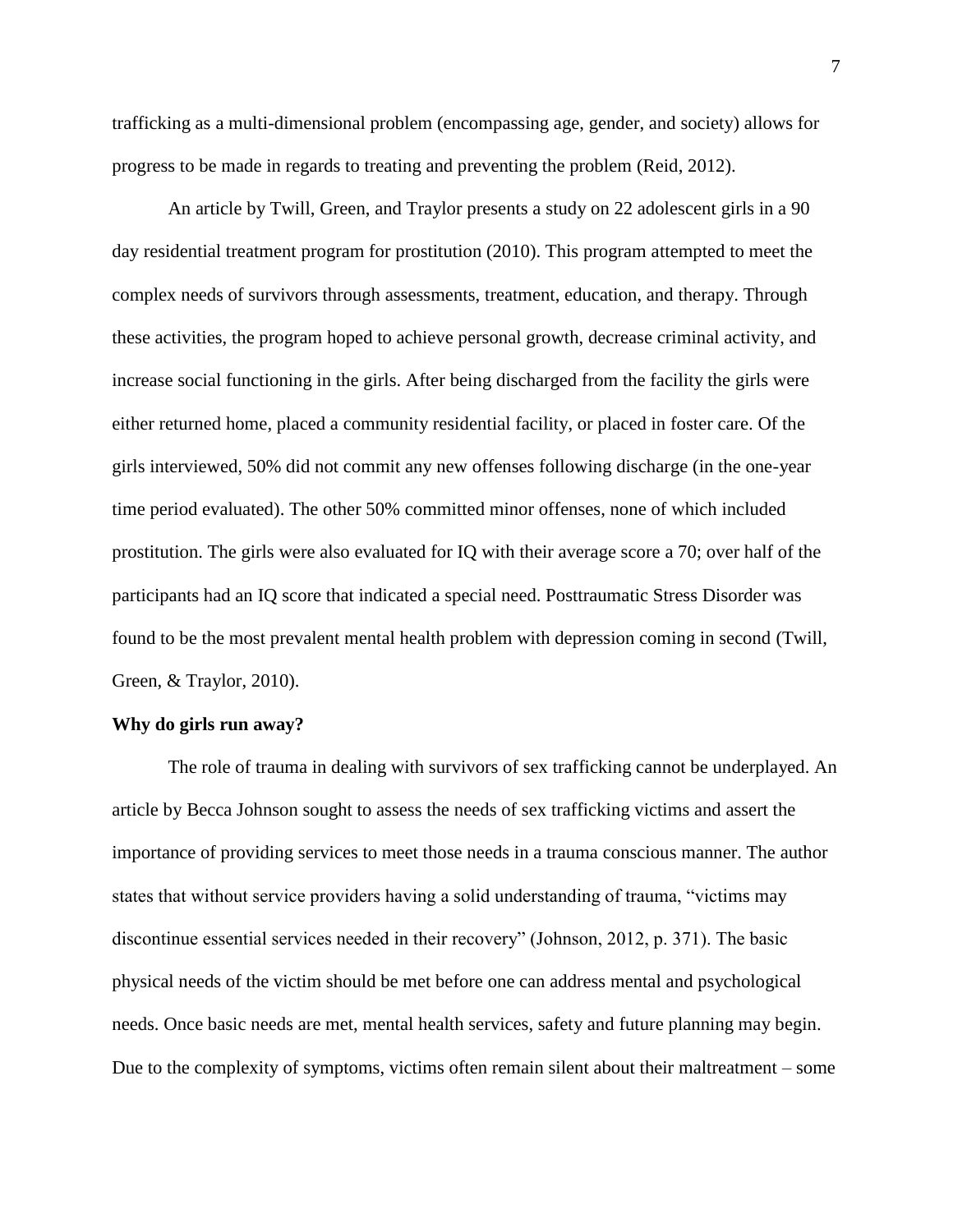not even classifying their experiences as such. In response, the author suggested that the best and most holistic approach to survivor aftercare is to first meet physical needs, then emotional and mental needs through Trauma Focused Cognitive Behavioral Therapy (TF-CBT) (Johnson, 2012).

Another article examines findings from three programs that identify and serve domestic minor human trafficking victims: Standing Against Global Exploitation Everywhere (SAGE), Salvation Army Trafficking Outreach Program and Intervention Strategies (STOP-IT), and The Streetwork Project at Safe Horizon (Gibbs, Hardison Walters, Lutnick, Miller, & Kluckman, 2015). For this study, program workers were interviewed based on their interactions with 15 clients each for a total of 45 youth. The interviews with program workers were structured to include their client's perceived needs, the services that address these needs, and assessment of whether services provided were helpful (Gibbs et al., 2015). The authors identified client reasons for discontinuing services as "the absence of other means than trafficking to meet survival needs, emotional engagement with facilitators, and reluctance to leave a familiar situation" (Gibbs et al., 2015, p. 5). The authors conclude that in order for clients to one day live functional adult lives they must be provided with services that address their safety, well-being, social relations, and independence (Gibbs et al., 2015).

Girls may also run due to a feeling of being misunderstood and looked down upon by service providers. In one study, girls were asked about their work, experiences, living situations, environment, prior use of services, alcohol and drug use, and how they would like to be treated by an outreach worker (Holger-Ambrose, Langmade, Edinburgh, & Saewyc, 2013). When the girls were asked how street outreach workers could help them materially, "They identified condoms and lubricant as their primary need, followed by hygiene supplies…. Other items that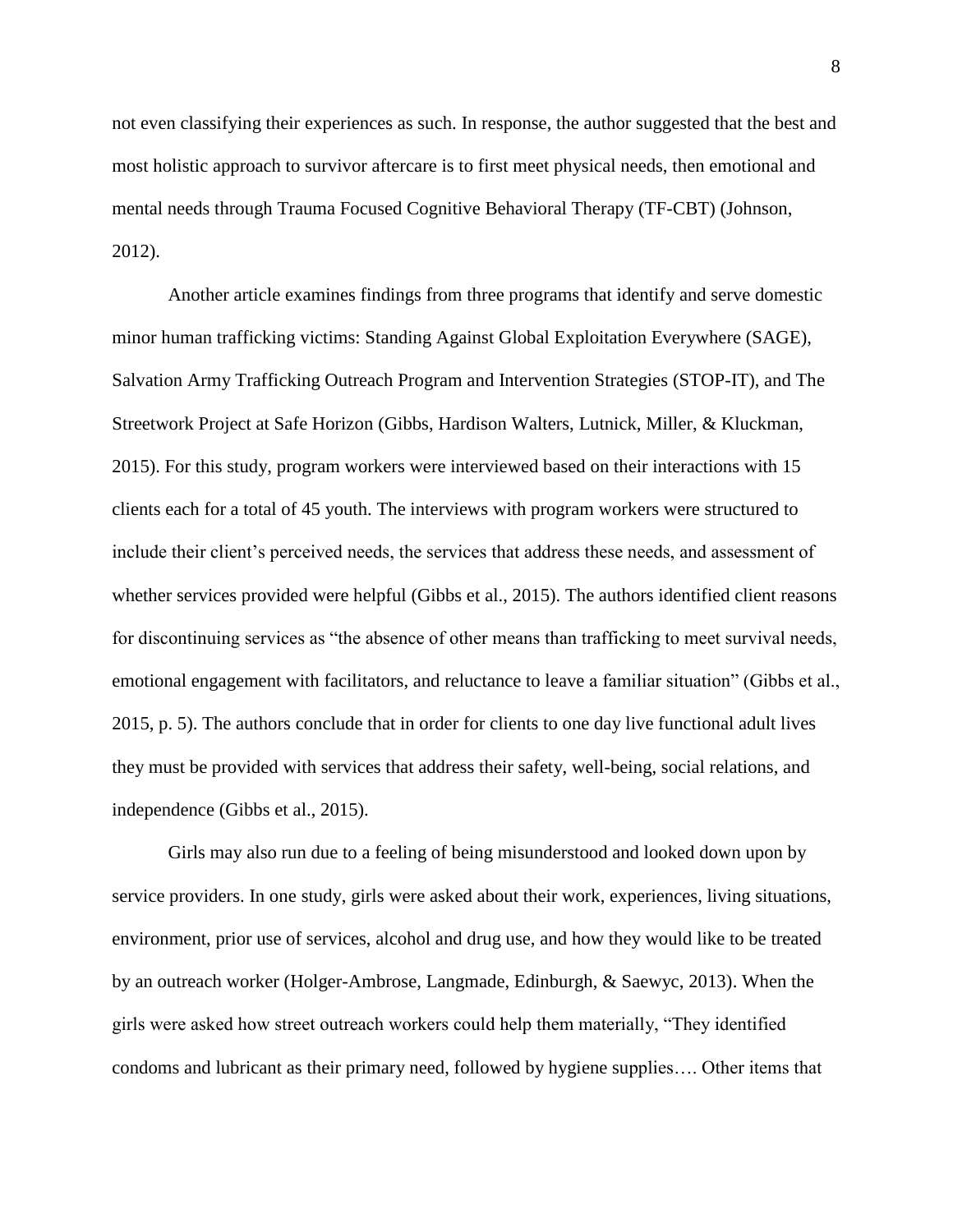were not mentioned regularly included cosmetic sponges, used intervaginally to mask menstrual periods, as well as mace and first-aid kits" (Holger-Ambrose et al., 2013, pp. 334-335). The authors concluded that the first step in improving street outreach is in the creative delivery of services that adequately address the needs in a non-judgmental fashion (Holger-Ambrose et al., 2013).

One study was created with the goal of assessing the entry/exit process of street prostitution and noting factors that may cause either reentry or success. The authors interviewed 18 women initially and then again 3 years later. Of the 18 women, 5 had successfully exited prostitution while the remaining 13 either were still actively prostituting or at high risk. For the 5 women, their reasons for exiting included losing custody of children, imprisonment, and severe drug related health issues; all of these women had previous attempts at leaving prostitution (Dalla, 2006). There were four significant factors to their exit process: services, relationships, economics, and spirituality. Though the author was discouraged to find that less than half of the women were successful in exiting prostitution, she acknowledged that the exit process is complex and will often take women multiple attempts before they can leave for good (Dalla, 2006).

One article examined the fallacy of captivity and freedom being complete opposite states of being, as well as the perception that all sex workers are slaves held against their will (Soderlund, 2005). Although "some women use brothel raids and closures as an opportunity to leave the sex industry, others perceive the rehabilitation process itself as a punitive form of imprisonment" (Soderlund, 2005, p. 66). While service providers and caring adults may view safe homes as a healthy means of rehabilitation and respite, girls are often placed in them without their input and against their will. The Trafficking Victims Protection Act (TVPA)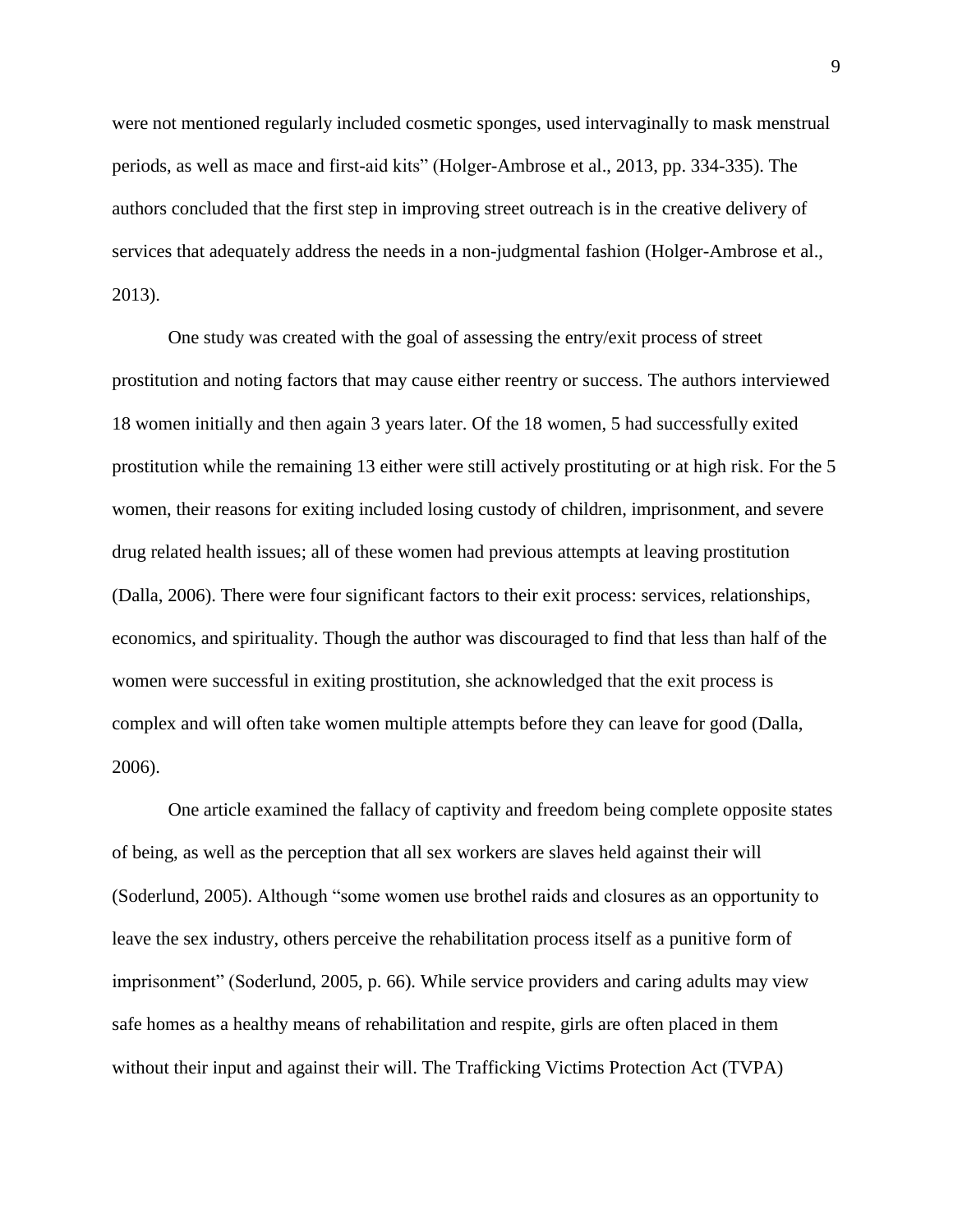became law in 2000 during the Clinton administration. The TVPA differs from the UN Protocol in that it makes no distinction between voluntary and forced sex work. The human rights issue of sex workers is questioned: is it the woman's right to be rescued from sex work or is it her right to have a choice? The author concludes that freedom cannot be watered down to mean engagement in paid versus unpaid labor, and that all people need to experience freedom according to their own values (Soderlund, 2005).

Many DMST victims are found through prostitution charges and are criminalized instead of being offered exit services, perpetuating their life in trafficking. Factors that allow DMST to thrive include: victims failing to self-report, a popular myth that this isn't happening to domestic citizens, a focus on foreign victims, a lack of uniform legislation and funding, and the highly profitable nature of the business. The authors conclude that the United States will be best able to reduce the number of victims through public education on DMST, unifying legislation, allocating more resources to domestic victims, and understanding the relationship between prostitution and sex trafficking (Kubasek & Herrera, 2015).

#### **How can service providers increase retention and efficacy?**

The problem of retention in sex trafficking safe homes is an unstudied phenomenon, lending itself to few works of literature. One author, however, focuses on the reintegration services currently available to human trafficking survivors and how they can be improved. Refugee-based organizations may also accept survivors due to the similarities in the populations; refugees are often forcibly displaced, separated from their families, threatened, physically and sexually abused, and experiencing acculturation. Though these factors may be similar to sex trafficking survivors, they differ in their solitude and often unwillingness to accept help. Organizations that serve domestic violence clients may also serve the needs of trafficking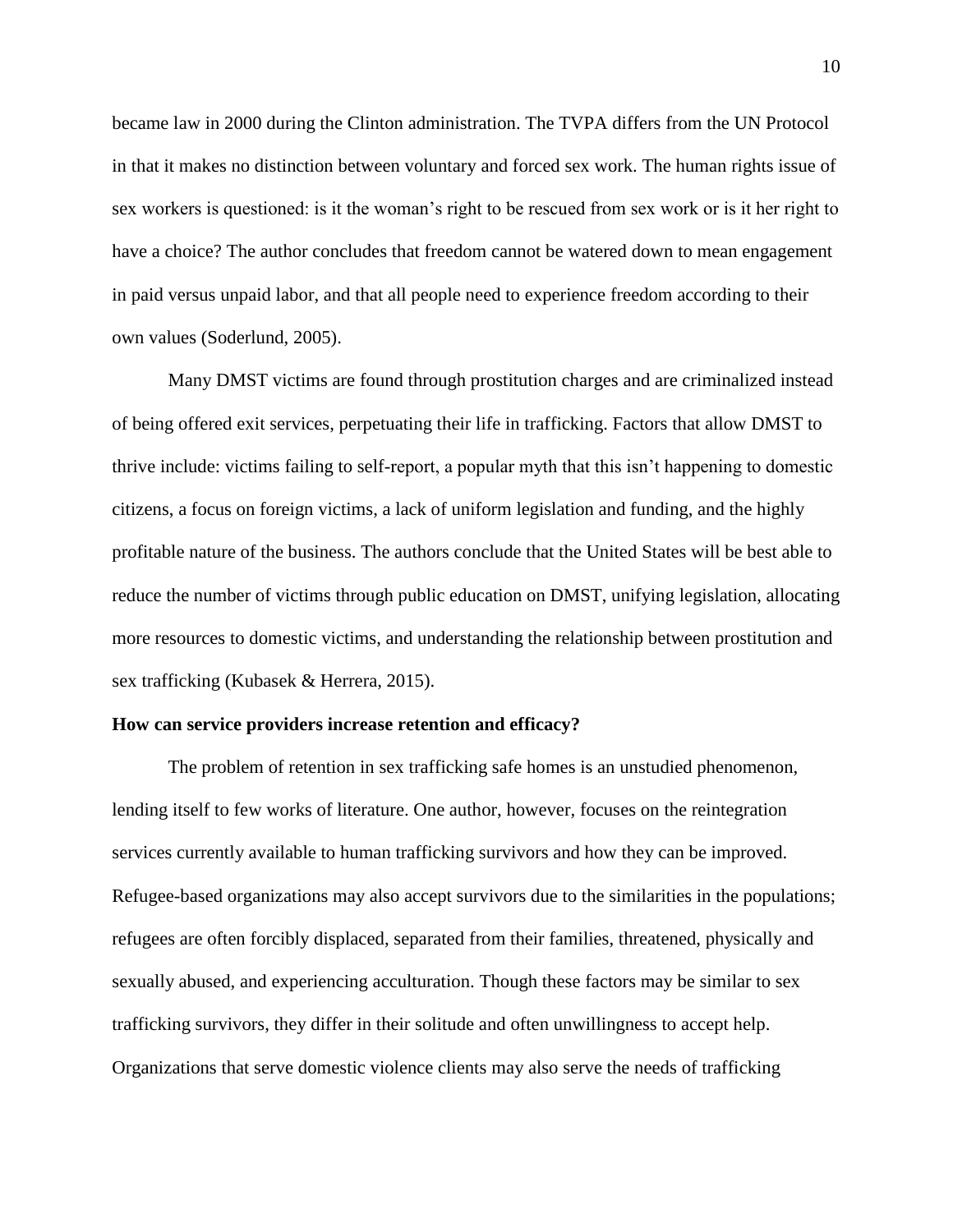victims; these women's situations may be more related than refugees, yet trafficking survivors often require a longer stay than victims of domestic violence. This is due to survivors having multiple traumas that are more complex and often inflicted by numerous people as opposed to a domestic violence situation. Trafficking-specific organizations may offer more intensive case management, yet often lack the capacity to cater to victims that speak foreign languages. Because safe homes need 24/7 staff, it is difficult to be able to consistently staff the house with someone who speaks the language at all hours. In addition, advocacy is a major element in ending human trafficking and is often done in the wake of a huge media covered disaster. Though this coverage is appreciated and helpful, it fails to accurately represent the problem as a whole in the United States. In order to improve this situation, the author asserts that a trafficking prevention program is the best choice; this program would address human rights, migration, labor rights, poverty, conflict, education, and discrimination (Shigekane, 2007).

A return to fundamental social work values would also be extremely helpful in working with those involved in sex work of any kind; these values include acceptance, affirmation of individuality, non-judgment and objectivity, purposeful expression of feelings, and selfdetermination. Acceptance means listening to the clients perceived needs instead of acting like we know what they've been through and what they need. Affirming one's individuality requires that social workers meet clients on their level and try to reduce the amount of obstacles that keep them from treatment. Creating an environment that is non-judgmental and objective means that we do not blame the client for being a client and needing services; while other agencies and law enforcement may send the message that they are the problem, social workers need to exude acceptance and objectivity. The purposeful expression of feelings refers to being able to be the person that will listen and accept the client's feelings with unconditional positive regard. Self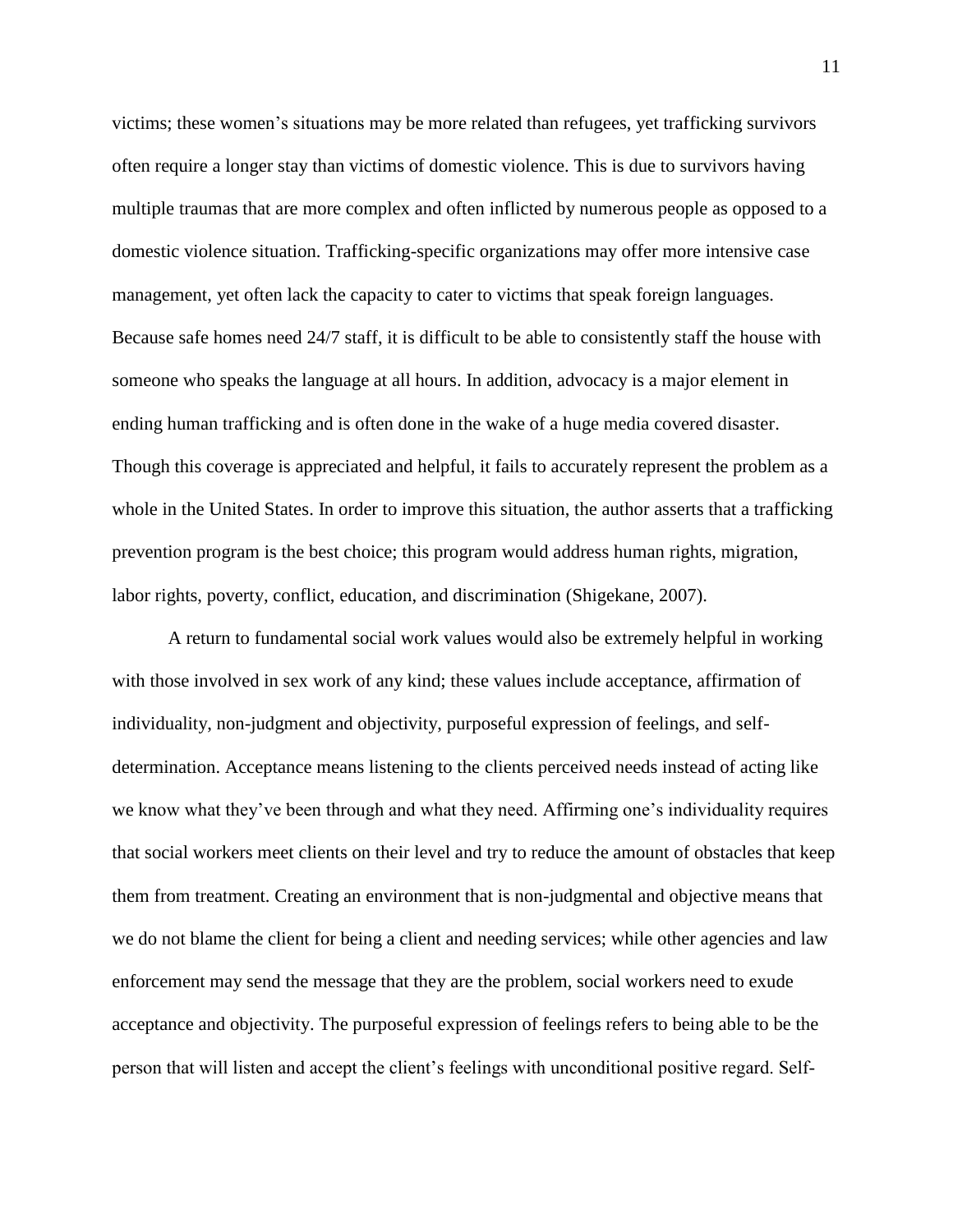determination accepts that the client has the right to make their own decisions regardless of what we think of those decisions. Social workers have the obligation to provide the necessary information and to employ the above mentioned values, but it is still the client's decision whether to accept the help (DeBoise, 2014).

Another article found that the majority of adult and child human trafficking survivors were found to be female and sexually exploited. Mental health care providers were usually the ones to identify them as trafficking cases although other professions (e.g. general practitioners, police officers, and social workers) also identified victims. In responding to the needs that survivors face, health care providers found social and legal instability to be the greatest barrier in adults, and in children, a lack of parental engagement. Though survivors of any age face a myriad of challenges, health care professionals can help by improving communication between service providers, addressing both social and physical needs, and being well informed on the signs of human trafficking (Domoney, Howard, Abas, Broadbent, & Oram, 2015).

Through interviewing the service providers of such women, Hom and Woods gathered three themes of "Pimp Enculturation, Aftermath, and Healing the Wound" (2013, p. 76). Pimp enculturation deals with how a woman entered into exploitation and her experiences throughout; this includes the violent, nonviolent, and isolation techniques used by the woman's trafficker to control her. Aftermath refers to the consequences of living such a life, including the woman's mental and physical health. One interviewee claimed that "survivors received no respite from the trauma, in that 'the body remembers'" (Hom & Woods, 2013, p. 78). Healing the wound refers to the components of care that were deemed necessary for the rehabilitation of survivors. One aspect of this is street outreach. This is where a service provider ventures into problem neighborhoods to meet victims where they are. The authors concluded that due to the unique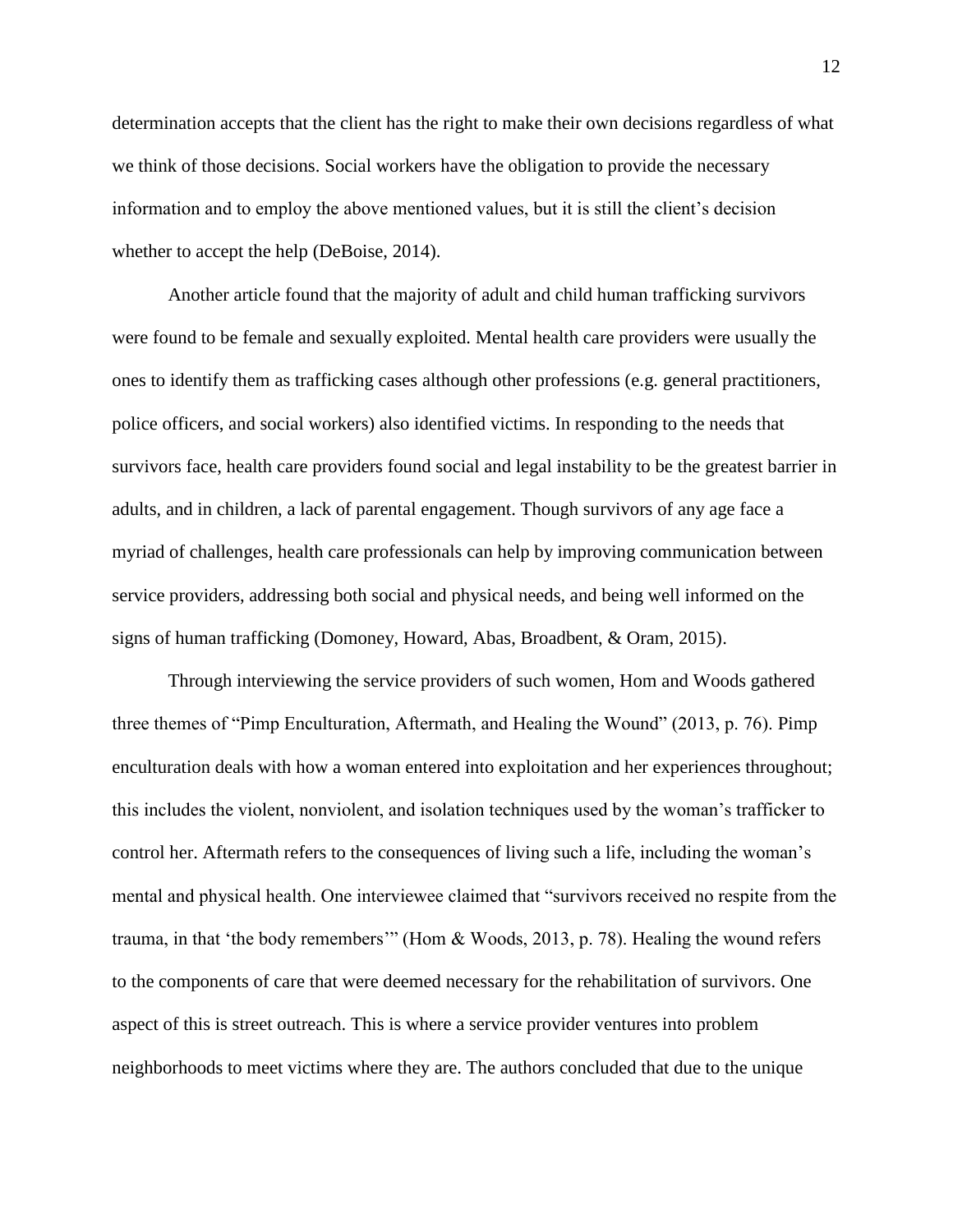mental and physical health problems associated with trafficked women, service providers need to be informed enough to recognize victims and be able to treat them with a holistic approach (Hom & Woods, 2013).

Some professionals have found that use of the Public Health Model (PHM) may prevent violent sexual acts toward girls being commercially exploited. It is believed that in order to prevent the Commercial Sexual Exploitation of Children (CSEC), efforts should be focused on perpetrators and not victims. Victims should not be burdened with the responsibility of refraining from exploitation, but instead the ones buying and pimping girls should be taught to respect females as equals and not commodities. The public health model caters to the societal causes of CSEC and creates intervention strategies for all involved parties. It does this by using research to address policy, incorporating prevention strategies, addressing societal perceptions and stereotypes that perpetuate the problem, and involving victims and perpetuators in services. This is necessary due to the discrimination and historically negative view of women, as well as the desensitization of rape and sexual violence that is prevalent in our society. In order to cultivate societal respect toward women, a mandatory curriculum to be taught in schools nationwide may be the answer. The curriculum would be age appropriate, starting in kindergarten and be present all through high school; discussing gender respect and sexual consent. The author concludes that if appropriate gender respect curriculum and PHM are implemented nationwide (and eventually worldwide), the demand for the CSEC would decrease (Patel, 2015).

Another approach is to understand and analyze current legislation and implementation of the 'Safe Harbor' of trafficking victims. A Safe Harbor law "may *decriminalize* juvenile prostitution… and/or establish *diversion* programs" (Barnert et al., 2016, p. 250). States that did not include the decriminalization factor consider juvenile prostitution a punishable crime.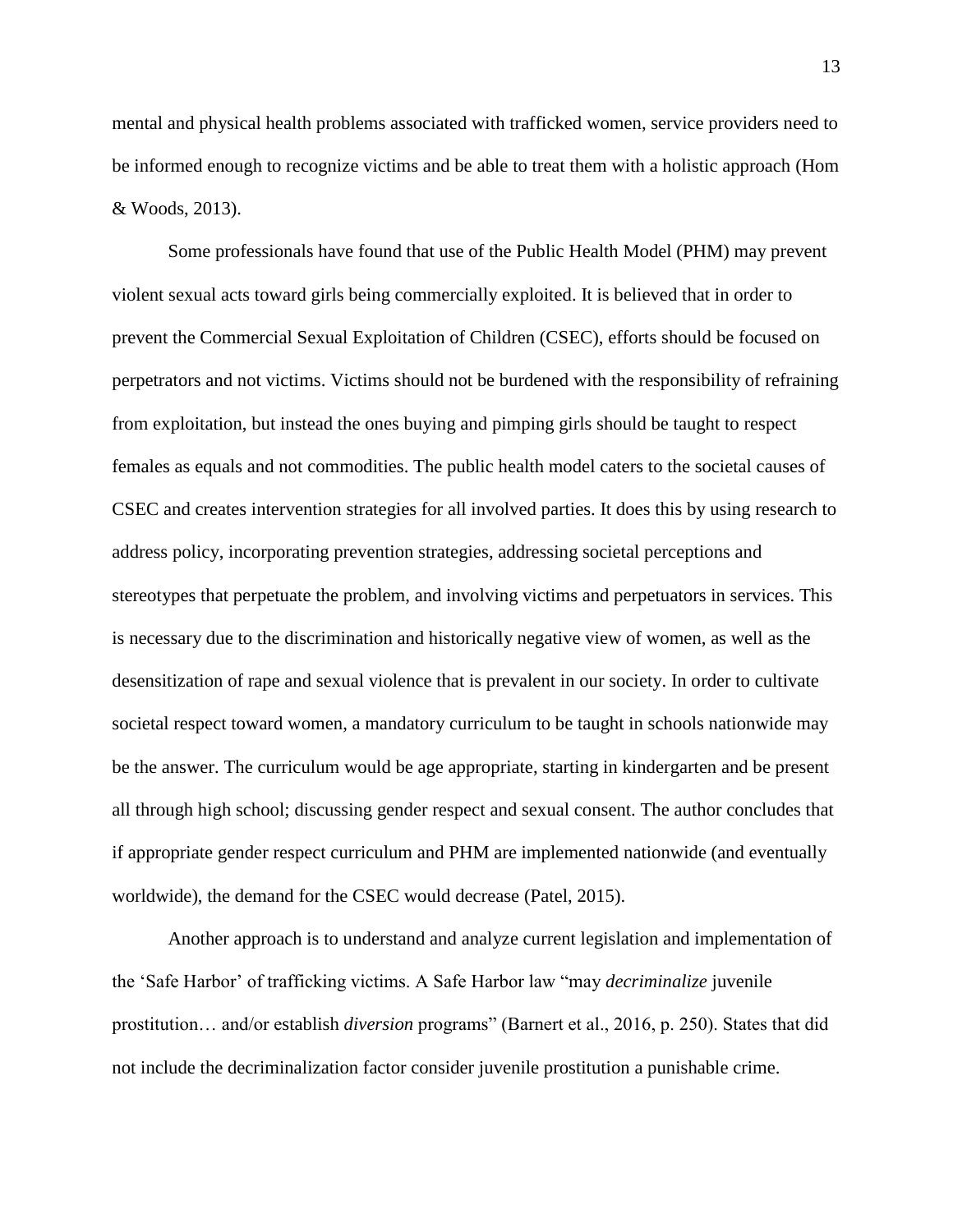Through their research, the above authors found that provisions for a Safe Harbor law should include: a standard timeframe, prevention strategies, trafficker penalties, specified protection, funding, and collection of data. They concluded that a model Safe Harbor law would incorporate both decriminalization and diversion, increased penalties for traffickers and buyers, and sustainable funding mechanisms (Barnert et al., 2016).

Reaching out to victims where they are can be an essential tool in successful rehabilitation. One particular article seeks to determine if prostituted adults show more success exiting prostitution through the Reaching Out to the Sexually Exploited (ROSE) program compared to the traditional criminal justice route diversion. This study involved a two day intervention where the police department brought all the women they would have otherwise arrested for prostitution to the ROSE event. The women were then given access to physical and mental health care, a survivor mentor to guide their process, safe housing and drug rehabilitation. The project had the unanticipated benefit of creating a more trusting relationship between law enforcement and prostituted women. The authors concluded that attendance at Project ROSE was equally as effective at reducing prostitution as the traditional route, yet saved the state an average of 1,420.80 dollars per woman and was done in a more supportive, less judgmental environment (Roe-Sepowitz et al., 2014).

#### **Conclusion**

There are many different ways to tackle the problem of DMST yet the best avenue of approach is not likely to be any one of the ideas mentioned above, but a combination. Though there are no specific articles addressing the problem of retention in safe homes around the United States, the above literature review offers insight into the core of the problem and gives suggestions to its solution. The severity of DMST is crippling our society and the victims it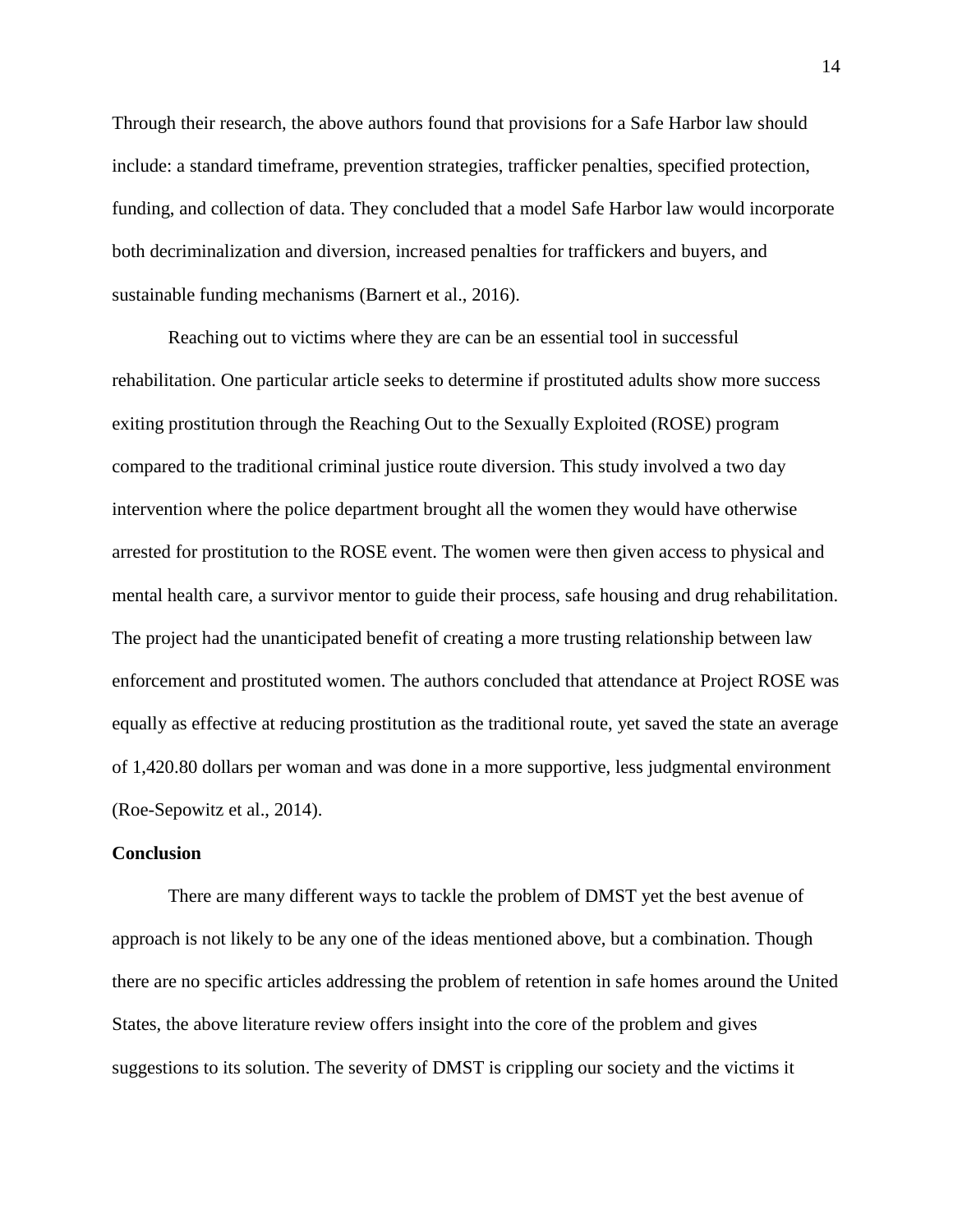claims, while these victims often refuse help; in order to increase retention in safe homes, a comprehensive treatment program for survivors must be developed.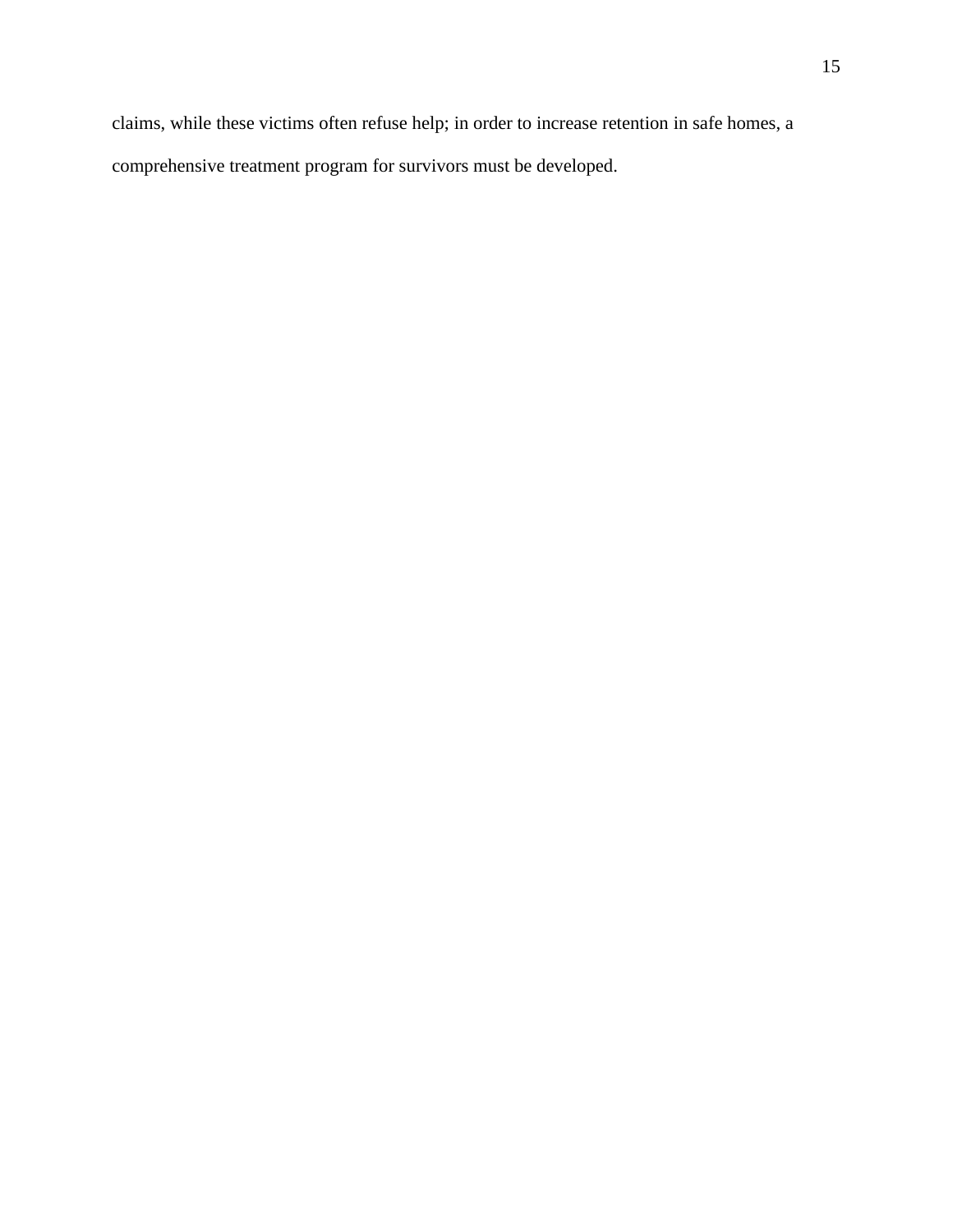#### **Methodology**

A qualitative design was used to ascertain the primary physical, emotional, and psychological reasons that girls may run away from safe homes. Surveys were sent to safe homes from Appendix A, which was compiled through searches of safe homes by state. Though safe homes exist in the majority of states, there is still a good portion of the United States that is without. Some states have multiple safe homes, others have none. No safe homes were found in states marked with "N/A," however, this may only indicate lack of a website. The data collection began with a phone call (if number found), and then followed up with an email soliciting completion of the survey.

In order to create a more diverse pool of participants responses were elicited from every region of the United States, the final respondents were from California, Florida, and Massachusetts. Participants were given an electronic survey (Appendix B) consisting of six open ended questions, as well as space to add additional comments. Questions addressed various aspects of the services provided to the girls, runaway factors, and the unique perspective of the individual being questioned. Answers to these questions were analyzed by two researchers and organized by key words and concepts, with good interrater reliability. The use of gathered information through service providers was inspired by a related study on the experiences of women who have been commercially sexually exploited, and was chosen to elicit a more likely response without infringing on client confidentiality (Hom & Woods, 2013). Responses were elicited from the safe homes listed in Appendix A; however, only three homes responded to the questionnaire. This is due to a myriad of reported reasons; primarily including agency policy, confidentiality, and lack of time or incentive. Respondents included in this study experience frequent (three or more days a week) contact with girls aged 12 to 18, currently recovering from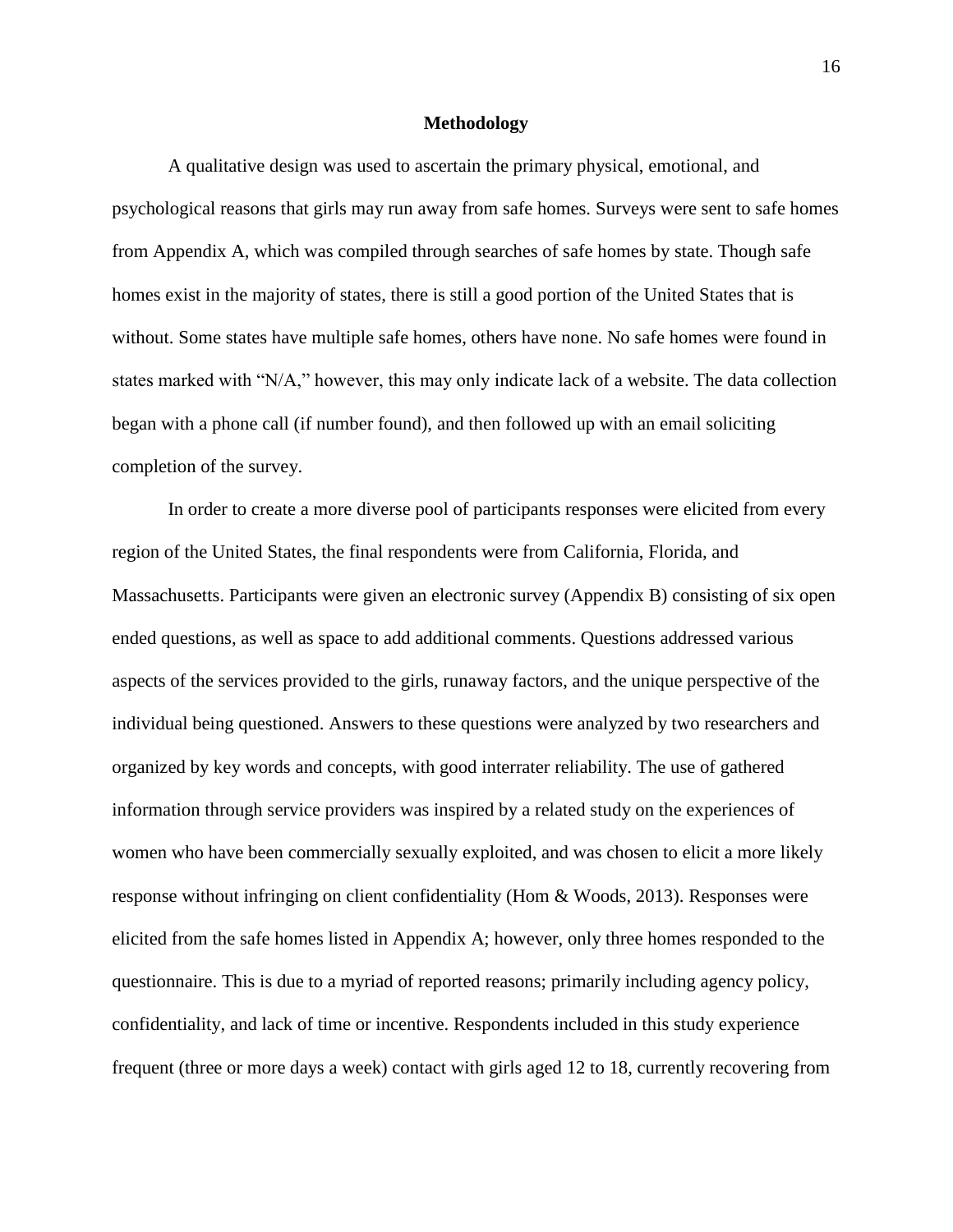sex trafficking through residential care. Respondent Three was from a safe home that caters to the trafficking population as well as youth with similar behavioral problems. Participants were of various occupations in the safe homes, with all having frequent contact with the population.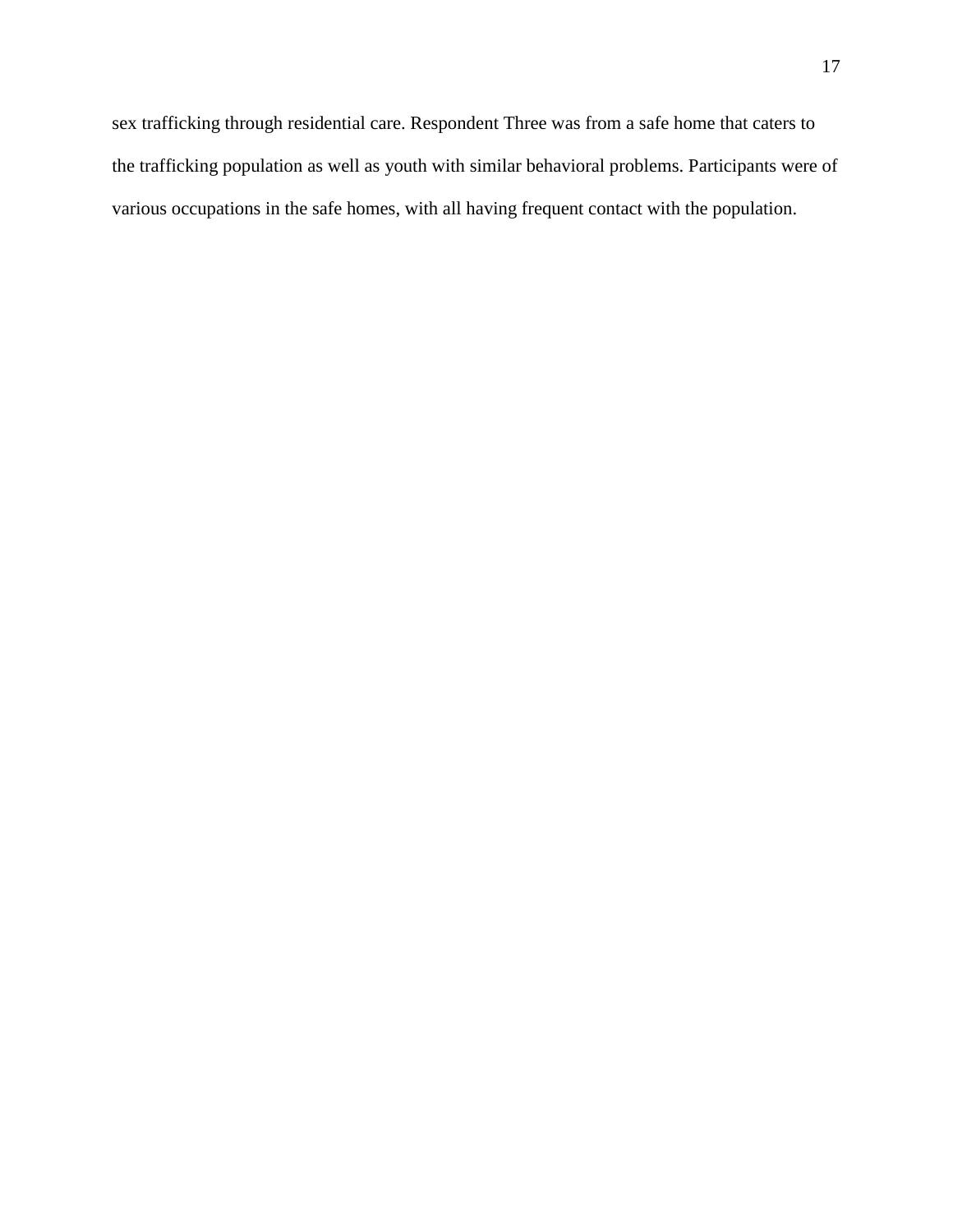#### **Analysis of Data**

Survey respondents varied in location and programs, yet reported many similarities. Though few responded to the survey, those that did gave answers rich in detail. Identifying information has been removed from the following analysis of data, with the respondents being referred to as Respondent One, Respondent Two, and Respondent Three. Relevant data was identified and themes were agreed upon by two researchers. All information and quotes were taken from Appendix C.

#### **Safe home operation**

Safe homes described by the three respondents varied greatly. Respondent One caters to DMST on a much larger scale than Respondents Two and Three. They claim to have "rescued over 10,000 American children from prostitution" in the United States (Appendix C). They do this through an outreach, shelter, and school. Respondent Two can serve up to five girls in their home at a time, aimed at offering long term care for up to a year, offering a "safe, supportive place to heal from traumas they have experienced" (Appendix C). Respondent Three currently serves 67 adolescent girls ranging in age from twelve to twenty-two. These residents may be in care for reasons other than trafficking, yet exhibit similar behavioral problems as those seen in DMST victims.

Respondent One is a privately funded organization with its own hotline ready to rescue victims 24/7, as well as providing an on campus school, and transportation for girls to use their services free of charge. This agency also employs a community outreach that serves girls currently in prostitution, offering them services and a way out of the life. Their in-home program "features an on-site school and college placement program... youngsters complete our rigorous and comprehensive program of academic and life-skills education, caseworkers are available to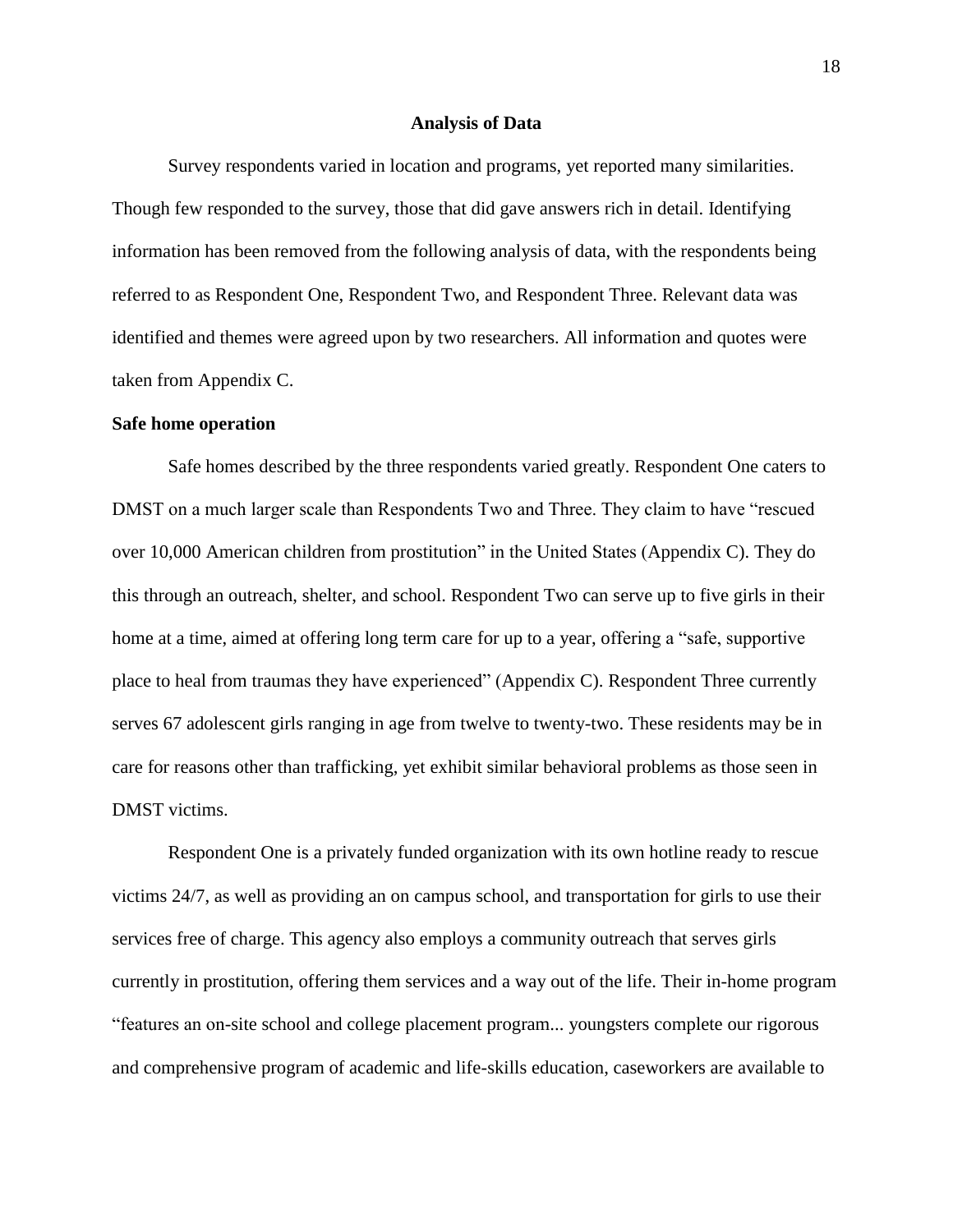provide ongoing case management to hundreds of graduates" (Appendix C). This shows attention to every aspect of the girls needs. They are also able to cater to the needs of girls that speak many different languages and offer high school equivalency courses as well as free online tutoring. These services expand to reach not only victims in their shelters, but also ones of drug programs, and domestic violence. In addition, they serve students internationally of sex trafficking ages thirteen to seventeen.

Respondent Two varies from One and Three by being a Christian faith-based program. They serve female victims of DMST ages twelve to eighteen in a residential setting. They are "nurtured to grow physically, emotionally and spiritually" (Appendix C). There are less beds than most group homes in order to be able to provide more individualized care, with a staff to client ratio minimum of 1:4 on the floor 24/7. Each girl is given their own bedroom and bathroom, something frequently required in sexual safety plans of DMST victims. Upon admission, each girl is assessed for her needs and given a personalized plan in order to meet those needs. Girls are given weekly trauma focused therapy by the house clinician, as well as case management for their education. All girls attend public school, though each girl is sent to the school that will be able to provide her the best education according to her needs. Life and job readiness skills are taught directly through staff as well as indirectly in daily tasks. When girls age out or complete the program, they are allowed to slowly transition into independent living, reunification, or other appropriate placement.

Respondent Three is an intensive residential group home program for girls ages twelve to twenty-two. These girls come in with emotional and behavioral problems in need of more attentive care than most girls their age. The home boasts of a 1:3 staff to client ratio in a secured campus. They provide "individual, group, and family therapy, structured daily programming, and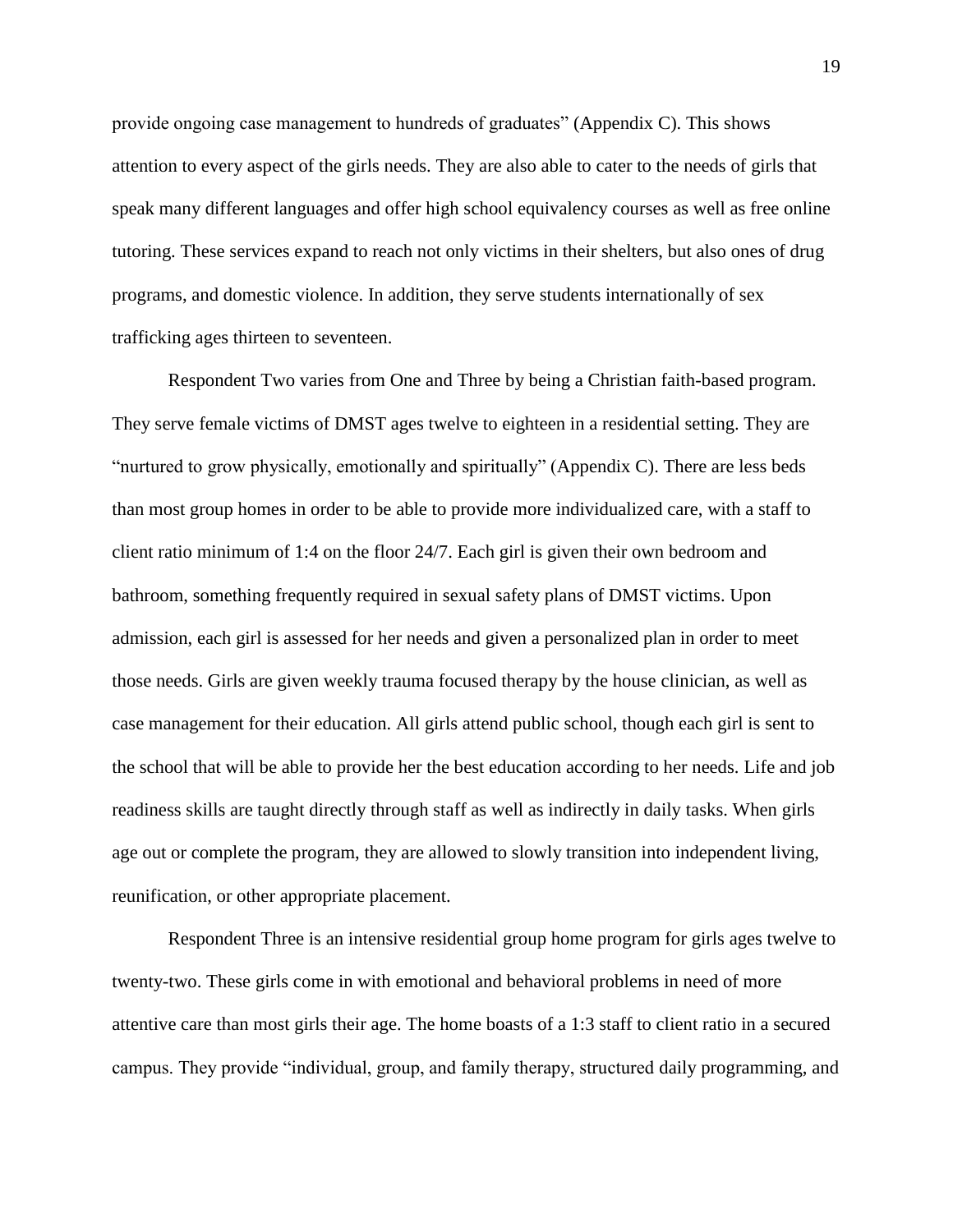medical and psychiatric services," (Appendix C), as well as an on-site school that some of their girls attend, while others attend public school or therapeutic schools in the area. The girls sleep in single or double bedrooms, with each building featuring classrooms, a kitchen, dining room, living room, and space for indoor and outdoor recreation. As a whole, the campus has its own gym, art room, library, fitness room and outdoor playing field.

All respondents mentioned schooling as being a key factor in their service provision for girls. In a study done on services for DMST victims, over 50 percent of all victims were in need of educational support (Gibbs, Hardison Walters, Lutnick, Miller, & Kluckman, 2015, p. 4). Meaning that the majority of DMST victims are either behind in school or unsure of how and where to continue. Agencies that are able to provide guidance in this area, as well as tutoring and a focus on school work, are able to better provide for this population. This allows the girls to have options outside of the life. Two of the respondents found this need so great that they had their own schools on campus, catering to the specific educational needs that trauma causes. Posttraumatic Stress Disorder is prevalent among victims of DMST, which may cause intrusive thoughts, depression, and anxiety (Hom & Woods, 2013, p. 78 ), all of which can make trying to pay attention in school very difficult.

The faith-based component of Respondent Two provides an additional element to the healing process. Frequently victims of DMST are unaware of a need or desire for a spiritual aspect of their treatment. Other times they crave it as a means of escape, protection, and solace. Incorporating spirituality into a home like this is a difficult undertaking and must be done with care. Most clients in need of these services are much more concerned about meeting basic safety and physiological needs before they can address their spiritual needs. This was noted in a study of perceived needs from the view point of the agency. Only one agency out of eighteen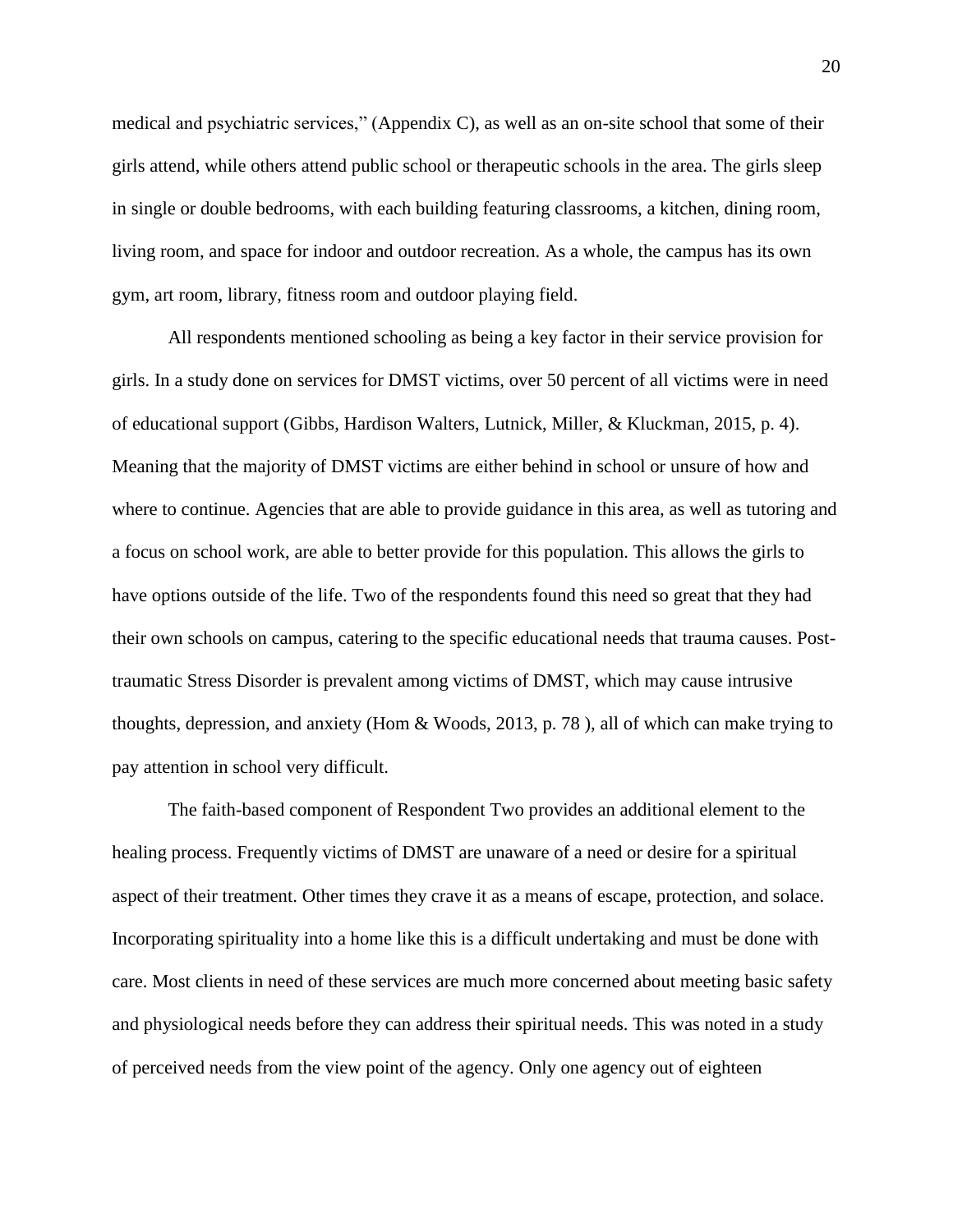mentioned spiritual care as a need of their clients, the most prevalent need being housing (Baker & Grover, 2013, p. 315). On the other hand, the component of spirituality has the ability to heal far beyond human capability. In addition, many of the services available to victims are provided by churches and denominations.

#### **Successful completion of programs**

The different homes and programs of the respondents give way to vastly different ideas of a successful completion. Respondent One's idea of a successful completion was that the girls be "no longer dependent on criminal activity for survival" (Appendix C). Respondent Two desires their girls to meet the individualized goals set by the program team upon arrival. Respondent Three, on the other hand, was exhaustive in their response. They want their youth to transition into a "lower level of care- reunification with family, a foster home, pre-independent living or independent living, and a less restrictive group home" (Appendix C). They also want a decrease in a multitude of referral behaviors (i.e. running, truancy, familial conflict, aggression, self-injurious behavior, and suicidal ideation), as well as a reduction in trauma and mental health symptoms.

"'Survival sex' refers to the selling of sex to meet subsistence needs" (Greene, Ennett, & Ringwalt, 1999, p. 1406). Many youth found in the DMST industry came to be there due to a lack of provision of basic needs. In fact, about a quarter of youth found on the street engaged in survival sex (Greene et al., 1999, p. 1408). Respondent One would say that a successful completion of their program is simply no longer needing to engage in sex to survive. They want the youth to feel safe and to be in a place where they can either provide their own needs or are in a placement that will take care of them.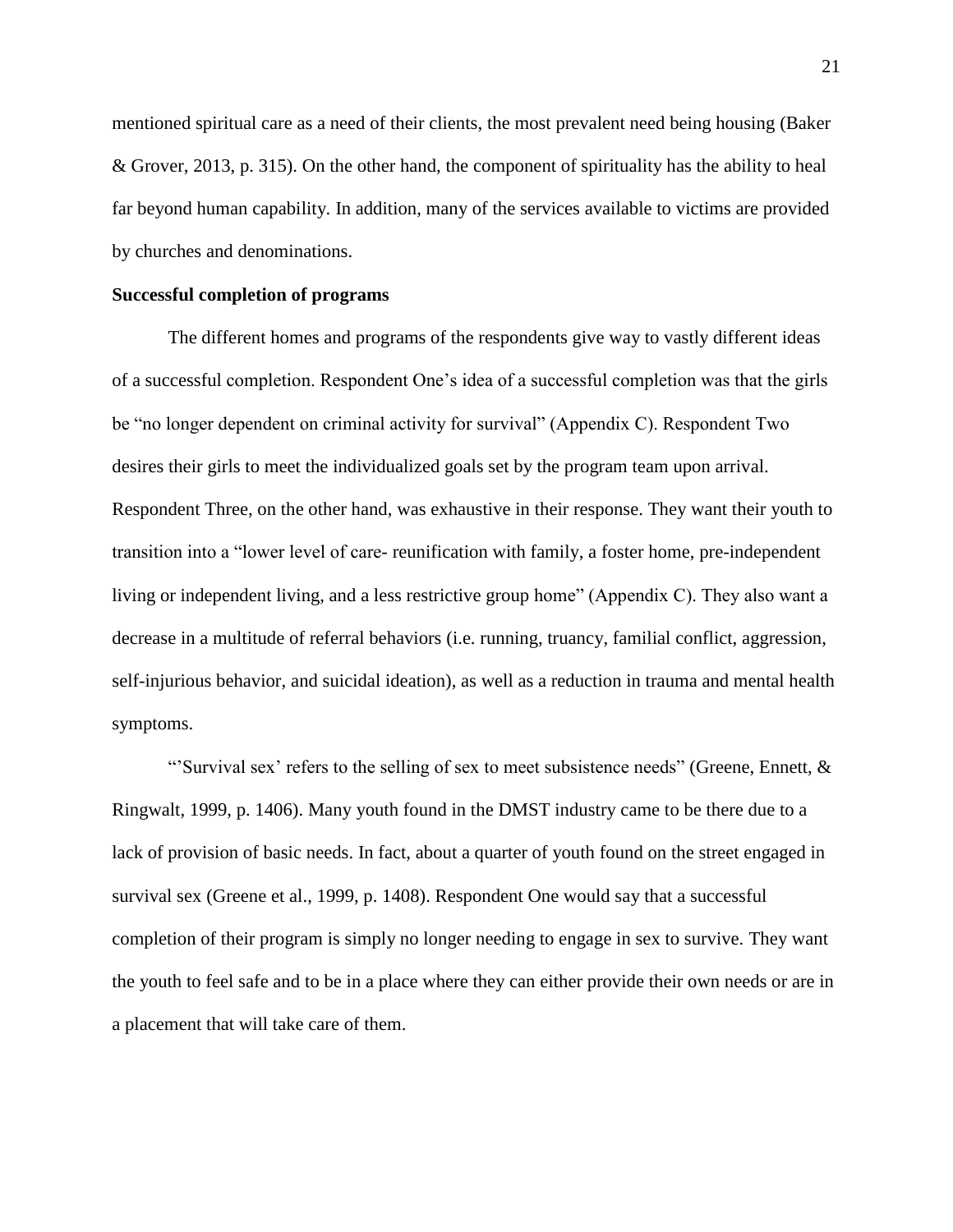For Respondent Two, successful completion revolved around girls abiding by and meeting program goals. These goals will vary according to the girl and her specific needs. Some girls may require goals that address educational, safety, or personal goals. All girls will be given goals that target their independent living skills, trauma, and therapeutic needs. These goals are outlined in a service plan that is unique to the individual and documented by the clinician, with measurable objectives and strategies to meet their goals.

Respondent Three had two primary goals that encompassed a successful completion: (1) transition into a lower level of care, and (2) a reduction in negative behaviors. It can be speculated that all of the respondents would like for their residents to one day move into a lower level of care, making them less dependent on such specialized services. A reduction in negative behaviors is, however, a more individualized goal. The respondent was unclear as to how they addressed the negative behaviors of their residents. In one study an service provider stated, "instead of us treating the symptoms it is important that we begin to create programs that get to the root cause of the trauma that they have been through" (Hom & Woods, 2013, p. 79). This can be done through therapy, as mentioned by some of the respondents, and sometimes by simply meeting the girls' basic needs.

The great differences reported by these three programs indicate what each founder believed to be the root problem of this issue. For Respondent One it was criminality, for Respondent Two it was faith, and for Respondent Three it was behavior. Each program may address all three aspects of the issue, yet they do so from the above mentioned lenses. For instance, if there were an issue of criminality, Respondent Three may view it as a behavioral issue and vice versa. An ideal safe home would be able to incorporate the viewpoints of all three, equally addressing each aspect of the girls care.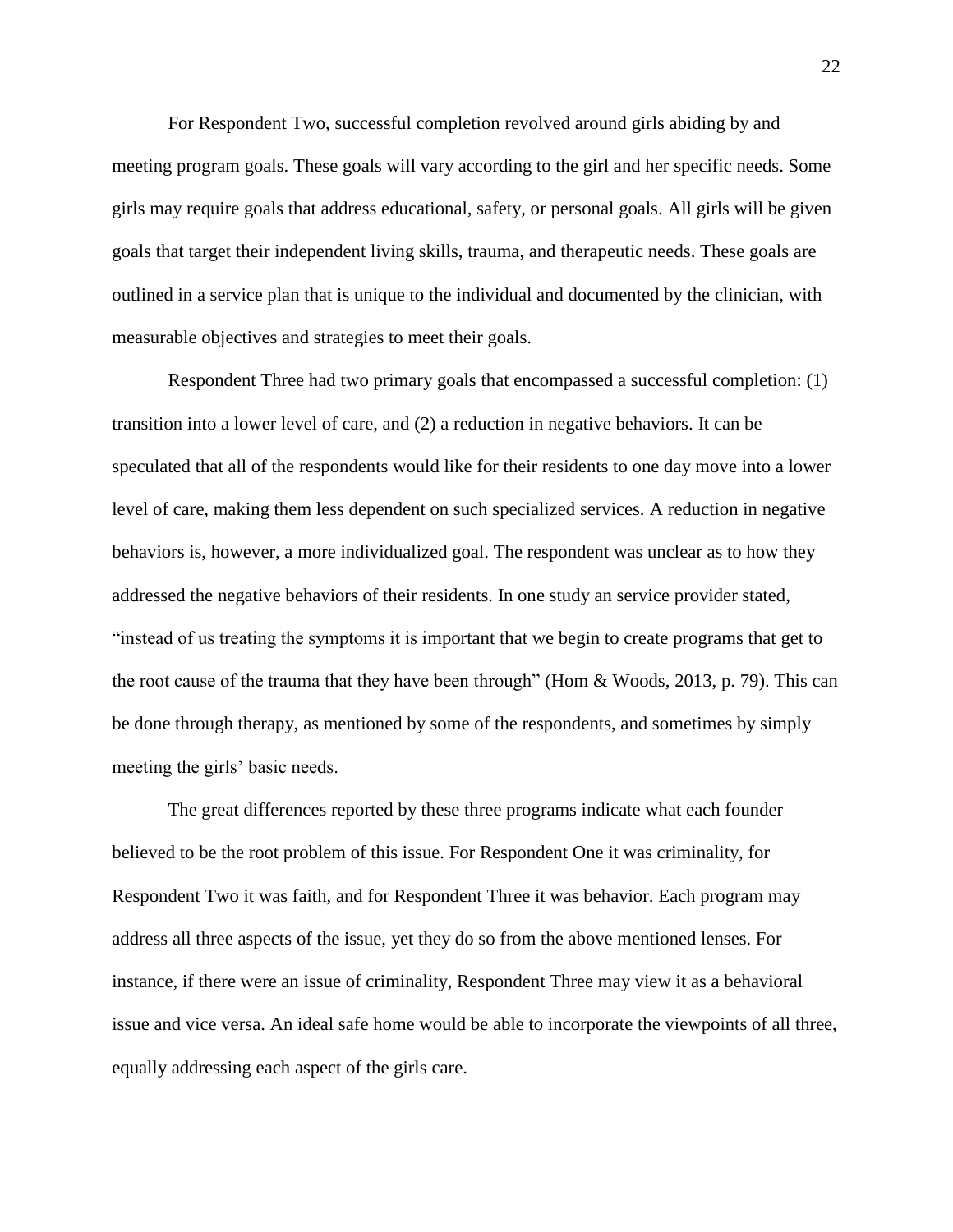#### **Frequency of runaways**

When respondents were asked how often girls ran from their programs, their responses were rarely (Respondent One) and occasionally (Respondents Two and Three). This does not indicate much, other than validating the presence of an issue. This is likely primarily due to the fact that "women often do not recognize that they are being exploited" (Hom & Woods, 2013, p.79). If they are unaware of their exploitation, it is then much more difficult to change behaviors and patterns. And if the girl sees nothing wrong with their situation, she will be unwilling to leave it. The same article speculates that "a lot of women don't come forward and don't ask for help because they are afraid they are going to get in trouble themselves" (Hom & Woods, 2013, p. 79). One safe home that was contacted mentioned that their home had closed down due to how difficult dealing with this population was and other obstacles involved in running a safe home.

#### **Challenges and strengths of care**

In any program there are certain strengths and challenges that affect the treatment of those in their care. In regards to keeping girls engaged in these programs, strengths and challenges can be divided into external and internal aspects. External factors include physical aspects of care, while internal factors refer to mental and emotional aspects. Respondent One initially stated that they had no difficulty in keeping girls engaged, but later conceded to an obstacle. While Respondents Two and Three noted both external and internal challenges that occur within their residence.

#### *External challenges*

Though Respondent Two acknowledged external challenges, only Respondent Three addressed their challenges. They stated their biggest obstacles as: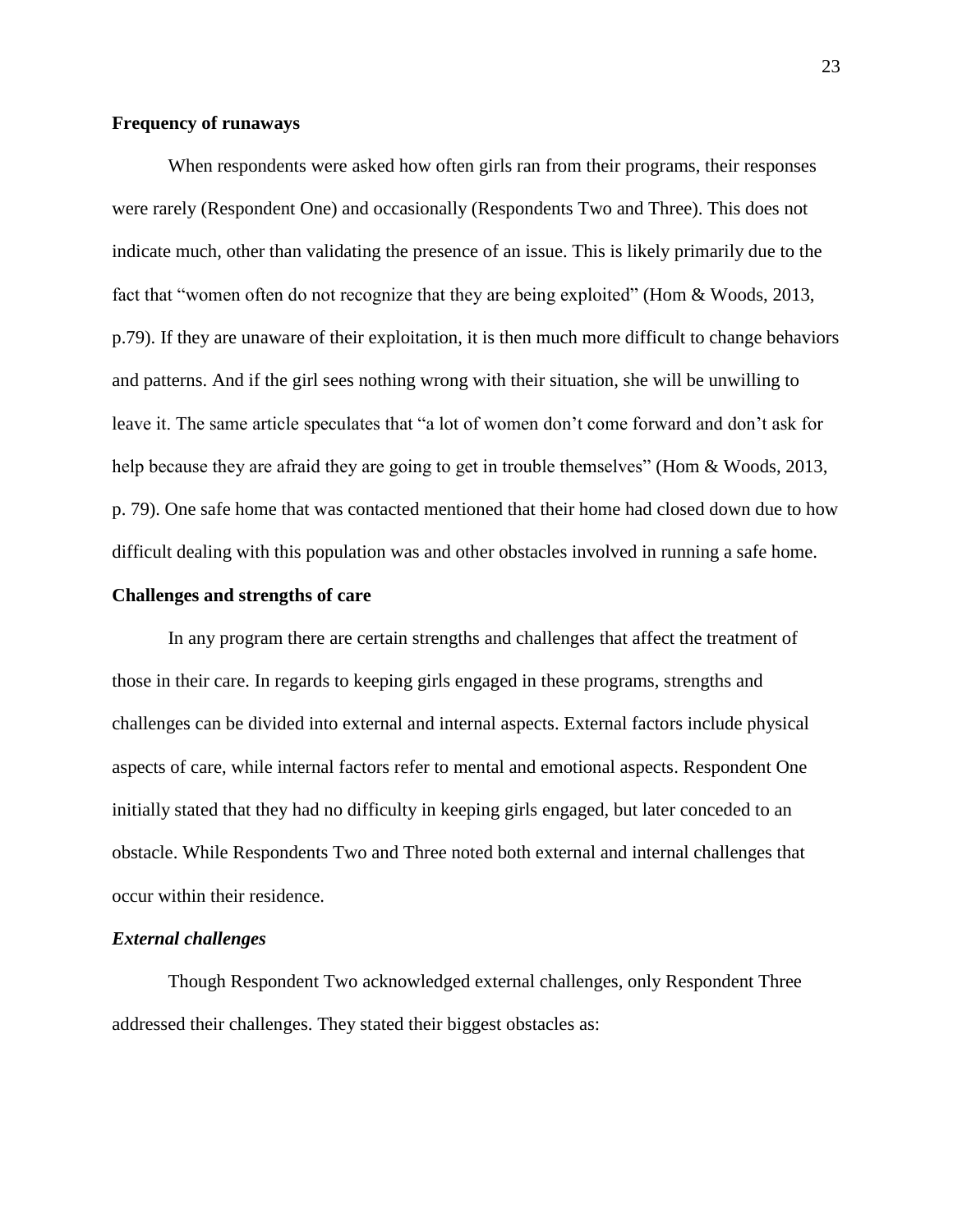lack of a physically secure environment- close to a big city and public transportation, open campus, unlocked doors; need a higher staff to youth ratio in order to physically engage with youth to prevent running; some Dept. of Children and Family workers are not aligned with using restraints to prevent runs; no higher level of care for youth with chronic and acute running and exploitation experiences to stabilize them (Appendix C).

This response indicates a need for an entirely new facility. For a facility to be able to meet all of the above mentioned needs, funding is likely a seemingly insurmountable barrier. Funding aside, the respondent has made some very practical observations.

The first obstacle that is cited is a lack of security. With the behavioral problems and trauma that victims often have, security is majorly important. The security these girls need is twofold: security against outside threats, and security against their inward tendencies to run and put themselves back in harm's way. The current facility is likely able to provide adequate security against outward threats by providing the girls a safe home that meets all of their needs. The present problem is in how to create a facility that prevents runaways without locking the girls in jail. Being sexually exploited is not a crime and should not be treated as such. However, there is a need of a facility that is able to cater to girls that frequently run. The second obstacle that Respondent Three cites is being close to a big city with ample transportation opportunities. These two problems combined allow for girls to easily leave and relocate from the facility. They know that they can get money for sex, and feel empowered to be able to be able to take care of themselves. This is often seen as a better option than foster or residential care, leading to more runaways.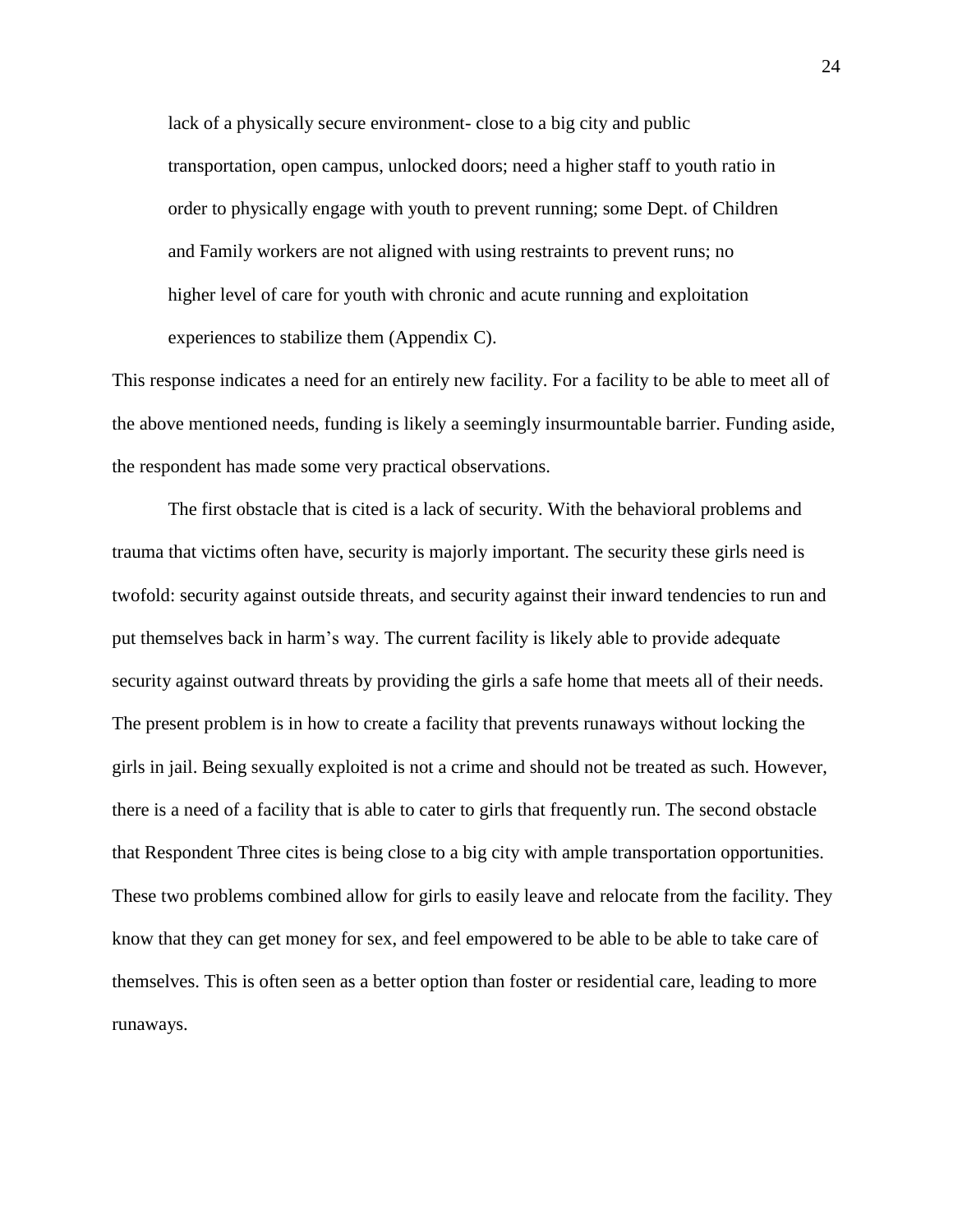The next obstacle noted was an insufficient staff to youth ratio. This is a frequent problem for workers in residential care, due to both funding and burnout. Though funding may be a pre-determined factor in an agency, burnout is not. This burnout can be cause by various aspects of the job, but is primarily due to vicarious trauma and compassion fatigue. Vicarious trauma can be defined as the "resulting cognitive shifts in beliefs and thinking that occur in social workers in direct practice with victims of trauma" (Newell & MacNeil, 2010, p. 60). While compassion fatigue is more of a "the overall experience of emotional and physical fatigue that social service professionals experience due to the chronic use of empathy when treating patients who are suffering in some way" (Newell & MacNeil, 2010, p. 61). These two factors combine to create overwhelming stress for residential workers. The trauma that the girls in care have experienced is so great that it affects care givers immensely, contributing to the high turnover rate often seen in these facilities. Respondent Three believes that having an increased staff to youth ratio would allow for greater engagement of clients and thus fewer reported runaways.

#### *External strengths*

Strengths reported by the respondents came in all forms. Respondent one was quick to address all the strengths that their program had to offer:

we have great programs - onsite school - 5 are placed in college each year extensive case management so they feel like they are moving toward their goals as an adult - good food - comfortable bedroom - great outings and kept busy all the time - there is no sitting around waiting for something to happen - progress is measured weekly and announced in a staff meeting where they participate (Appendix C).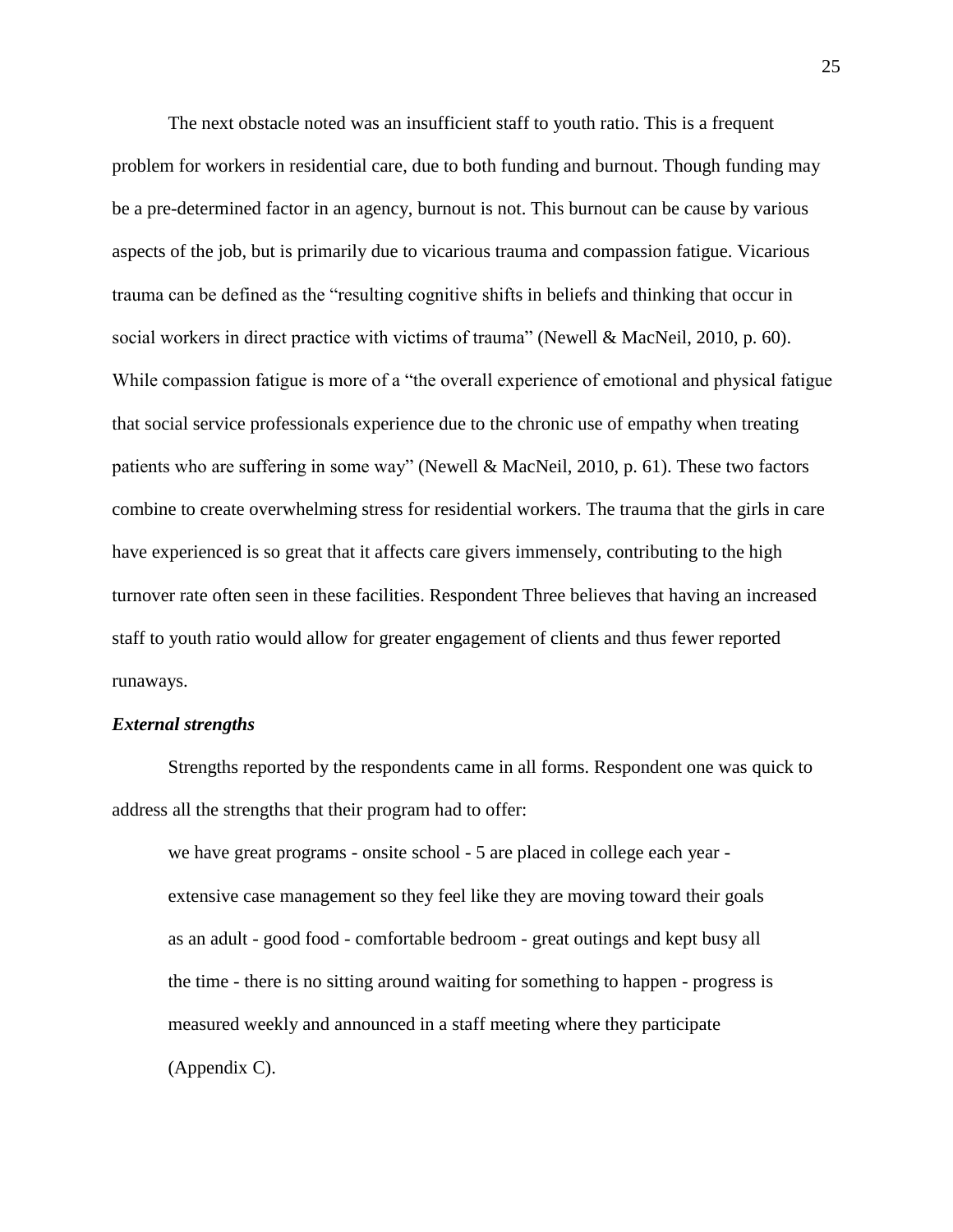A big distinction that Respondent One possesses at their facility is the onsite school, with an option to attend the local public school. This is especially helpful considering that some girls need the added restriction and comfort that an onsite school would offer, while others are in need of a little more freedom that can be found in the public school – depending on where they are in their treatment process. If a girl is fearful that her trafficker may find her, she is able to stay onsite where she can better be protected. Alternatively, if she is not in current fear of her trafficker and is being weighed down by the restrictiveness of her placement, she is able to leave campus for school.

Another strength Respondent One displays is their ability to send up to five girls to college each year. With the rates of higher education increasing every year, this could give a girl the advantage that she needs to succeed in her later adult life. For the other girls in care college is often either a non-possibility or not the best option for them as an individual. It is sometimes better for girls to go straight into a trade or technical school, depending on their educational background and strengths. Alternatively, if a girl is ready for college and wants to take that route, the foster care system has various programs that allow children in care to go to college for either a reduced rate or free of charge, depending on the state.

Respondent One also cites that they have excellent food, living conditions, and outings to keep the girls busy and satisfied with their placement. After the crisis and trauma of being trafficked subsides even a little and their basic needs are being met, girls are quick to complain about boredom. When given the chance to get bored, girls become much more likely to run. Some may begin to dwell on the good parts of their past, when they were free to leave and do whatever they wanted: free to roam the streets, free to have a boyfriend, and free to do what they want when they want. They remember the freedom and choose to ignore the negative, making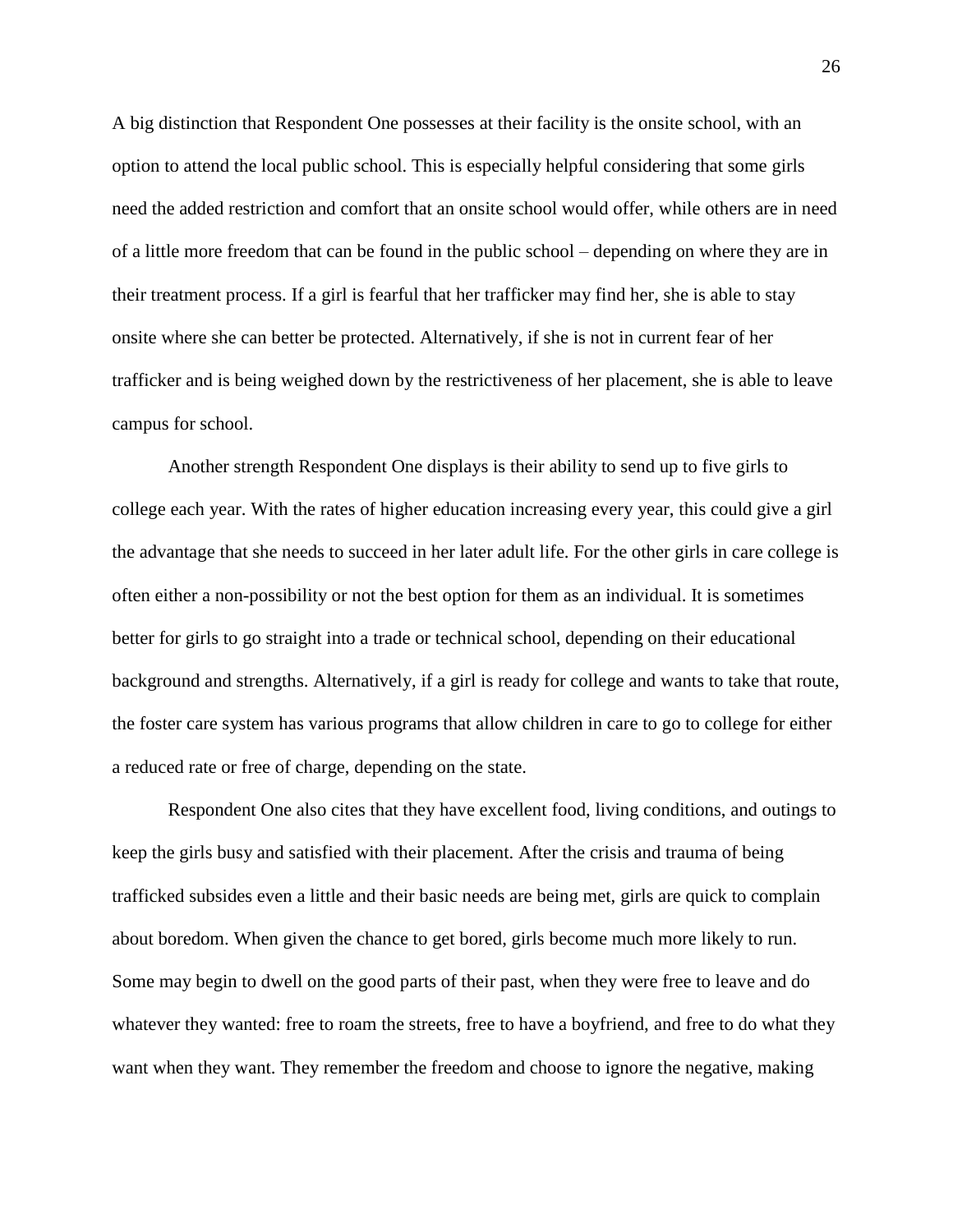excuses and justifying how the trafficking aspect wasn't really that bad. By giving the girls ample opportunity to engage themselves in positive activities, "there is no sitting around waiting for something to happen," no time to consider leaving (Appendix C).

#### *Internal challenges*

Internal challenges is the only category that gleaned a response from every respondent. Respondent One addressed the infamous "love of a boyfriend," Respondent Two noted a lack of behavioral control, and Respondent Three addressed support, goals, safety, and peer pressure (Appendix C). Each response highlights a different aspect of working with DMST victims that is particularly difficult to manage.

Respondent One's "love of a boyfriend" touches on pimp idolatry. In one study, "the start age for pimps was mid-to-early teens and the beginnings were with similarly aged schoolyard friends, girls from the neighborhood and girlfriends who for the most part willingly sold sex" (Horning, 2013, p. 306). This challenges the idea of older men selling young girls, however, is certainly not the only model of pimping present with girls in care. Pimps, or traffickers, present in many forms. Some are family members supporting a drug addiction, others are friends in school trying to make money, or older individuals giving food and shelter to a vulnerable runaway. In all three scenarios, though they may differ, the pimp is providing for a basic need; often times that need is the need to feel loved. If it is not food or money, it is love.

Respondent Two cited "resident's inability to modify negative behaviors" as an internal challenge in their home (Appendix C). Negative behaviors are often due to a lack of coping skills and an inability to control emotions. This may be displayed by residents in the form of yelling, throwing food/items, breaking objects, running away, substance abuse, self-harm, and eating disorders. These behaviors can cause girls to feel inadequate in a restorative program. They may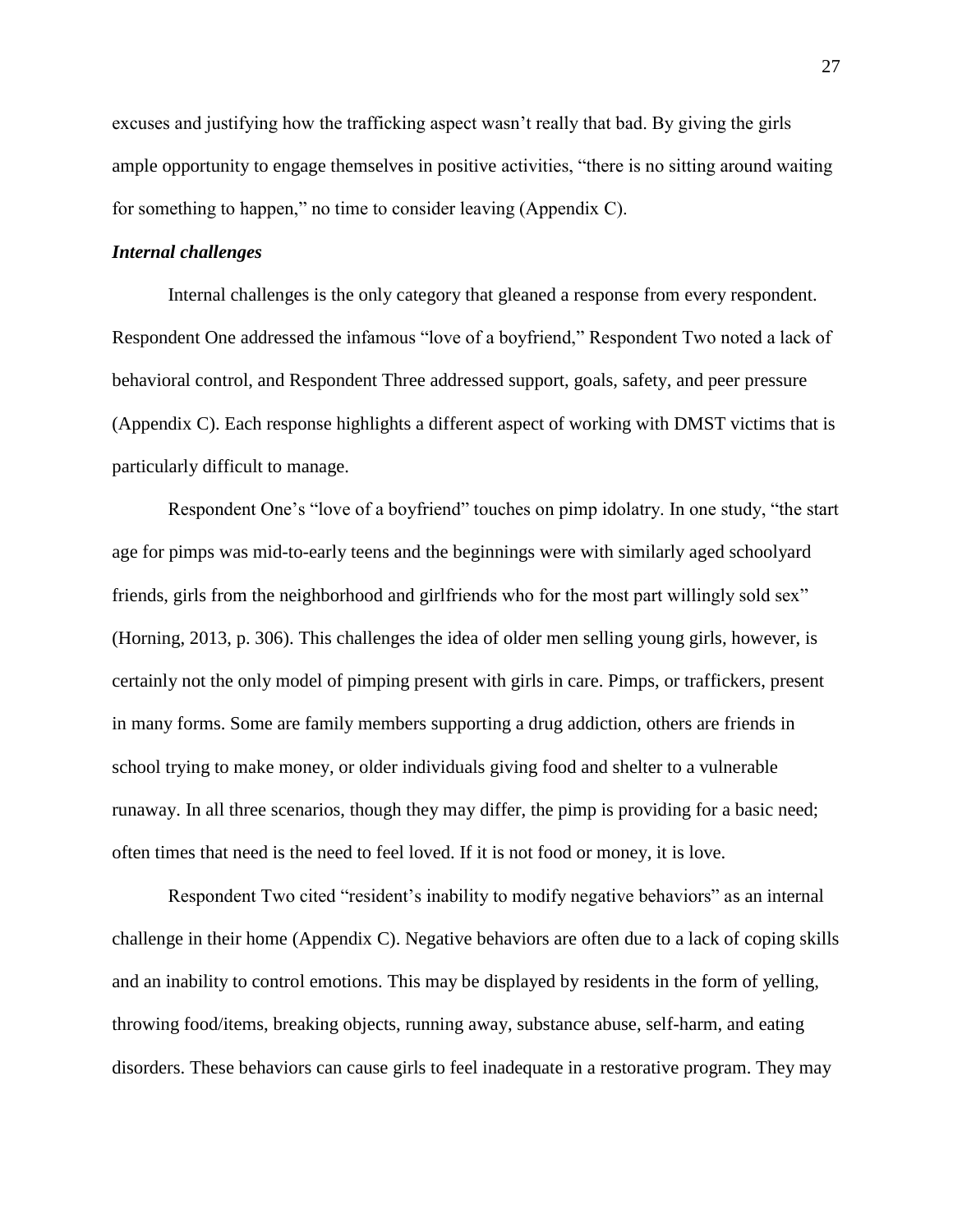feel as though they are incapable of meeting the goals set for them, leading them to want to quit and run away from the program. While helping professionals know that these behaviors are normal for persons that have experienced trauma, without that understanding, girls may view themselves as broken.

Specifically, Respondent Three describes "lack of family engagement or natural supports; balancing their goal of independence with safety precautions; peer conflict or recruiting by peers as a trigger to running" collectively as their internal challenges (Appendix C). When a girl is lacking in support from her family, she has no foundation of trust from which to build off of. It becomes more difficult for her to then trust her residential care givers or anyone else for that matter. If she is unable to build that trust, she is not able to bond with caregivers, furthering the likelihood that she will run. Secondly they note a balance of safety and independence. Keeping this balance is problematic for adolescents that haven't been trafficked; when you add trauma and the self agency they may have gained through selling sex, the problem intensifies. Lastly, peer influence as a trigger to running. The girls can be triggered by a peer leaving, making the option look desirable, or by a peer recruiting to run with them.

#### *Internal strengths*

Respondent One was, once again, quick to address their strengths; targeting multiple aspects of the clients internal functioning.

we keep them busy –they actively participate in activities all day, every day to reach their adult goals… extensive case management so they feel like they are moving toward their goals as an adult… progress is measured weekly and announced in a staff meeting where they participate… we limit their contact with anyone other than legal guardians and family (Appendix C).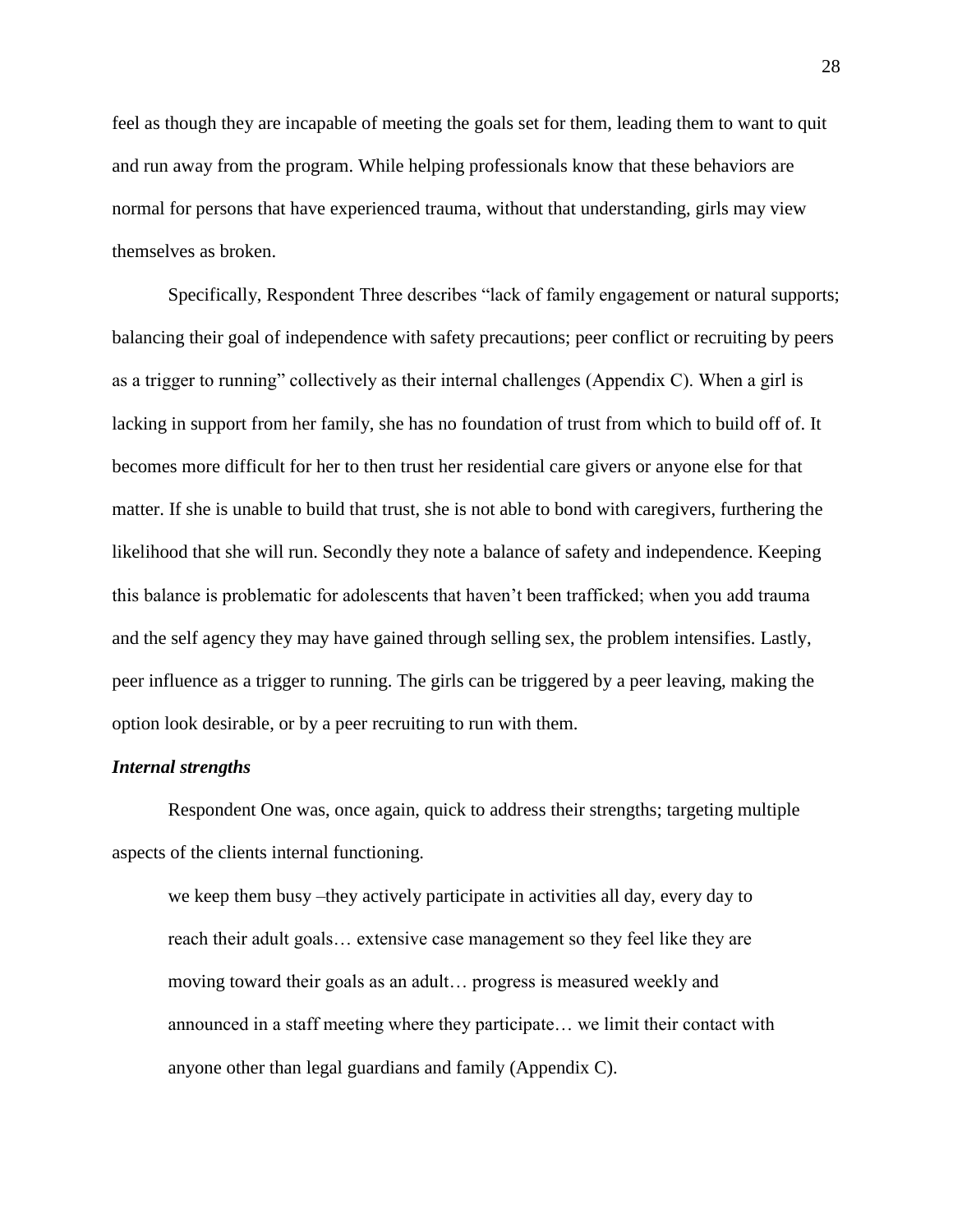Primarily Respondent One indicates the effectiveness they have found in keeping girls busy with activities. The activity not only enriches their stay, pushing them towards their goals, but it also leaves less time for boredom and thoughts of running. When girls are kept active, they feel like their time in the home has purpose and are presumably more likely to stay. The extensive case management provided by the facility allows for more comprehensive care of the individual. Girls are not given the opportunity to be forgotten or ignored. Their progress is evaluated weekly and they are active participants in their own healing process. The weekly staff meeting also allows for all staff to be informed of the client's progress so that they are able to best serve her, without error due to miscommunication. The limited contact with people outside of the home serves to restrict a girl's ability to contact previous pimps and others that have had a negative influence in their life. This allows for the girls to grow at their own pace, with limited outside interruption. All these factors combine to reduce rates of runaways, as Respondent One noted the event as a rarity.

For Respondent Two, the biggest internal strength is that their "care team is trauma informed" (Appendix C). The importance of providing trauma-informed care to the trauma laden victims of DMST cannot be overstated. In fact, "without this foundation, victims may easily be re-traumatized, feel violated, invalidated, rejected, unsafe, misunderstood, helpless, and hopeless. Without this foundation, victims may discontinue essential services needed in their recovery" (Johnson, 2012, p. 371). Discontinuation of services in a residential facility presents in clients as running. Indicating that retention in these facilities is directly related to having traumainformed care.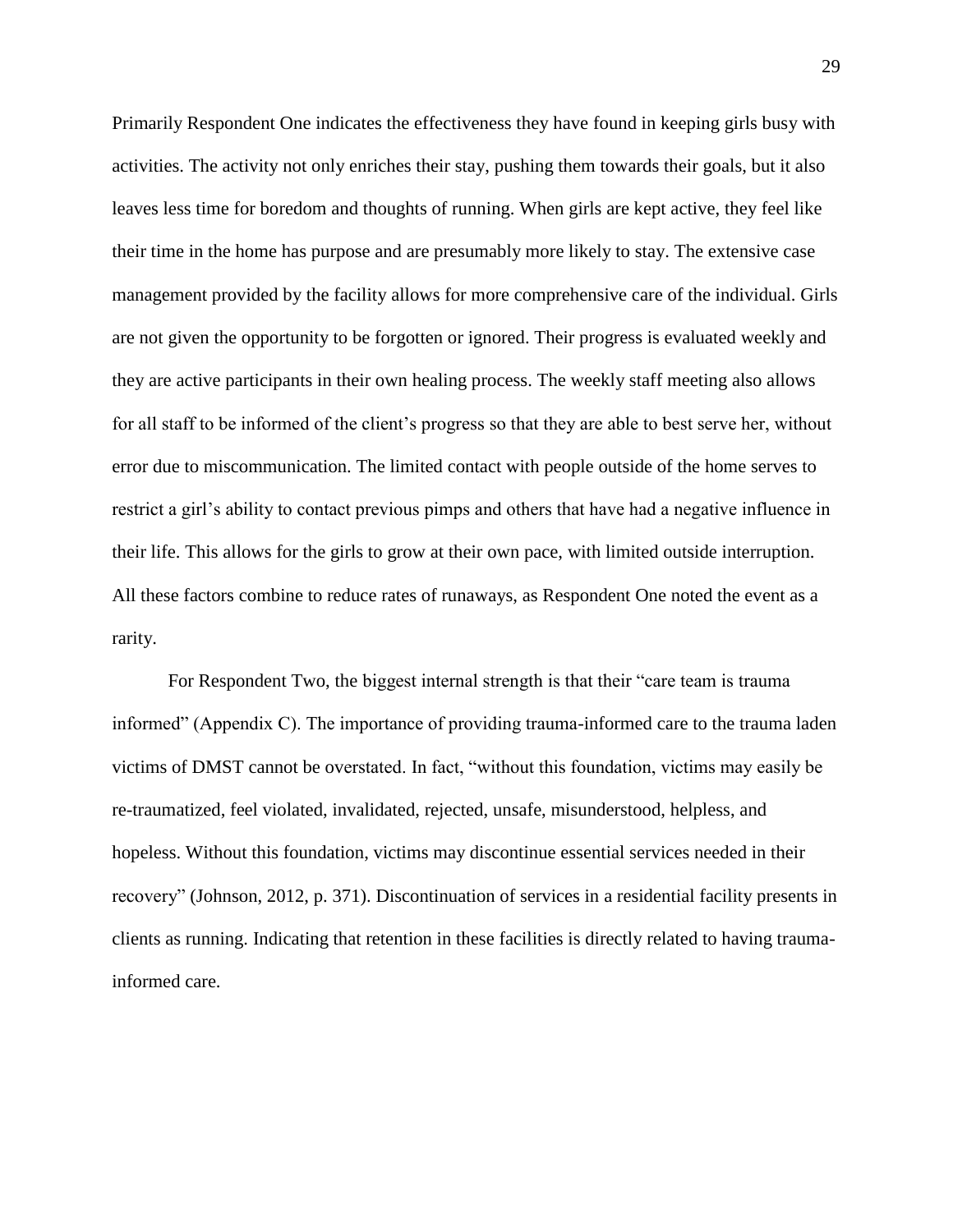#### **Solutions to challenges**

In addition to the strengths and challenges mentioned by the respondents, they also were able to share some of the practice wisdom they had gained through operation of their facilities. Each of the answers given by the respondents may be categorized into one of three levels of practice known to social workers: micro, mezzo, and macro.

#### *Micro solutions*

Micro level social work can be described as working one-on-one with an individual to address their problems and meet goals. In this study, Respondent Two described using micro social work to address their clients' problems: "Engaging the resident in building trust, establishing safety, offering choices, collaborating with the resident to affect change and providing empowerment opportunities for the resident" (Appendix C). All of these solutions are centered on the client and the worker building relationship and working through problems as a team. They seek to first build trust with the resident, establishing a foundation from which to work from; this is done through providing a safe haven for the resident, and by following through with commitments. The residents are also given choices throughout their stay, allowing for them to be more active participants in their progress, as well as allowing them to have some control over their situation. This facility also seeks to empower the resident in as much as they can, without compromising their safety. Empowerment has the ability to give residents a feeling of self efficacy and that they are making progress towards their goals. An essential obstacle to overcome in regards to their desire to stay in a program.

#### *Mezzo solutions*

Mezzo level social work involves working with small groups and local schools or organizations. This was best described by Respondent One in their response: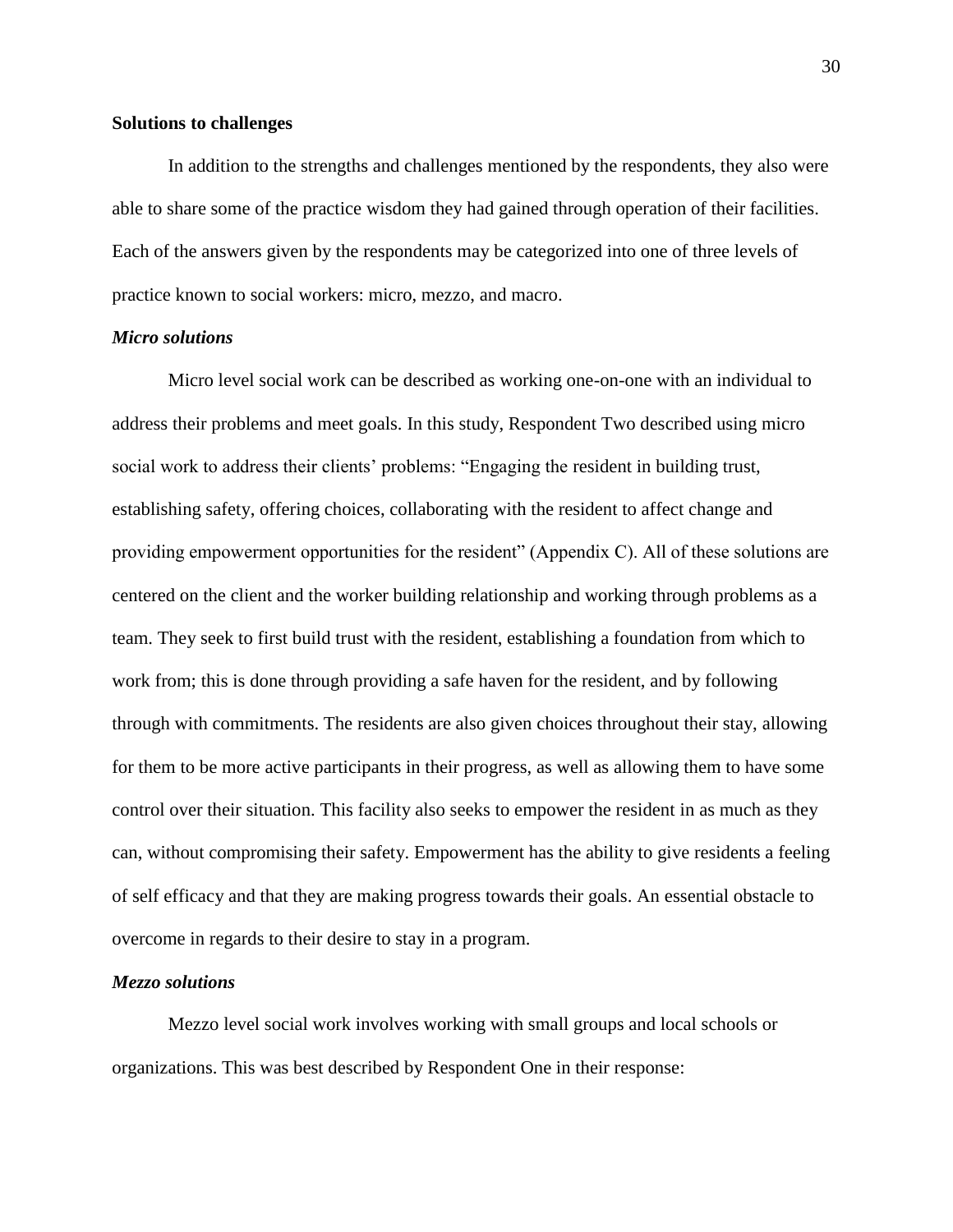a good school where progress is steady, exposure to a world they did not know existed, keeping them busy with activities, weekly reports on progress which holds case managers and support staff accountable, great social opportunities and great recreational activities (Appendix C).

The school described in this response is on campus, creating more effective communication between teachers, case managers, and caregivers. Respondent One again cites their weekly staff meetings as a source of success in their program. These staff meetings are the epitome of mezzo social work. They incorporate people at all levels of care: the client, caregiver, case manager, and program director. This integration of the different levels makes for a greater understanding of the overall problem and reduces the chance of miscommunication.

#### *Macro solutions*

Macro level social work can be seen on a larger level, working with larger systems and programs. This is seen in Respondent Three's quote:

community partnerships with local law enforcement; community partnerships with organizations (My Life My Choice, GIFT, SEEN) who specialize in CSEC; preventative psychoeducational groups; partnering with a local supported job resource; will be testing delayed egress doors; all staff on campus are trained in responding to youth who have been exposed to CSEC; TF-CBT to address trauma symptoms (Appendix C).

Though this quote actually includes aspects from micro, mezzo, and macro levels of social work, the macro level is highlighted. Respondent Three is able to enrich their program through beneficial partnerships to important organizations. Their relationship with law enforcement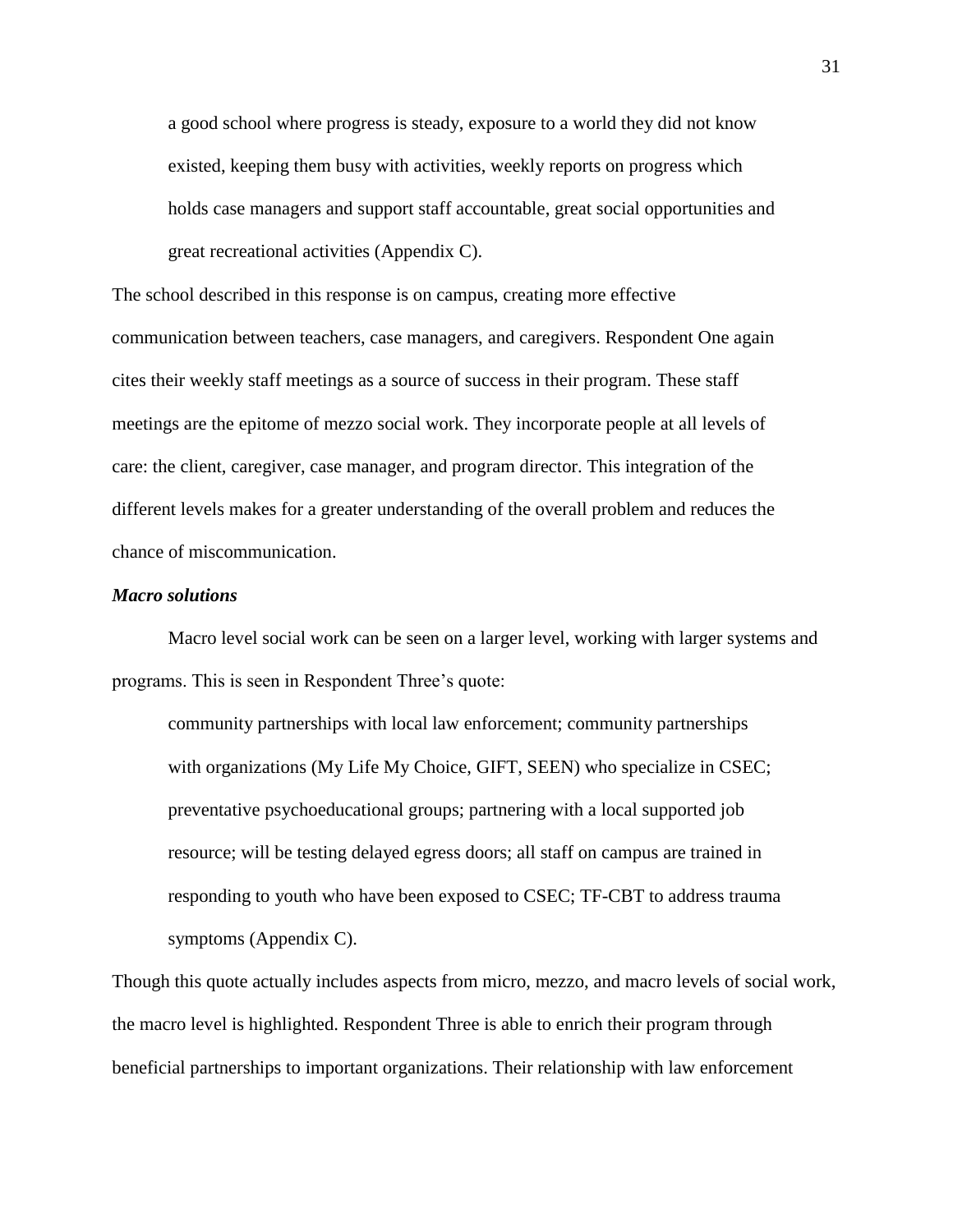allows for girls to be readily returned to their care in the case of runaways. It may also foster a better relationship between the girls and law enforcement, building trust and respect between two populations that are often at odds. The partnerships they have with CSEC programs enhance the care that the girls receive through a better understanding and researched methods.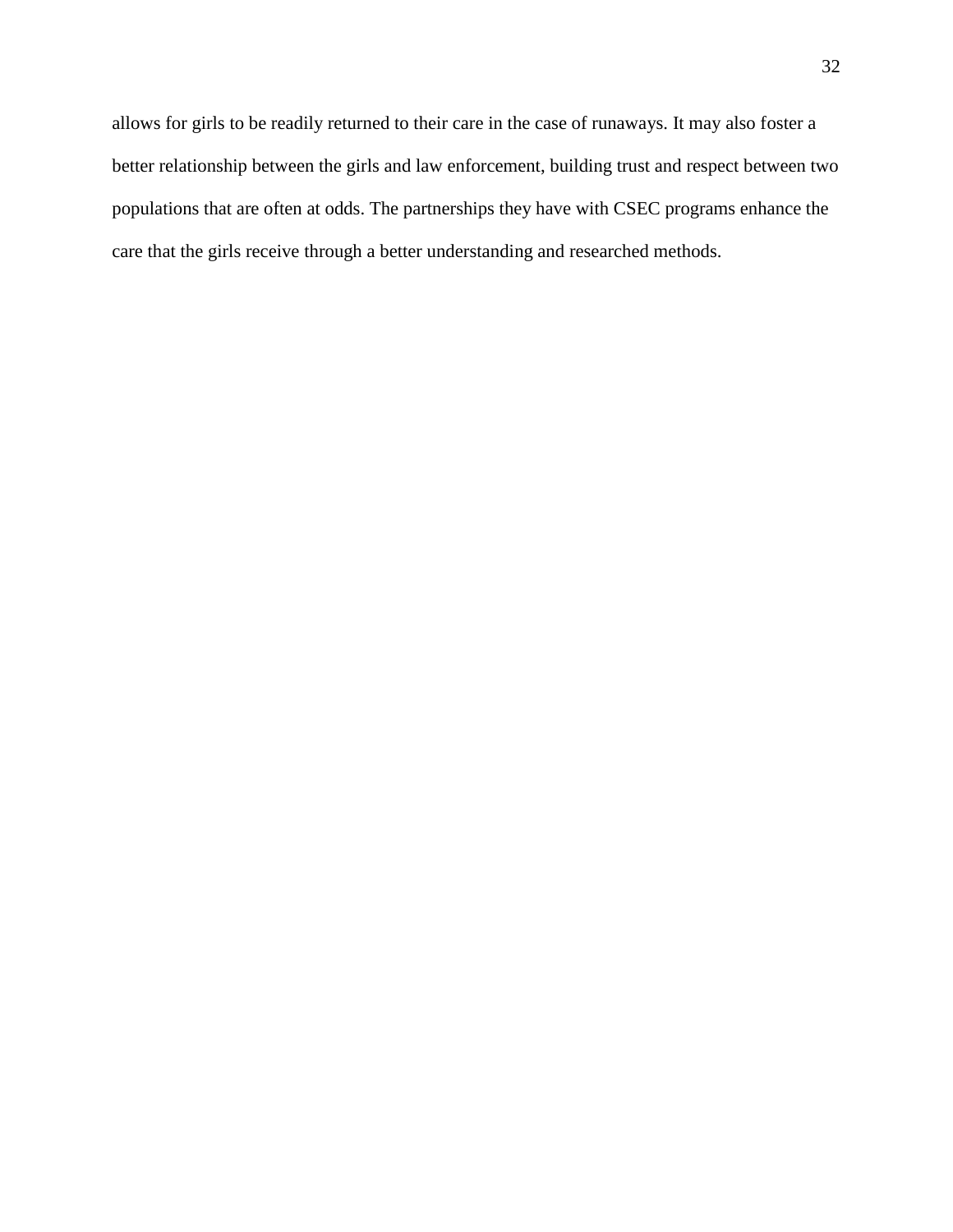#### **Conclusions**

The safe homes in this study gave rise to many different strengths and challenges that can be used to aid safe homes around the United States. The struggles they presented outlined areas for change while their successes can be shared to improve others. In review of the respondent's answers, the ideal safe home would include:

- 1. Numerous healthy and engaging activities,
- 2. Positive opportunities for empowerment,
- 3. Addressment of pimp ideation,
- 4. Education for girls on their own trauma and expectations for healing,
- 5. Psychoeducational group therapy,
- 6. Behavioral modification training,
- 7. Policy to address staff burnout,
- 8. A team that is trauma-informed,
- 9. A thorough combination of micro, mezzo, and macro practice, and
- 10. An option for girls that need temporary lock down care.

Though including all of the above mentioned points is a lofty goal for most facilities, incorporation of a majority may aid in improving retention among DMST residential facilities.

The primary strength of this study is in its exploratory nature, and the fact that comprehensive research on this topic is not currently available. The survey also yielded quality qualitative data that can be useful in future research, as well as a nearly comprehensive list of safe houses in the United States. The greatest limitation of this study is in the low number of respondents, making the data not generalizable. In addition, some questions on the survey did not capture the intended data.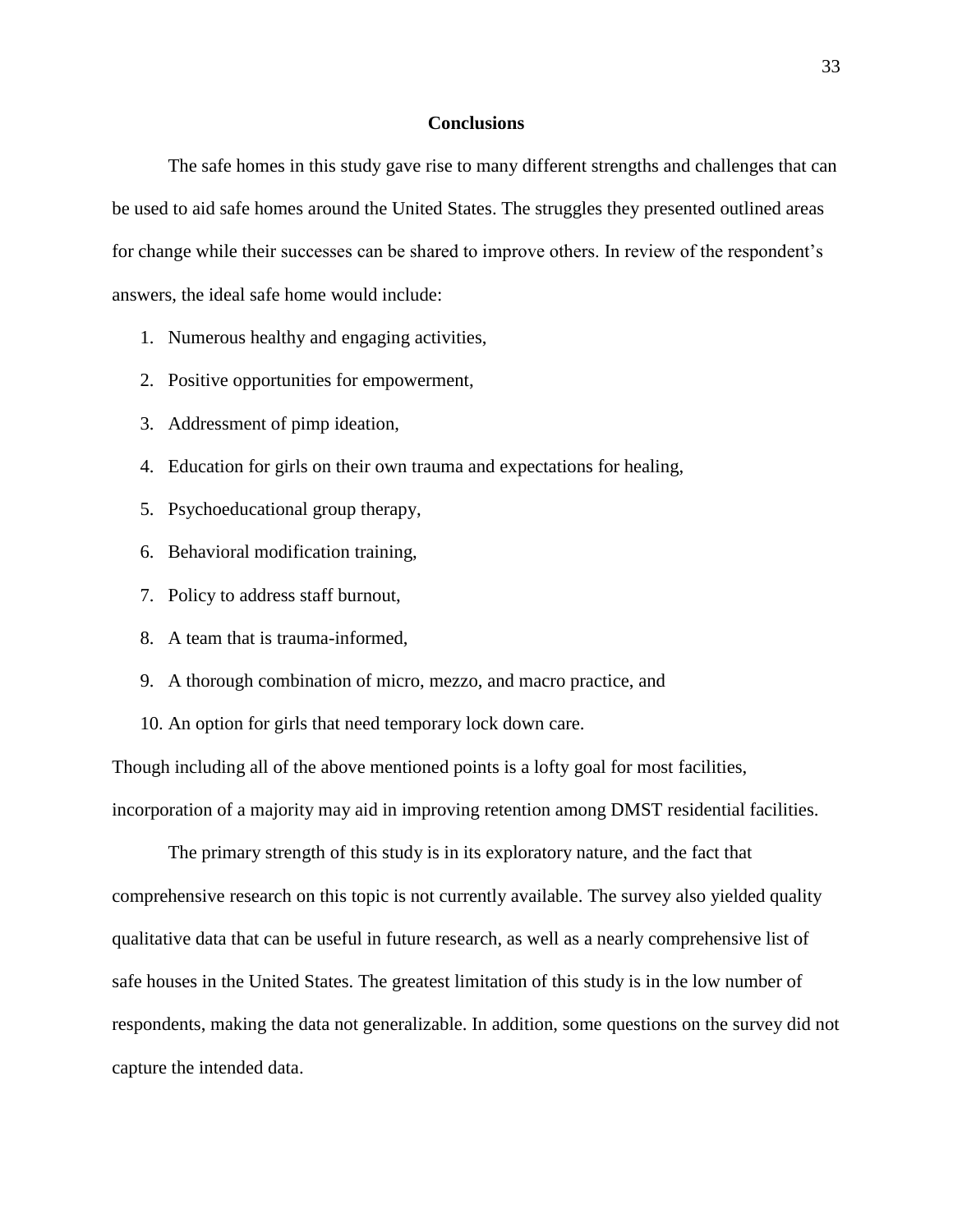Future research should continue study of this topic with a greater number of respondents that can create more generalizable data. Researchers may also consider doing a study from the perspective of girls in care instead of their caregivers, broadening understanding of the issue. In addition, to date, there is no quantitative data on the topic which would provide a better understanding of the scope of the issue.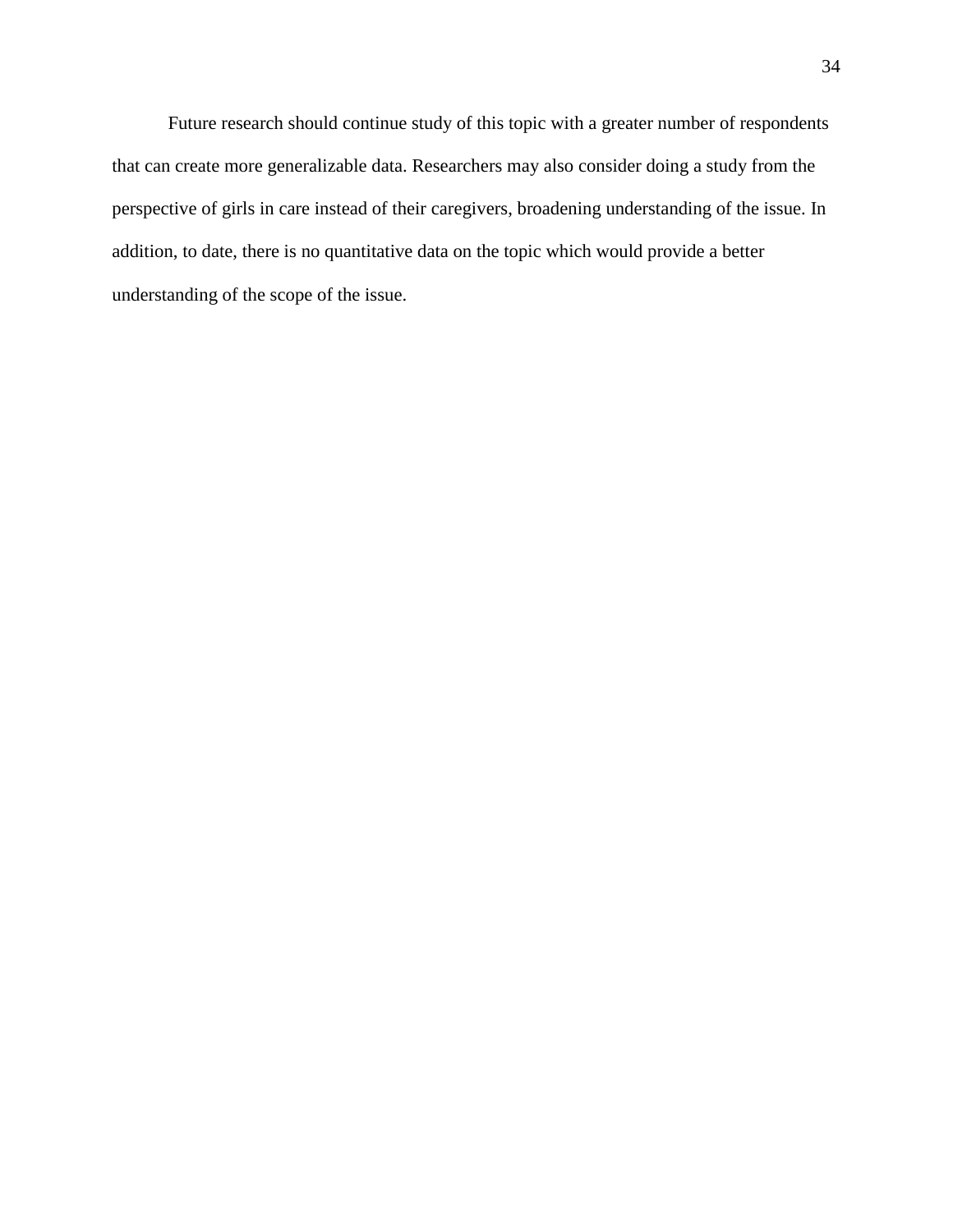#### **References**

- Baker, D. A., & Grover, E. A. (2013). Responding to victims of human trafficking: Interagency awareness, housing services, and spiritual care. *Social Work & Christianity*, *40*(3), 308– 321.
- Barnert, E. S., Abrams, S., Azzi, V. F., Ryan, G., Brook, R., & Chung, P. J. (2016). Identifying best practices for "Safe Harbor" legislation to protect child sex trafficking victims: Decriminalization alone is not sufficient. *Child Abuse & Neglect*, *51*, 249–262. https://doi.org/10.1016/j.chiabu.2015.10.002
- Copley, L. (2014). Neutralizing their involvement sex traffickers' discourse techniques. *Feminist Criminology*, *9*(1), 45–58. https://doi.org/10.1177/1557085113501849
- Countryman-Roswurm, K., & Bolin, B. (2014). Domestic minor sex trafficking: Assessing and reducing risk. *Child & Adolescent Social Work Journal*, *31*(6), 521–538. https://doi.org/10.1007/s10560-014-0336-6
- Dalla, R. L. (2006). "You can't hustle all your life": An exploratory investigation of the exit process among street-level prostituted women. *Psychology of Women Quarterly*, *30*(3), 276–290. https://doi.org/10.1111/j.1471-6402.2006.00296.x
- DeBoise, C. (2014). Human trafficking and sex work: foundational social-work principles. *Meridians: Feminism, Race, Transnationalism*, *12*(1), 227–233. https://doi.org/10.2979/meridians.12.1.227
- Domoney, J., Howard, L. M., Abas, M., Broadbent, M., & Oram, S. (2015). Mental health service responses to human trafficking: a qualitative study of professionals' experiences of providing care. *BMC Psychiatry*, *15*, 289–297. https://doi.org/10.1186/s12888-015- 0679-3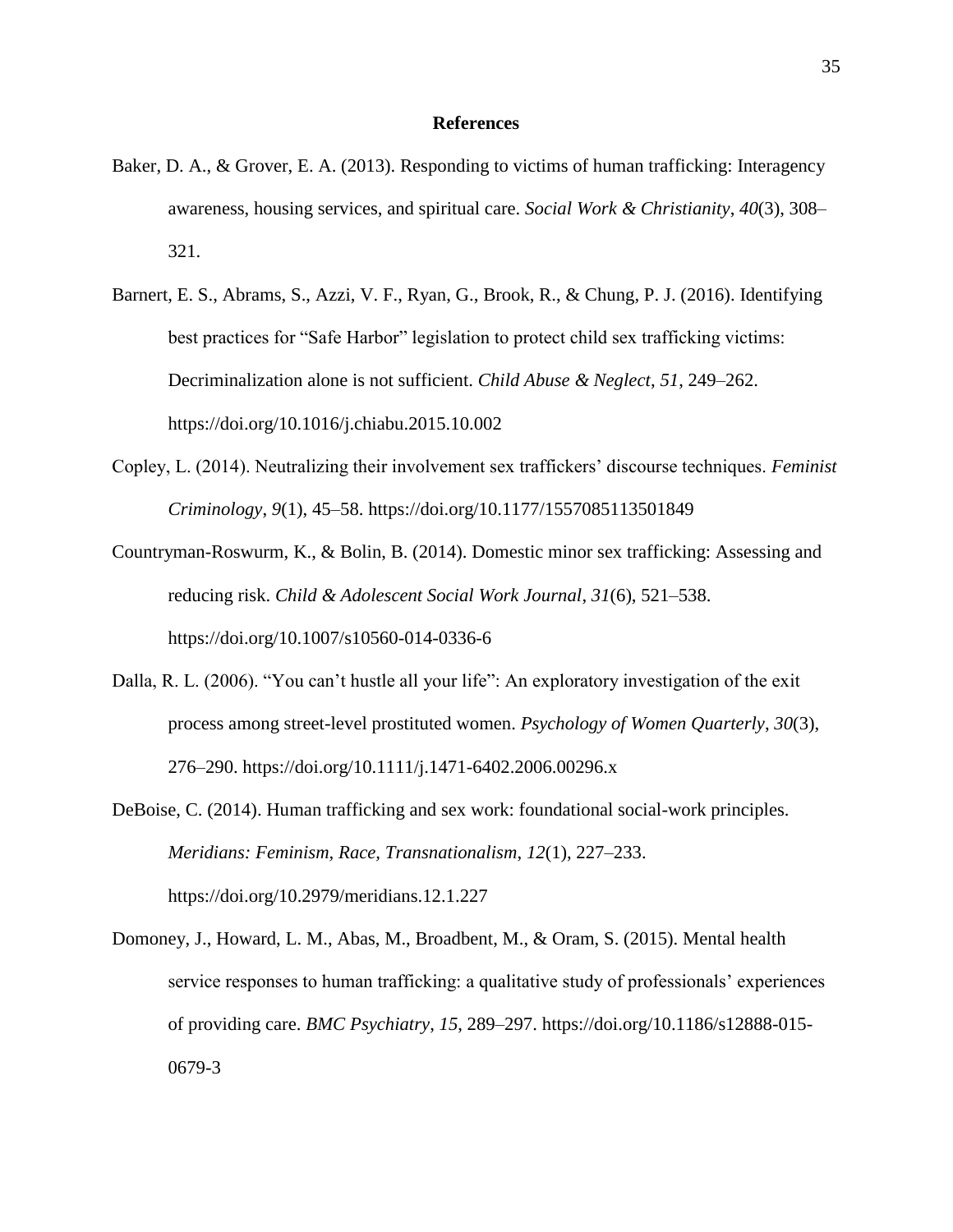Gajic-Veljanoski, O., & Stewart, D. E. (2007). Women Trafficked Into Prostitution: Determinants, Human Rights and Health Needs. *Transcultural Psychiatry*, *44*(3), 338– 358. https://doi.org/10.1177/1363461507081635

Gibbs, D., Hardison Walters, J., Lutnick, A., Miller, S., & Kluckman, M. (2015). Services to domestic minor victims of sex trafficking: Opportunities for engagement and support. *Children & Youth Services Review*, *54*, 1–7. https://doi.org/10.1016/j.childyouth.2015.04.003

- Greene, J. M., Ennett, S. T., & Ringwalt, C. L. (1999). Prevalence and correlates of survival sex among runaway and homeless youth. *American Journal of Public Health*, *89*(9), 1406– 1409.
- Heilemann, T., & Santhiveeran, J. (2011). How do female adolescents cope and survive the hardships of prostitution? A content analysis of existing literature. *Journal of Ethnic & Cultural Diversity in Social Work*, *20*(1), 57–76.

https://doi.org/10.1080/15313204.2011.545945

- Holger-Ambrose, B., Langmade, C., Edinburgh, L. D., & Saewyc, E. (2013). The illusions and juxtapositions of commercial sexual exploitation among youth: Identifying effective street-outreach strategies. *Journal of Child Sexual Abuse*, *22*(3), 326–340. https://doi.org/10.1080/10538712.2013.737443
- Hom, K. A., & Woods, S. J. (2013). Trauma and its aftermath for commercially sexually exploited women as told by front-line service providers. *Issues in Mental Health Nursing*, *34*(2), 75–81. https://doi.org/10.3109/01612840.2012.723300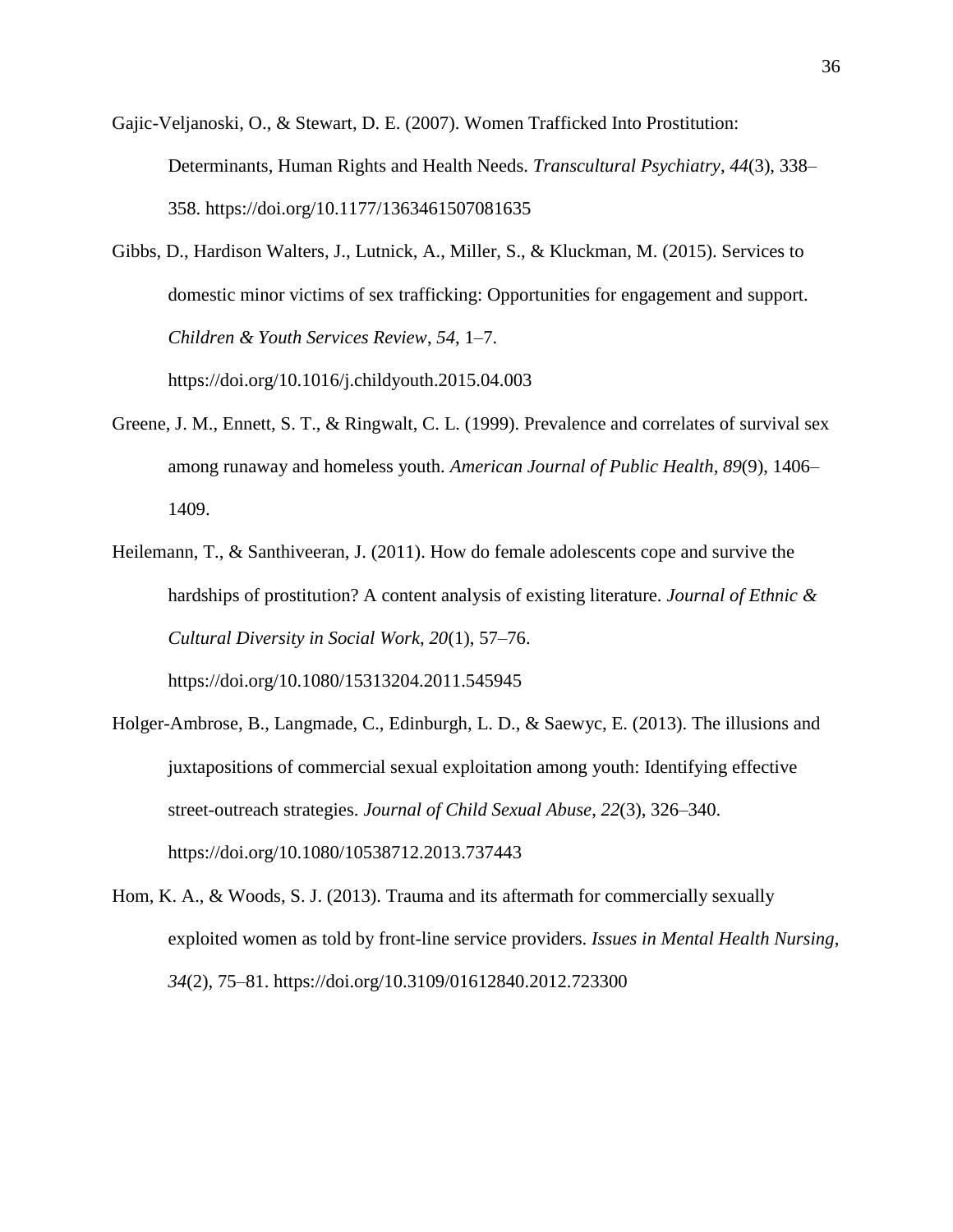Horning, A. (2013). Peeling the onion: domestically trafficked minors and other sex work involved youth. *Dialectical Anthropology*, *37*(2), 299–307. https://doi.org/10.1007/s10624-012-9289-3

- Johnson, B. C. (2012). Aftercare for survivors of human trafficking. *Social Work & Christianity*, *39*(4), 370–389.
- Kubasek, N., & Herrera, K. (2015). Combating domestic sex trafficking: time for a new approach. *Texas Journal of Women & the Law*, *24*(2), 167–193.
- Marcus, A., Riggs, R., Horning, A., Rivera, S., Curtis, R., & Thompson, E. (2012). Is child to adult as victim is to criminal?: Social policy and street-based sex work in the USA. *Sexuality Research & Social Policy*, *9*(2), 153–166. https://doi.org/http://dx.doi.org/10.1007/s13178-011-0070-1
- Newell, J. M., & MacNeil, G. A. (2010). Professional burnout, vicarious trauma, secondary traumatic stress, and compassion fatigue: A review of theoretical terms, risk factors, and preventive methods for clinicians and researchers. *Best Practice in Mental Health*, *6*(2), 57–68.
- Patel, S. (2015). Gender respect education: A proposal to combat commercial sexual exploitation. *American University Journal of Gender, Social Policy & the Law*, *23*(3), 393–411.

Reid, J. A. (2012). Exploratory review of route-specific, gendered, and age-graded dynamics of exploitation: Applying life course theory to victimization in sex trafficking in North America. *Aggression and Violent Behavior*, *17*(3), 257–271. https://doi.org/10.1016/j.avb.2012.02.005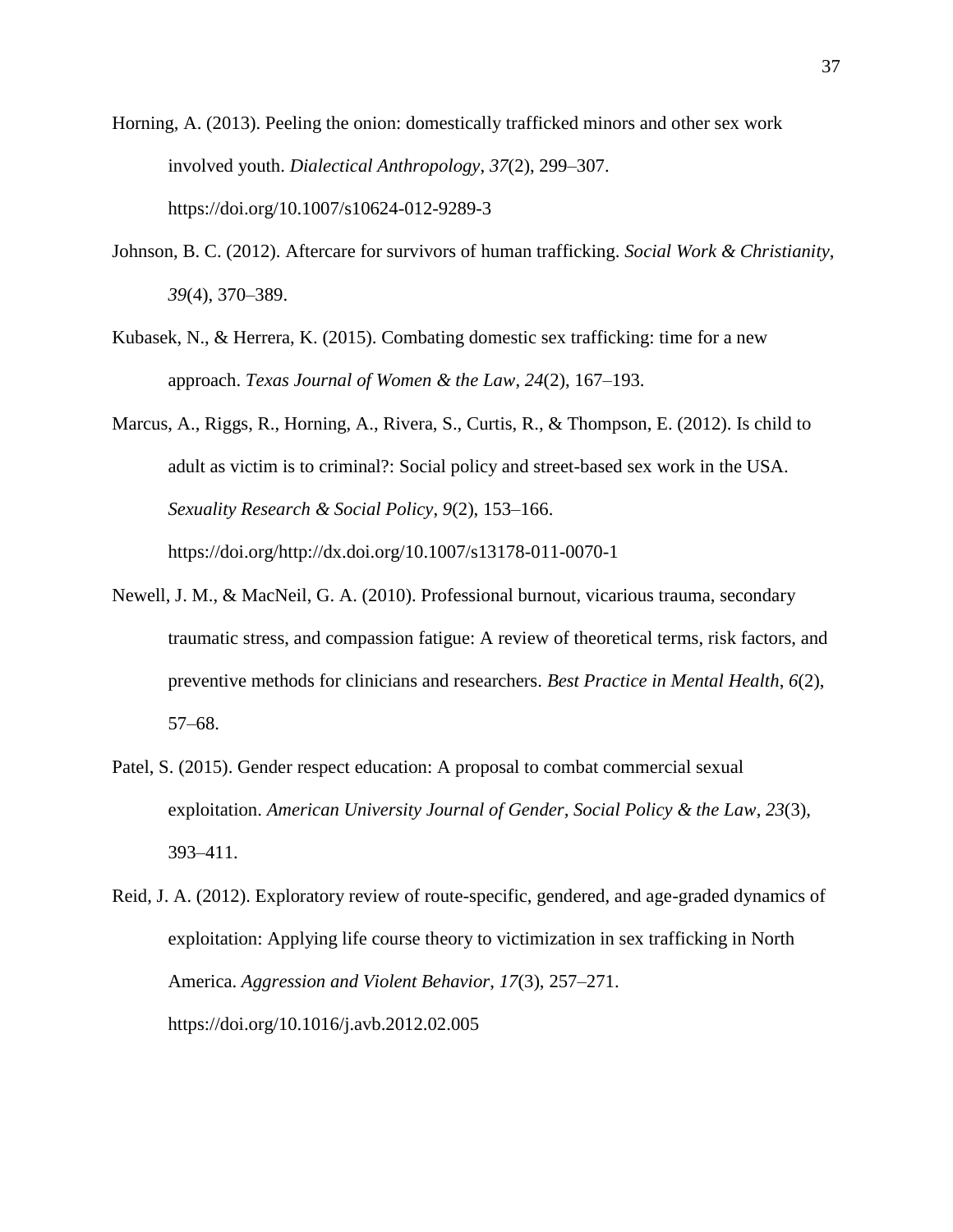Roe-Sepowitz, D. E., Gallagher, J., Hickle, K. E., Pérez Loubert, M., & Tutelman, J. (2014). Project ROSE: An arrest alternative for victims of sex trafficking and prostitution. *Journal of Offender Rehabilitation*, *53*(1), 57–74. https://doi.org/10.1080/10509674.2013.861323

- Shigekane, R. (2007). Rehabilitation and community integration of trafficking survivors in the United States. *Human Rights Quarterly*, *29*(1), 112–136. https://doi.org/10.1353/hrq.2007.0011
- Soderlund, G. (2005). Running from the rescuers: New U.S. crusades against sex trafficking and the rhetoric of abolition. *NWSA Journal*, *17*(3), 64–87. https://doi.org/10.1353/nwsa.2005.0071
- Twill, S. E., Green, D. M., & Traylor, A. (2010). A descriptive study on sexually exploited children in residential treatment. *Child & Youth Care Forum*, *39*(3), 187–199. https://doi.org/10.1007/s10566-010-9098-2
- Zimmerman, C., Hossain, M., Yun, K., Gajdadziev, V., Guzun, N., Tchomarova, M., … Watts, C. (2008). The health of trafficked women: A survey of women entering posttrafficking services in Europe. *American Journal of Public Health*, *98*(1), 55–59. https://doi.org/doi:10.2105/AJPH.2006.108357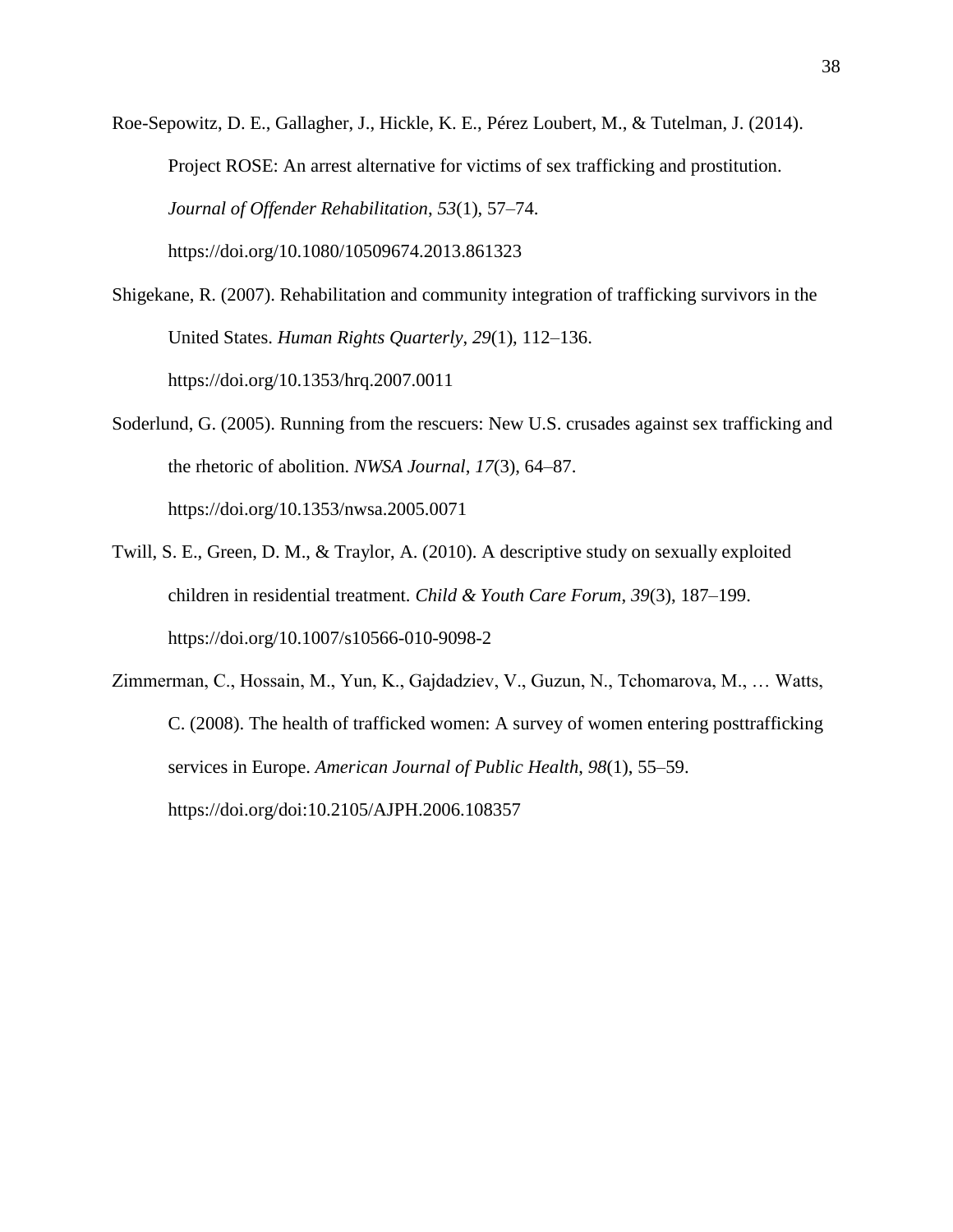## **Appendices**

## **Appendix A: Female DMST Safe Homes by State**

| Table 1    |                        |                                  |                                 |
|------------|------------------------|----------------------------------|---------------------------------|
| Safe Homes |                        |                                  |                                 |
| <b>ST</b>  | Agency                 | Number/Email                     | Website                         |
| AL         | Hope House             | 225-819-0000                     | http://www.traffickinghopela.or |
|            |                        |                                  | g/                              |
| AK         | <b>Sex Trafficking</b> | sextraffickingalaska@gmail.com   | http://sextraffickingalaska.com |
|            | Alaska                 |                                  |                                 |
| AZ         | Hope Wing-             | 602-346-8701                     | http://www.phxdreamcenter.org   |
|            | <b>Dream Center</b>    | http://www.phxdreamcenter.org/co | <b>humantrafficking</b>         |
|            |                        | ntactus                          |                                 |
| AZ         | Streetlight            | 623-435-0900                     | http://www.streetlightphx.com   |
|            |                        | info@streetlightphx.com          |                                 |
| <b>AR</b>  | <b>PATH</b>            | 501-993-1641                     | http://pathsaves.org/           |
| CA         | <b>Courage House</b>   | 916-517-1616                     | http://courageworldwide.org/    |
|            |                        | info@2bu.org                     | http://couragetobeyou.org/      |
| CA         | Children of The        | 818-908-4474                     | http://childrenofthenight.org/  |
|            | Night                  | llee@childrenofthenight.org      |                                 |
| CA         | Faces of Slavery       | 855-690-4860                     | http://facess.org               |
|            |                        | info@castla.org                  |                                 |
| CO         | Restore                | 719-425-9405                     | https://www.restoreinnocence.o  |
|            | Innocence              |                                  | <u>rg/</u>                      |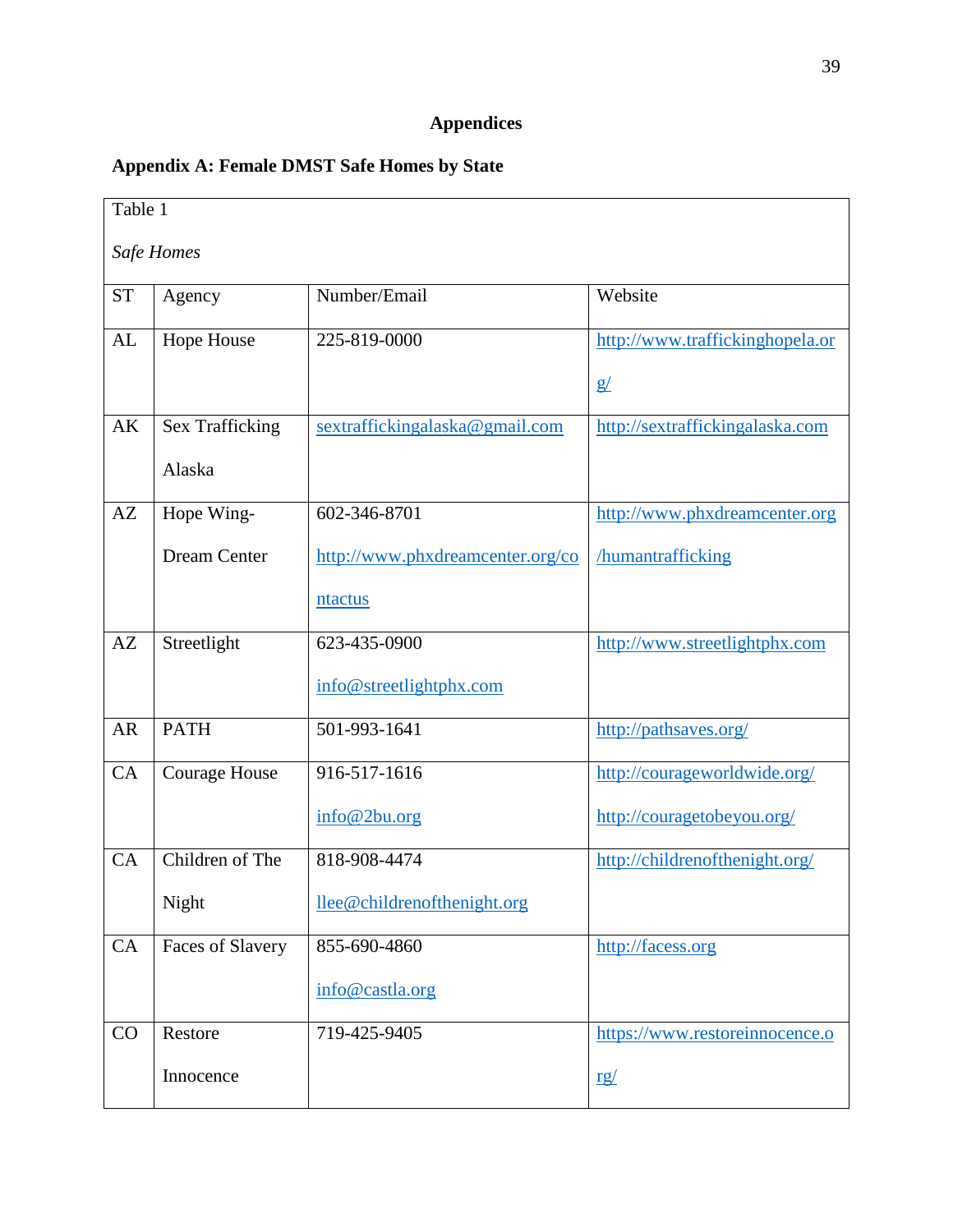| <b>CT</b>                  | <b>HART</b>      | 860-236-4511                    | http://www.ct.gov/dcf/cwp/view         |
|----------------------------|------------------|---------------------------------|----------------------------------------|
|                            |                  |                                 | $\frac{\text{asp?a=4743&Q=563020}}{2}$ |
| DE                         | Zoe Ministries   | http://www.zoe-                 | http://www.zoe-delaware.org/           |
|                            |                  | delaware.org/contact-us.html    |                                        |
| FL                         | The Porch Light  | 863-687-8811                    | http://www.theporchlight.com/          |
|                            |                  | children@theporchlight.org      |                                        |
| FL                         | Wings of Shelter | 239-340-2980                    | http://wingsofshelter.com              |
|                            |                  | wingsofshelter@aol.com          |                                        |
| <b>GA</b>                  | Wellspring       | 770-631-8888                    | https://wellspringliving.org/          |
|                            | Living           |                                 |                                        |
| GA                         | Living Water for | 678-783-0126                    | http://Livingwaterforgirls.org         |
|                            | Girls            | info@livingwaterforgirls.org    |                                        |
| $\mathop{\rm HI}\nolimits$ | Ho'ōla Nā Pua (A | 808-445-3131                    | http://hoolanapua.org/our-story/       |
|                            | New Life For Our | info@hoolanapua.org             |                                        |
|                            | Children)        |                                 |                                        |
| ID                         | Wipe Every Tear  | 208-473-7208                    | https://wipeeverytear.org/             |
|                            |                  | info@wipeeverytear.org          |                                        |
| $\mathbf{I}$               | Anne's House     | promise@usc.salvationarmy.org   | http://salarmychicago.org/promi        |
|                            |                  |                                 | se/annes-house/                        |
| IN                         | Courtney's House | 202-525-1426                    | http://www.courtneyshouse.org          |
| IA                         | Dorothy's House  | https://www.facebook.com/pages/ | http://dorothyshouse.org/              |
|                            |                  | Dorothys-                       |                                        |
|                            |                  | House/1748786735400554          |                                        |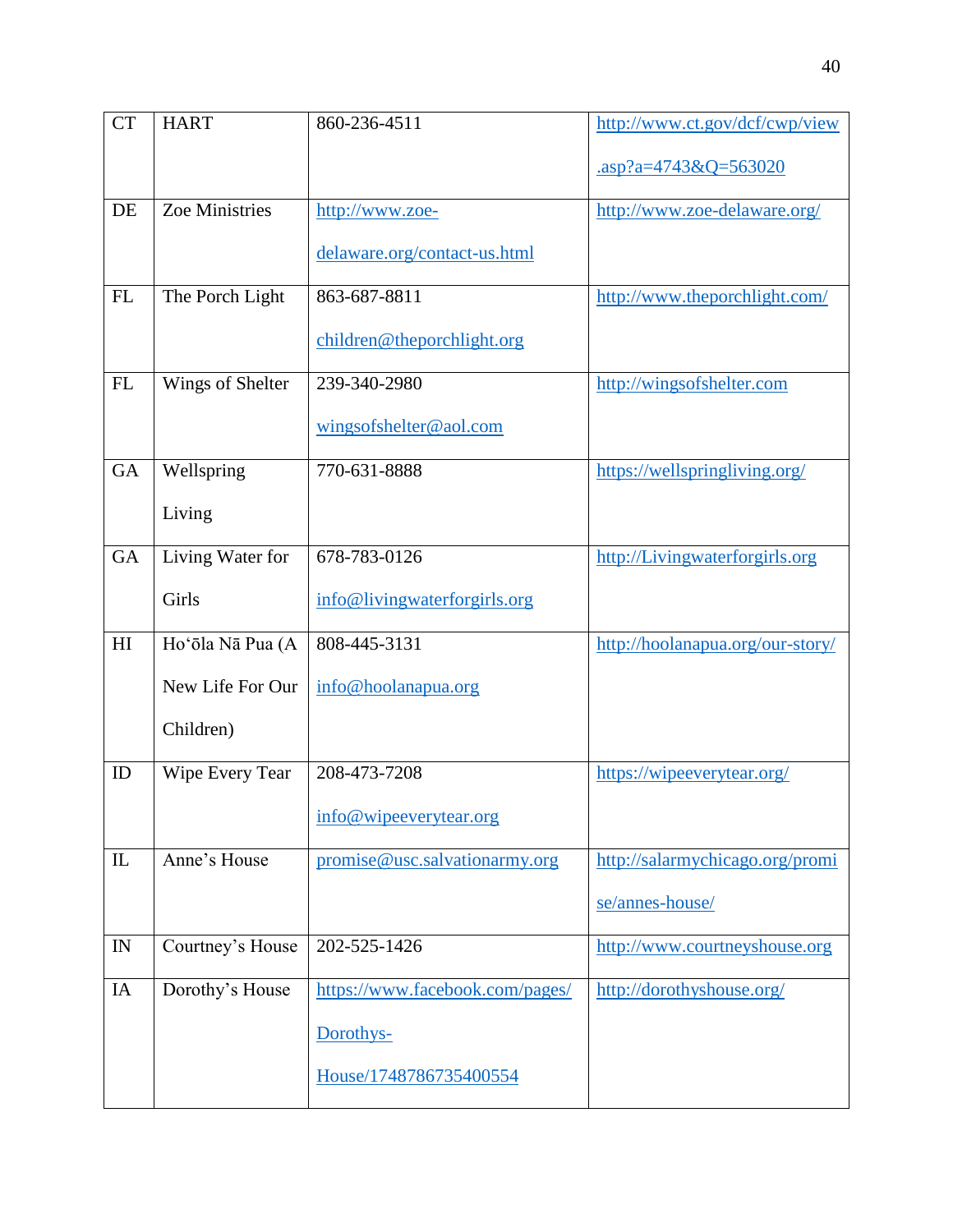| <b>KS</b>                | <b>ASERCA</b>        | 316-684-6581                       | https://wch.org/services/aserca   |
|--------------------------|----------------------|------------------------------------|-----------------------------------|
| KY                       | N/A                  |                                    |                                   |
| LA                       | Free Indeed          | info@lacaht.org                    | http://www.lacaht.org/about-      |
|                          | Home                 |                                    | the-home/                         |
| <b>ME</b>                | N/A                  |                                    |                                   |
| <b>MD</b>                | Safe House of        | 443-690-9679                       | http://safehouseofhope.org/       |
|                          | Hope                 | http://safehouseofhope.org/contact |                                   |
|                          |                      | L                                  |                                   |
| <b>MA</b>                | Germaine             | 781-648-6200                       | http://germainelawrence.org       |
|                          | Lawrence-ACT         |                                    |                                   |
|                          | Group Home           |                                    |                                   |
| MI                       | N/A                  |                                    |                                   |
| <b>MN</b>                | Sol House            | 218-722-7431                       | http://lifehouseduluth.org/about/ |
| <b>MN</b>                | <b>Breaking Free</b> | 651-645-6557                       | http://breakingfree.net           |
| <b>MS</b>                | N/A                  |                                    |                                   |
| <b>MO</b>                | N/A                  |                                    |                                   |
| MT                       | N/A                  |                                    |                                   |
| $\rm NE$                 | $\rm N/A$            |                                    |                                   |
| $\ensuremath{\text{NV}}$ | N/A                  |                                    |                                   |
| NH                       | N/A                  |                                    |                                   |
| $\mathbf{N}\mathbf{J}$   | N/A                  |                                    |                                   |
| $\rm NM$                 | N/A                  |                                    |                                   |
| ${\bf NY}$               | Gateways             | 914-773-6173                       | http://Jccany.org                 |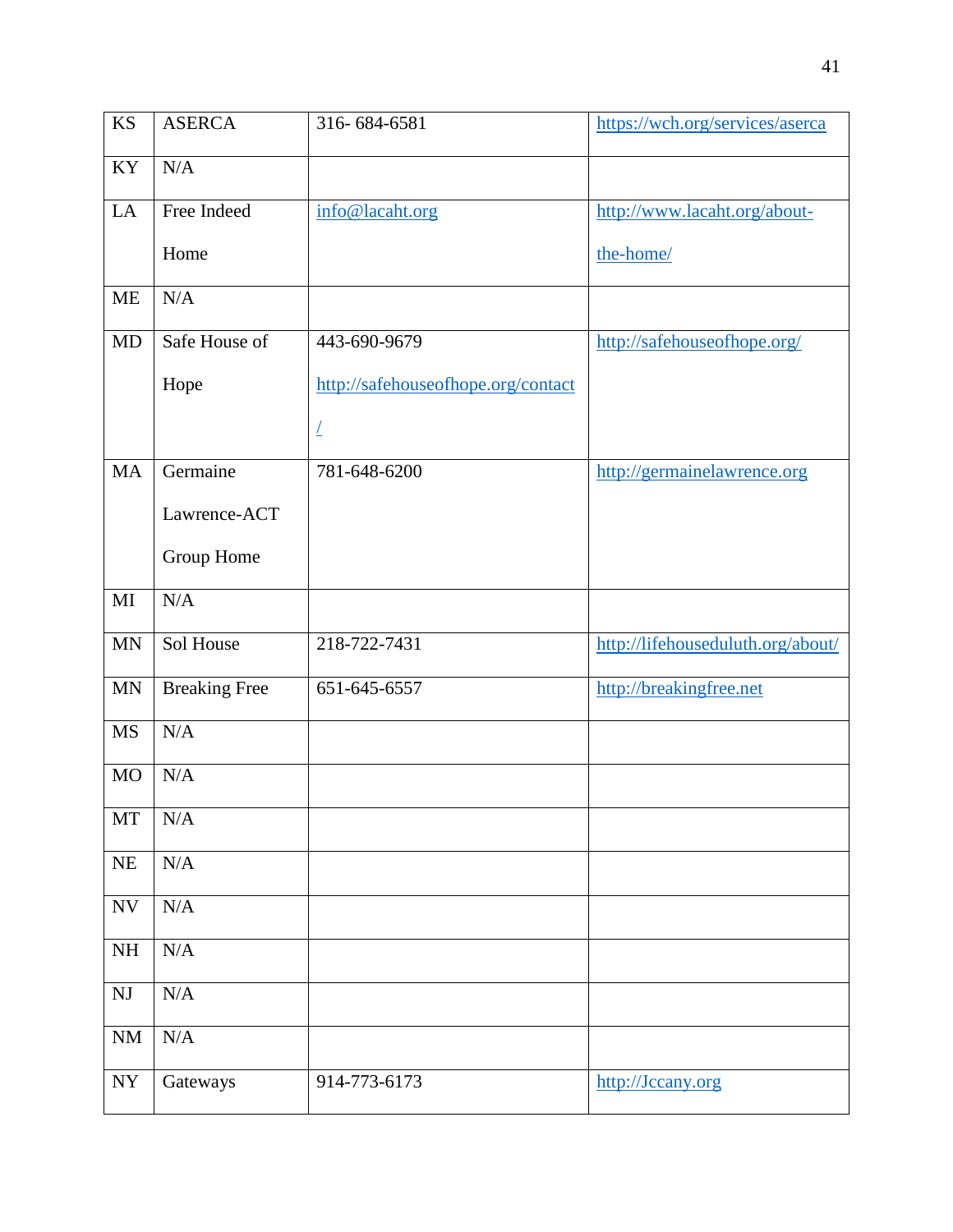|           | Program                  | jcca@jccany.org               |                               |
|-----------|--------------------------|-------------------------------|-------------------------------|
| <b>NY</b> | <b>Girls Educational</b> | 212-926-8089                  | http://www.Gems-girls.org     |
|           | and Mentoring            |                               |                               |
|           | <b>Services</b>          |                               |                               |
| NC        | Emma's Home-             | 919-943-1477                  | http://www.transforminghopemi |
|           | Transforming             |                               | nistries.org                  |
|           | <b>Hope Ministries</b>   |                               |                               |
| NC        | Hope House-On            | 977-276-8023                  | http://www.hopehousenc.com    |
|           | Eagles' Wings            |                               |                               |
|           | Ministries               |                               |                               |
| <b>ND</b> | N/A                      |                               |                               |
| <b>OH</b> | <b>Second Chance</b>     | 419-469-8820                  | http://www.secondchancetoledo |
|           |                          | secondchance@tamohio.org      | .org                          |
| OK        | N/A                      |                               |                               |
| <b>OR</b> | Athena House-            | 503-233-8111                  | http://janusyouth.org         |
|           | Janus Youth              |                               |                               |
| <b>OR</b> | Redemption               | 541-816-4415; 1-888-256-7921  | http://redemptionridge.org/   |
|           | Ridge                    | frontdesk@redemptionridge.com |                               |
| PA        | N/A                      |                               |                               |
| RI        | N/A                      |                               |                               |
| <b>SC</b> | Hopewood Haven           | 864-735-0678                  | http://hopewoodhaven.com/abo  |
|           |                          | help@hopewoodhaven.org        | ut-our-home.php               |
| <b>SD</b> | $\rm N/A$                |                               |                               |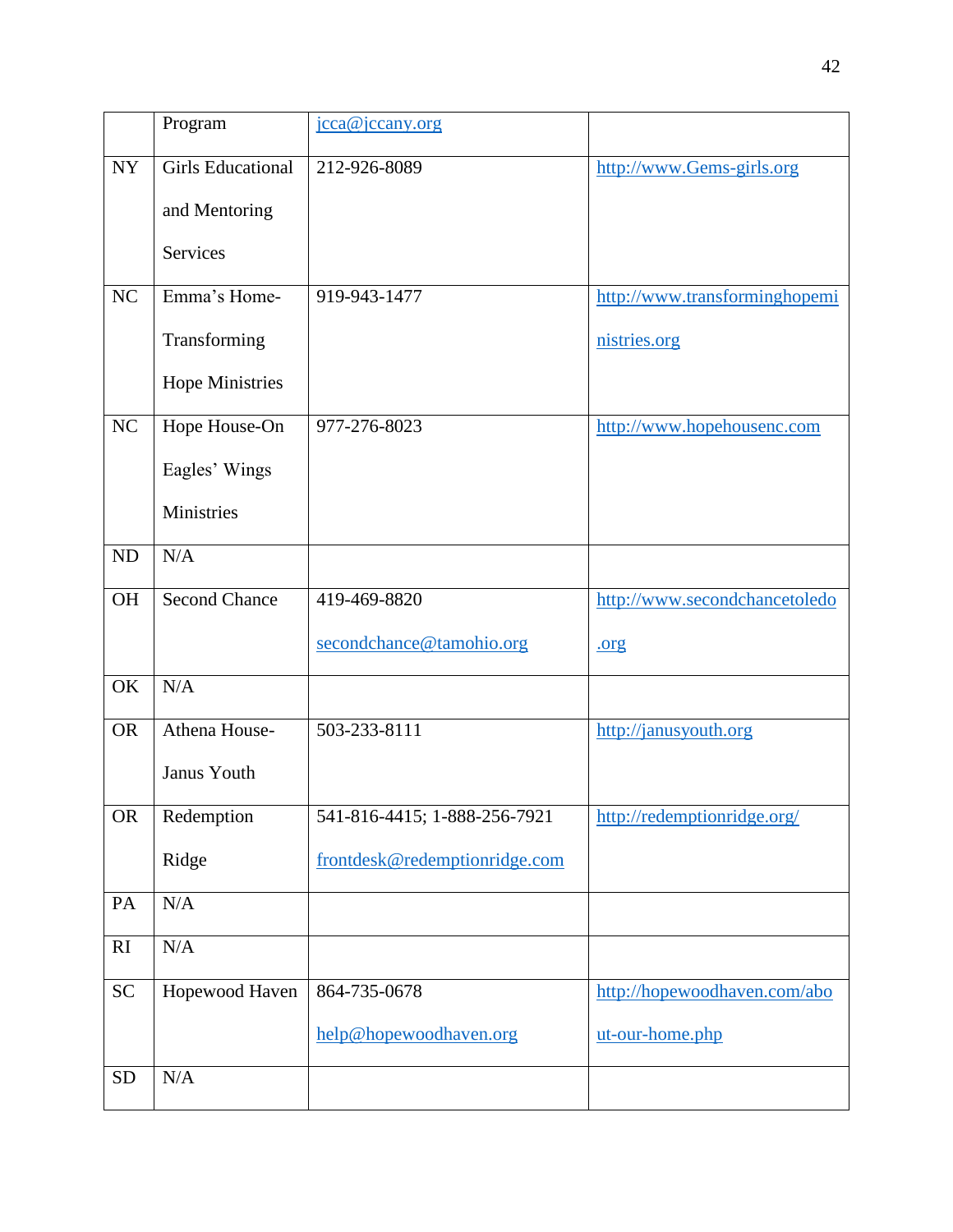| <b>TN</b> | N/A            |                                   |                               |
|-----------|----------------|-----------------------------------|-------------------------------|
| <b>TX</b> | Freedom Place  | 281-210-1516                      | http://www.freedomplaceus.org |
| <b>TX</b> | One Voice Home | 806-429-2192                      | http://www.onevoicehome.org/  |
|           |                | onevoicehome@gmail.com            |                               |
| <b>UT</b> | N/A            |                                   |                               |
| <b>VT</b> | N/A            |                                   |                               |
| <b>VA</b> | Youth for      | 703-368-7995                      | http://youthfortomorrow.org/  |
|           | Tomorrow       | http://youthfortomorrow.org/#cont |                               |
|           |                | act                               |                               |
| <b>WA</b> | The Bridge     | 206-694-4500                      | http://www.youthcare.org      |
|           | Program        | info@youthcare.org                |                               |
| <b>WV</b> | N/A            |                                   |                               |
| WI        | N/A            |                                   |                               |
| <b>WY</b> | N/A            |                                   |                               |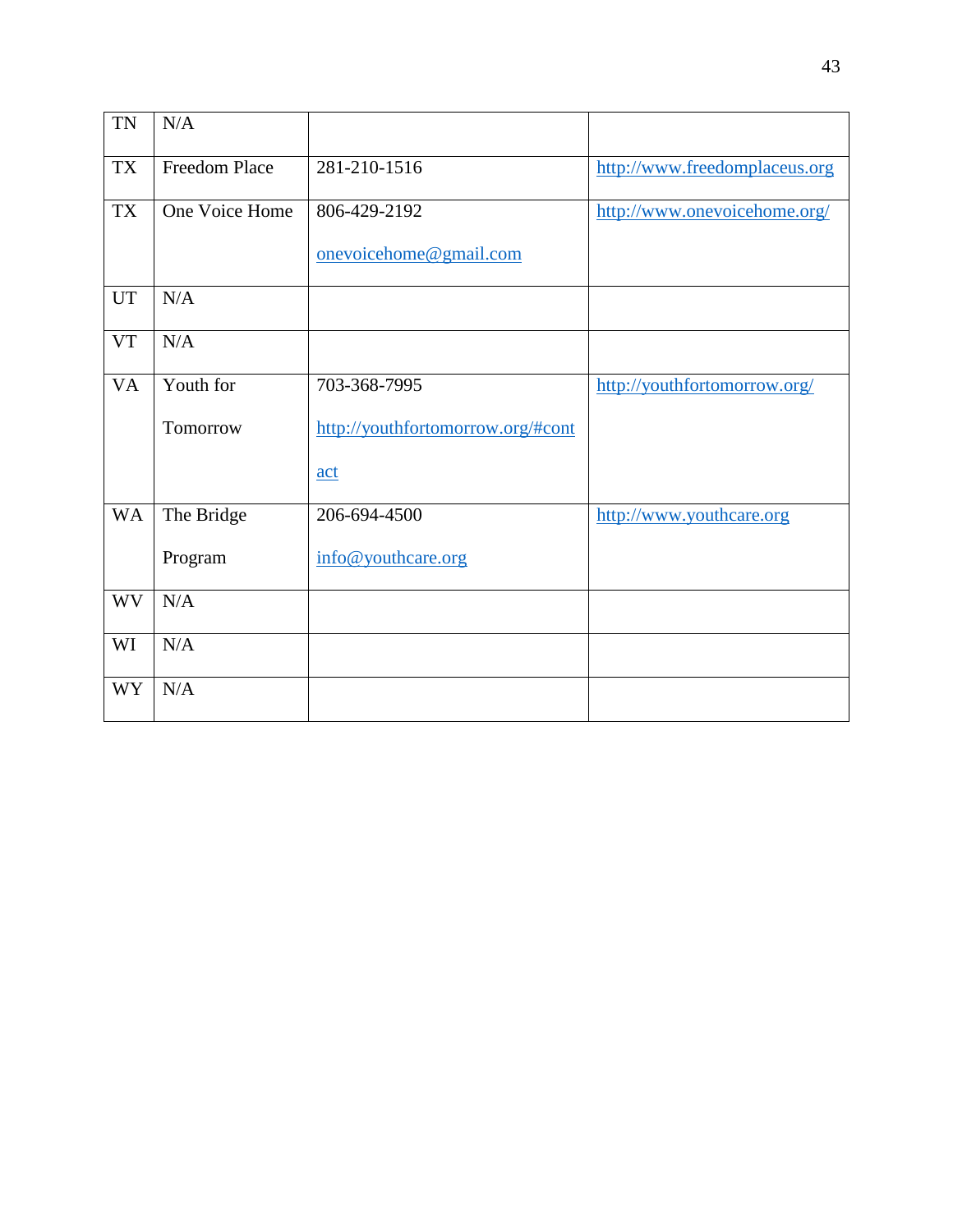### **Appendix B: CSEC Safe Home Survey**

- 1. Describe the operation of your safe home, its' programs, and services.
- 2. What does a successful completion of your program look like?
- 3. How often do girls runaway or are moved to a different placement before completion of your program? (Very often, Regularly, Occasionally, Rarely, Never)
- 4. What do you consider to be some of the obstacles in physically keeping girls in your program?
- 5. What do you consider to be some of the obstacles in keeping girls mentally engaged in your program?
- 6. Describe something that you have found helpful in preventing/resolving the above mentioned problems.
- 7. Additional comments: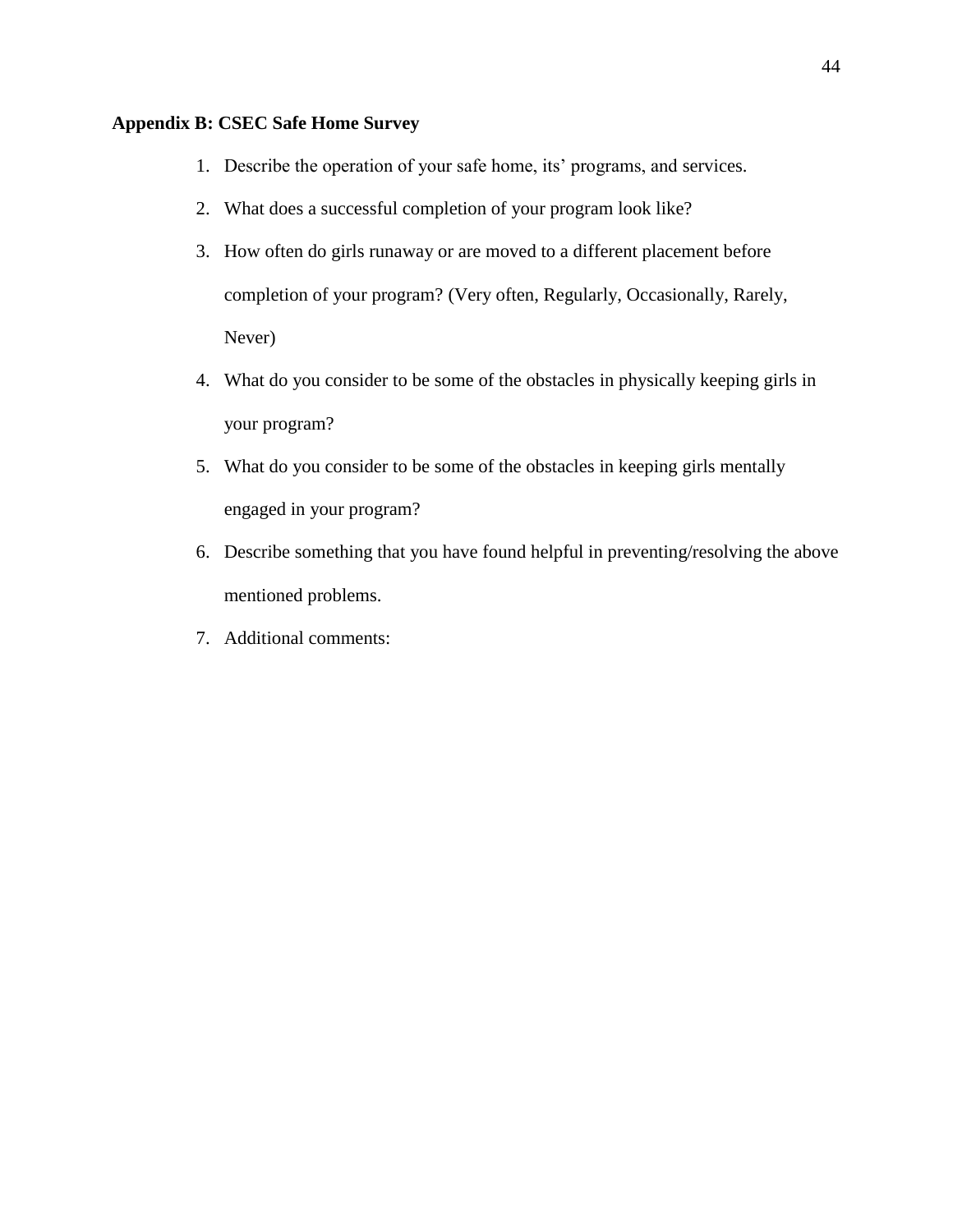#### **Appendix C: Verbatim CSEC safe home survey responses.**

*Disclaimer*. The above responses are reported verbatim from the survey, with no alterations to punctuation or spelling. With the exception of identifying information, this was blacked out from the reported material.

#### *Question 1.*

*Respondent One.* **Children of the Night is a privately funded non-profit organization** established in 1979 with the specific purpose to provide intervention in the lives of children who are sexually exploited and vulnerable to or involved in prostitution and pornography. PROGRAM DESCRIPTION The normal home is open to child prostitutes throughout the United States, and the Children of the Night hotline is ready and able to rescue these children 24 hours a day. We provide free taxi/airline transportation nationwide for America's child prostitutes who wish to escape prostitution and live in our home. Our hotline staff works closely with law enforcement to rescue children from vile, dominating pimps. Our home features an on-site school and college placement program. After youngsters complete our rigorous and comprehensive program of academic and life-skills education, caseworkers are available to provide ongoing case management to hundreds of graduates. In 2011, Dr. created [a street outreach] to help even more children and young adults in a more cost effective manner. has rescued over 10,000 American children from prostitution RIGHT HERE IN THE UNITED STATES in the last 37 years – that is more children than all of the child sex trafficking programs in America combined. Children of the Night Serves all ages of students (adults, children) seeking to learn academic and/or language skills required to escape sexual exploitation and/or poverty. There are no requirements. No fees. The student only needs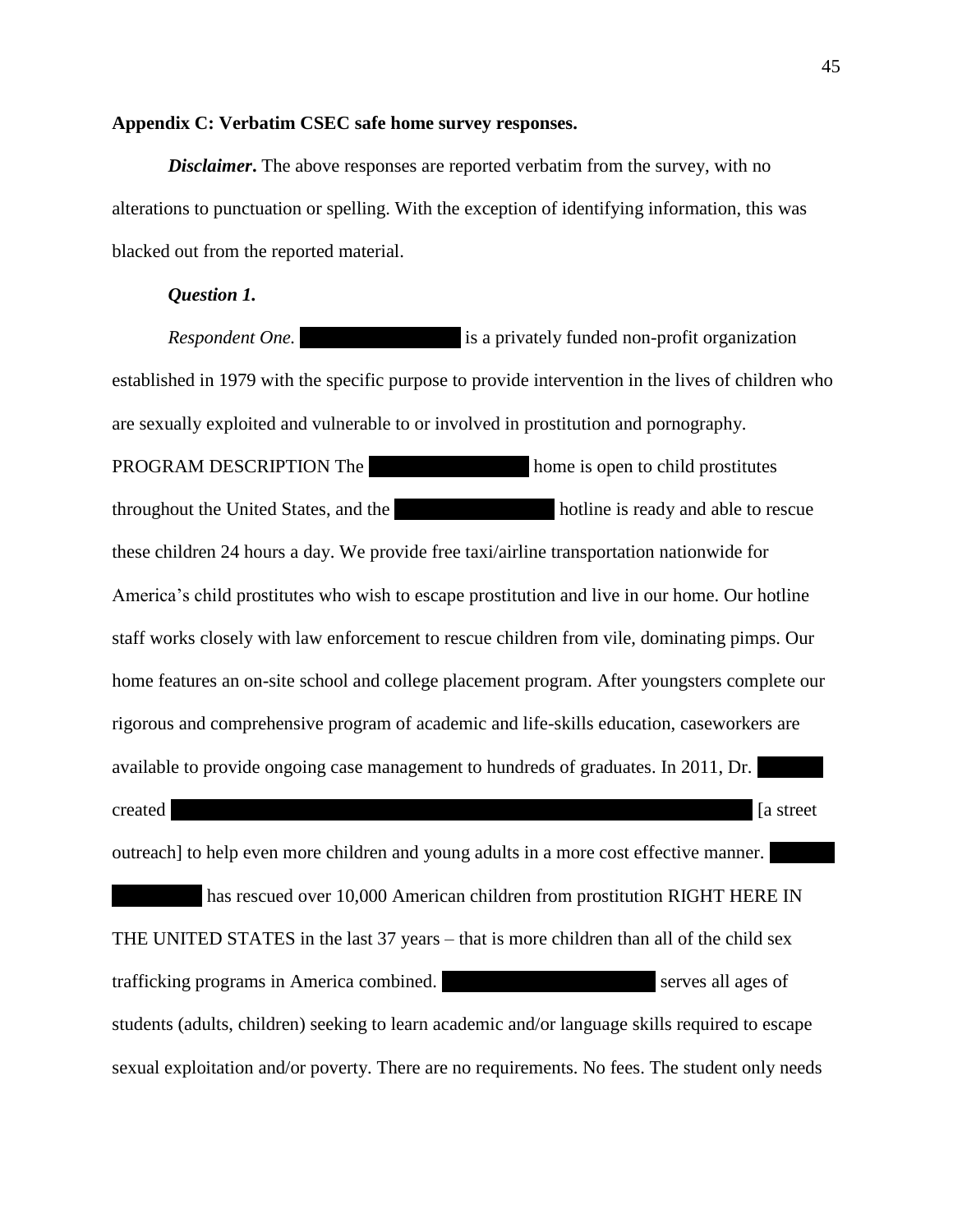access to a computer or mobile phone and a desire to learn. We do everything online from a call center in our shelter home. We can be available 24/7 to provide tutoring in any language. IN AMERICA, we provide a FREE LIVE ONLINE HIGH SCHOOL EQUIVALENCY AND ENGLISH TUTORING PROGRAM serving Goodwill of  $\qquad \qquad$ , drop in centers, shelters, domestic violence programs, drug programs and individual children and young adults throughout the United States. Our American students tend to be  $18 - 24$  years old - many who have aged out of the foster care system without an education. INTERNATIONALLY, we offer FREE, LIVE, TUTORING. Children of the Night With Out Walls (WOW) provides free, live, online math and ESOL (English for Speakers of Other Languages) tutoring, taught by LIVE tutors working in a call center within our shelter home. We do everything online from a call center in our shelter home. We provide live tutoring 24/7 in ANY language. Internationally our students have been 13 – 17-year-old sex trafficking victims living in orphanages and unable to attend regular school because the threat of kidnapping for sex or labor trafficking.

*Respondent Two.* Florida Baptist Children's Seeks to provide a faith-based residential program for girls, ages 12-18, who are victims of commercial sexual exploitation. This program is named Number 2. Within the program, girls will be provided a safe, supportive place to heal from traumas they have experienced, and nurtured to grow physically, emotionally and spiritually. The program will include assessment of the girl's needs and an individualized plan will be developed to meet each girl's specific needs to restore her to a healthy life. Each girl will be provided services by trauma informed, sensitive staff members, and will include trauma focused therapy, an individualized education plan, life skills training and job readiness skills. A continuum of care is afforded within

46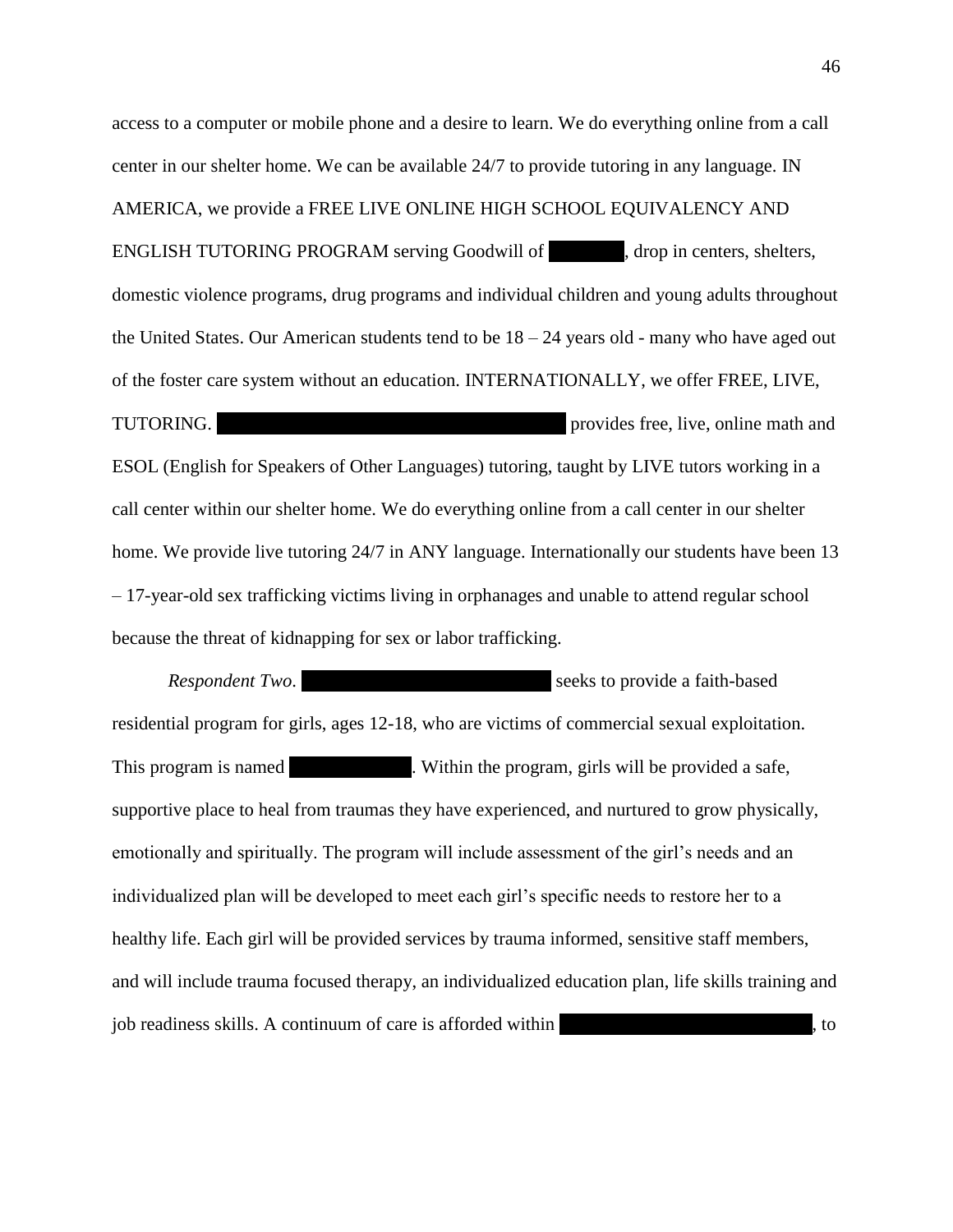allow a slower transition as needed, into independent living, family reunification or other appropriate community placement.

*Respondent Three.*  $\qquad \qquad$  is a Residential and Intensive Group Home program for adolescent girls (ages 12 to 22) with emotional and behavioral problems. We provide 1:3 staff to student ratio in a staff-secured campus. We proved individual, group, and family therapy, structured daily programming, and medical and psychiatric services. There is a school on site, which some youth attend. Other youth attend public or therapeutic schools in the surrounding communities. There are 67 youth on campus.

#### *Question 2.*

*Respondent One*. no longer dependent on criminal activity for survival

*Respondent Two*. When the resident meets all goals set forth by the program and Care Team.

*Respondent Three*. Youth transition from our program to a lower level of carereunification with family, a foster home, pre-independent living or independent living, and a less restrictive group home. The typical length of stay is 1 year. At discharge, the youth's referral behaviors will have decreased. Examples of referral behaviors include running and involvement in commercial sexual exploitation, as well as trauma symptoms, mental health symptoms, truancy, family conflict, verbal and physical aggression, self-injurious behavior, and suicidal ideation/attempts.

#### *Question 3.*

*Respondent One*. Rarely *Respondent Two*. Occasionally *Respondent Three*. Occasionally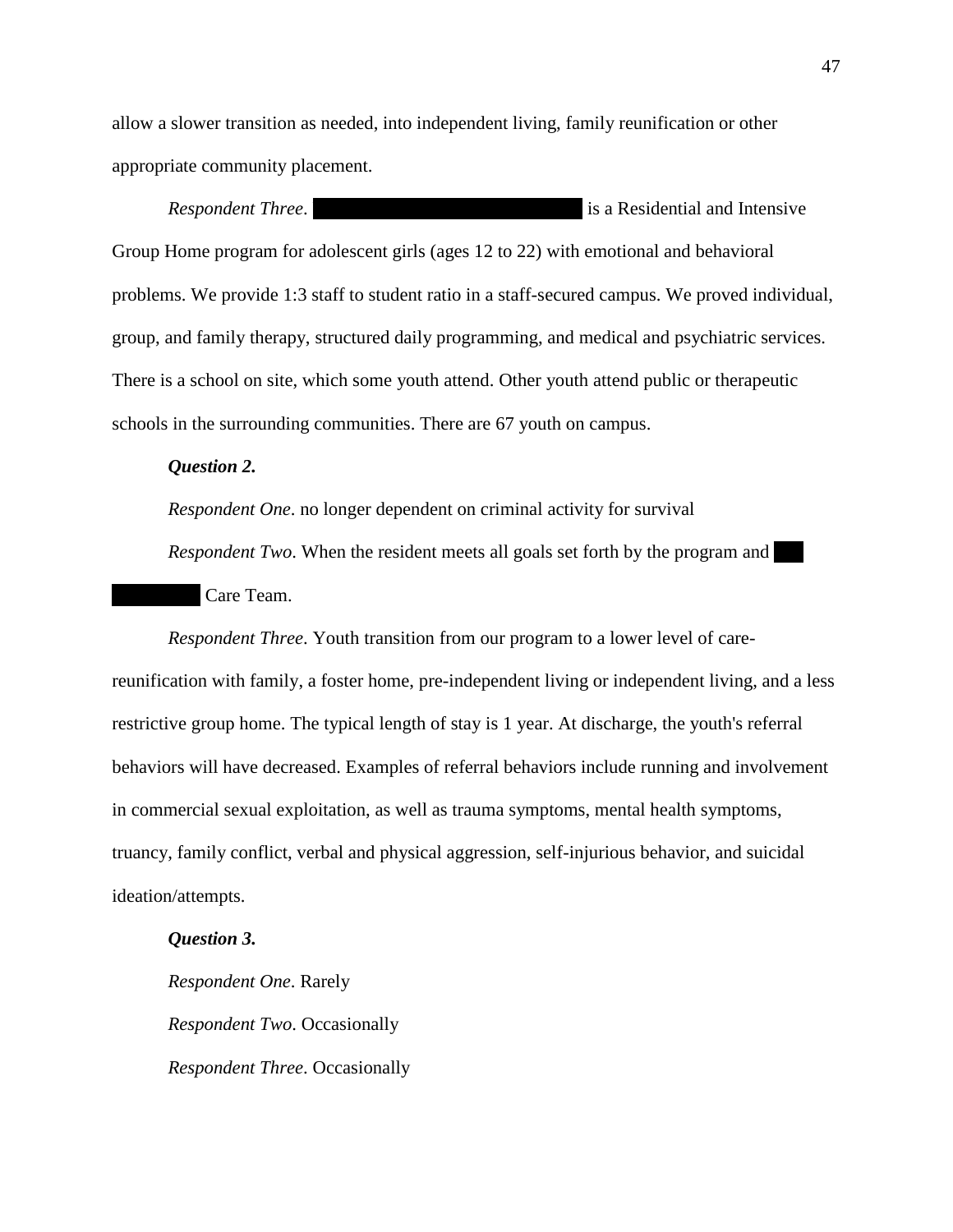#### *Question 4.*

*Respondent One*. It is not a problem because: because we have great programs - onsite school - 5 are placed in college each year - extensive case management so they feel like they are moving toward their goals as an adult - good food - comfortable bedroom - great outings and kept busy all the time - there is no sitting around waiting for something to happen - progress is measured weekly and announced in a staff meeting where they participate

*Respondent Two*. Obstacles: resident's inability to modify negative behaviors. Not a problem because: **The Porch Light care actively engages the residen to move toward** healthy change

*Respondent Three*. Obstacles: lack of a physically secure environment- close to a big city and public transportation, open campus, unlocked doors; need a higher staff to youth ratio in order to physically engage with youth to prevent running; some Dept. of Children and Family workers are not aligned with using restraints to prevent runs; no higher level of care for youth with chronic and acute running and exploitation experiences to stabilize them

#### *Question 5.*

*Respondent one*. Obstacles: love of a boyfriend. Not a problem because: we limit their contact with anyone other than legal guardians and family and we keep them busy - they actively participate in activities all day, every day to reach their adult goals

*Respondent two*. Obstacles: the resident's distractibility due to trauma. Not a problem because: the care team is trauma informed

*Respondent three*. Obstacles: lack of family engagement or natural supports; balancing their goal of independence with safety precautions; peer conflict or recruiting by peers as a trigger to running